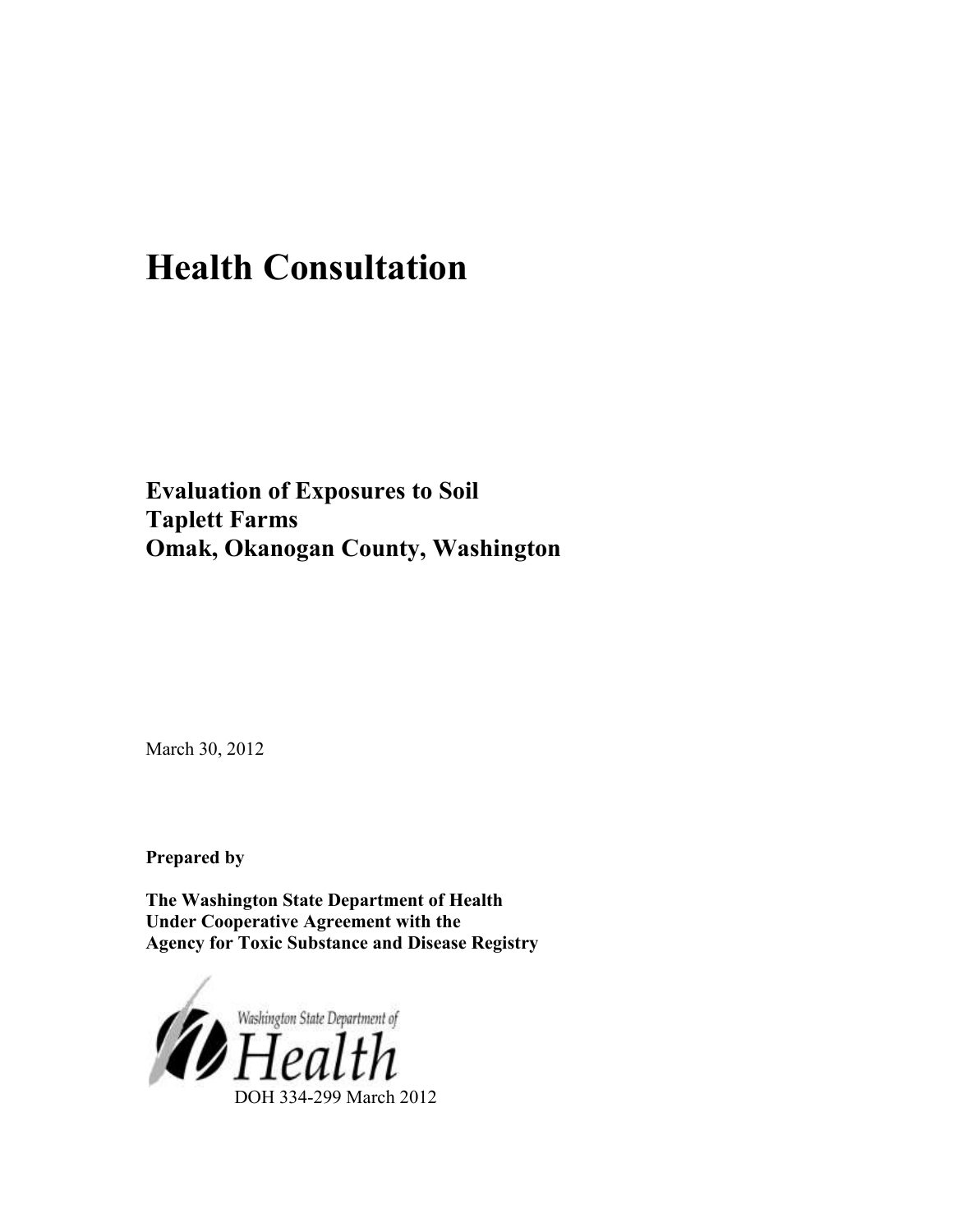## <span id="page-1-0"></span>**Foreword**

The Washington State Department of Health (DOH) has prepared this health consultation in cooperation with the Agency for Toxic Substances and Disease Registry (ATSDR). ATSDR is part of the U.S. Department of Health and Human Services and is the principal federal public health agency responsible for health issues related to hazardous wastes. This report was supported by funds from the Comprehensive Environmental Response, Compensation, and Liability Act through a cooperative agreement with ATSDR. It was completed in accordance with approved methodologies and procedures that existed at the time the health consultation was initiated. However, it has not been reviewed and cleared by ATSDR. Editorial review was completed by DOH. The glossary in Appendix A defines technical terms.

The purpose of this health consultation is to identify and prevent harmful human health effects resulting from exposure to hazardous substances in the environment. Health consultations focus on specific health issues so that DOH can respond to requests from concerned residents or agencies for health information on hazardous substances. DOH evaluates sampling data collected from a hazardous waste site, determines whether exposures have occurred or could occur, reports any potential harmful effects, and recommends actions to protect public health. The findings in this report are relevant to conditions at the site during the time of this health consultation and should not necessarily be relied upon if site conditions or land use changes in the future.

For additional information or questions regarding DOH or the contents of this health consultation, please call the health assessor who prepared this document:

Washington State Department of Health Office of Environmental Health, Safety, and Toxicology P.O. Box 47846 Olympia, WA 98504-7846 1-877-485-7316 toll free number Website: [www.doh.wa.gov/](http://www.doh.wa.gov/consults)eqpuww

For people with disabilities, this document is available on request in other formats. To submit a request, please call 1-800-525-0127 (TTY/TDD call 711).

For more information about ATSDR, contact the CDC Information Center at 1-800-CDC-INFO (1-800-232-4636) or visit the agency's Web site: [www.atsdr.cdc.gov](http://www.atsdr.cdc.gov/)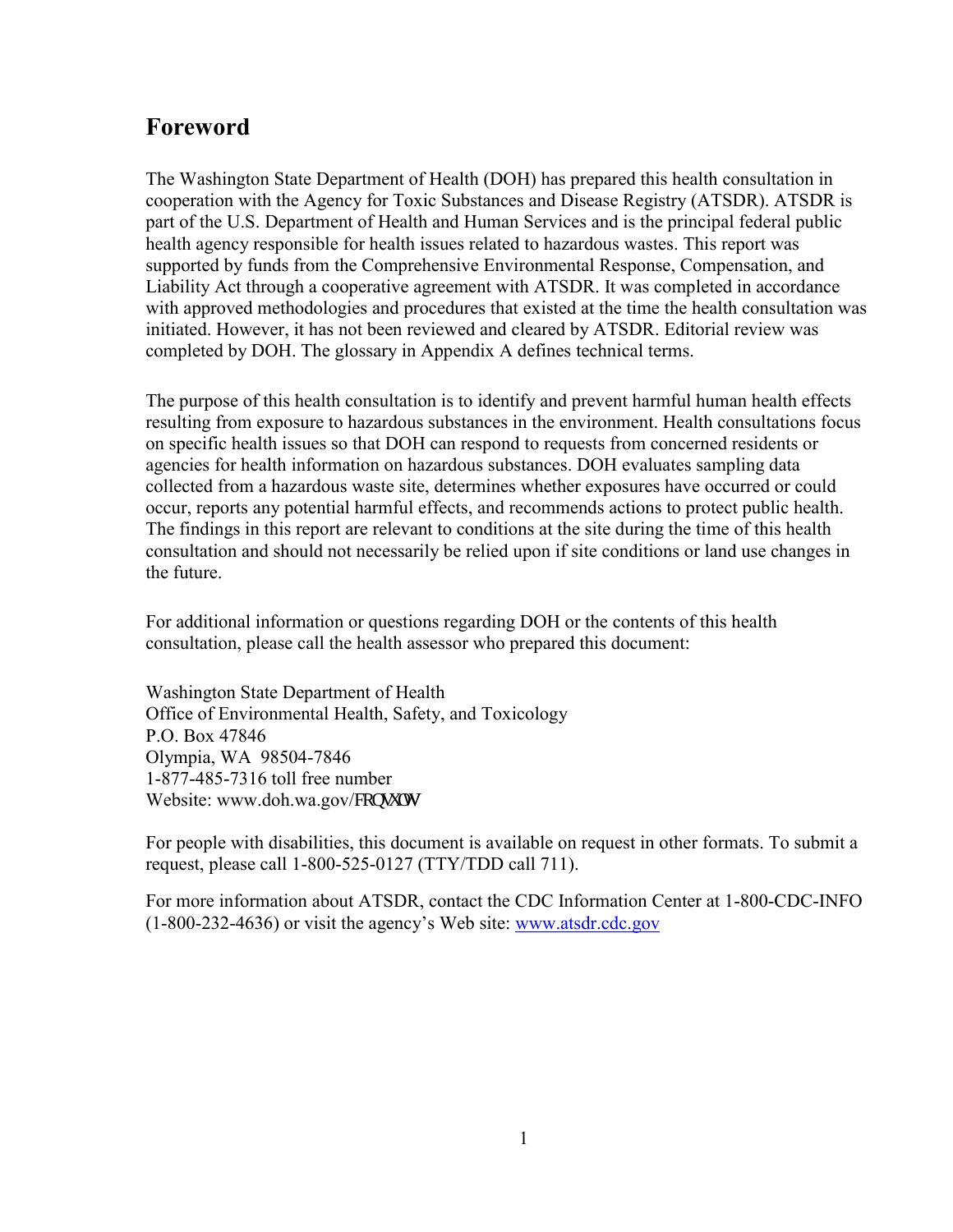# **Contents**

|                                        | Page                    |
|----------------------------------------|-------------------------|
| Foreword                               | $\mathbf{1}$            |
| <b>Summary</b>                         | $\overline{\mathbf{4}}$ |
| <b>Purpose and Statement of Issues</b> | 8                       |
| <b>Background</b>                      | 8                       |
| Site Description                       | 8                       |
| <b>Environmental Investigations</b>    | 10                      |
| Demographics                           | 11                      |
| <b>Discussion</b>                      | 11                      |
| <b>Exposure Evaluation</b>             | 11                      |
| Screening Analysis                     | 12                      |
| <b>Health Evaluation</b>               | 14                      |
| <b>Child Health Considerations</b>     | 15                      |
| <b>Community Health Concerns</b>       | 15                      |
| <b>Conclusions</b>                     | 16                      |
| Recommendations                        | 17                      |
| Public Health Action Plan              | 18                      |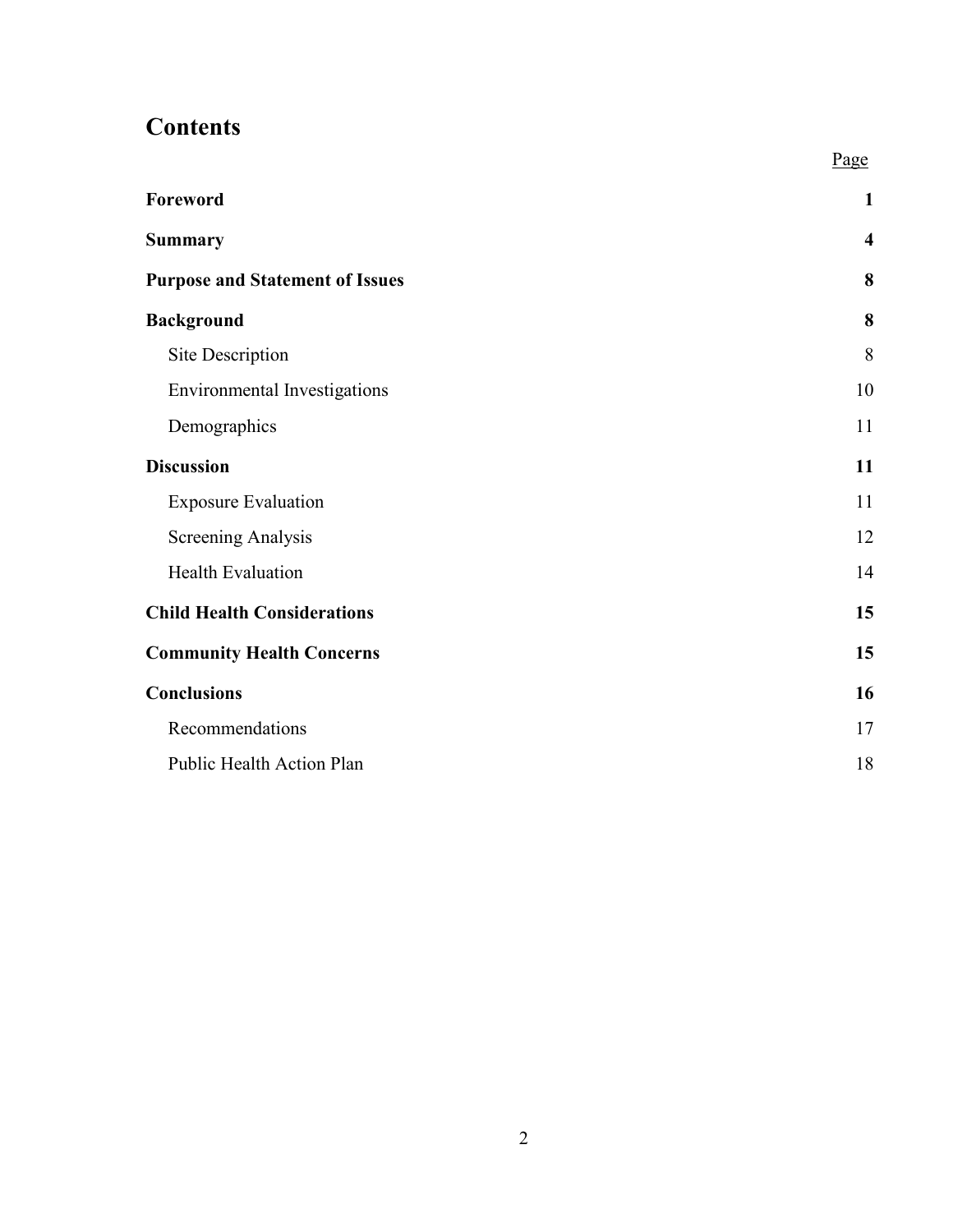# **List of Appendices**

|            |                                           | Page |
|------------|-------------------------------------------|------|
| Appendix A | Glossary                                  | 20   |
| Appendix B | Proposed Plat Schematic for Taplett Farms | 23   |
| Appendix C | <b>Screening Analysis</b>                 | 24   |
| Appendix D | <b>Exposure Calculations for Arsenic</b>  | 29   |
| Appendix E | <b>Exposure Calculations for Lead</b>     | 35   |

## **List of Tables**

|                      |                                                                                                                                                   | Page |
|----------------------|---------------------------------------------------------------------------------------------------------------------------------------------------|------|
| Table C1             | Screen of chemicals (mg/kg) measured in soil samples at Taplett Farms with<br>comparison values, Omak, Okanogan County, Washington                | 24   |
| Table D1             | Exposure assumptions for exposure to arsenic in soil at Taplett Farms,<br>Omak, Okanogan County, Washington                                       | 30   |
| Table D <sub>2</sub> | Hazard calculations for non-carcinogenic effects from residential exposure<br>to arsenic in soil at the Taplett Farms homestead, Omak, Washington | 33   |
| Table D3             | Cancer risk from residential exposure to arsenic in soil at the Taplett Farms<br>homestead, Omak, Washington                                      | 34   |

# **List of Figures**

|          |                                                                                                                                                                                                                 | Page |
|----------|-----------------------------------------------------------------------------------------------------------------------------------------------------------------------------------------------------------------|------|
| Figure 1 | Aerial photographs from years 1940, 1954, 1964, and 1974 from the<br>Okanogan County Assessor's Office and 2007 and 2009 from the National<br>Agriculture Imagery Program, Taplett Farms, Omak, Okanogan County | 9    |
| Figure 2 | Okanogan County Public Health soil sampling locations of Taplett Farms,<br>Omak, Okanogan County, Washington (sampling area is approximately one<br>acre, full extent of property not shown).                   | 10   |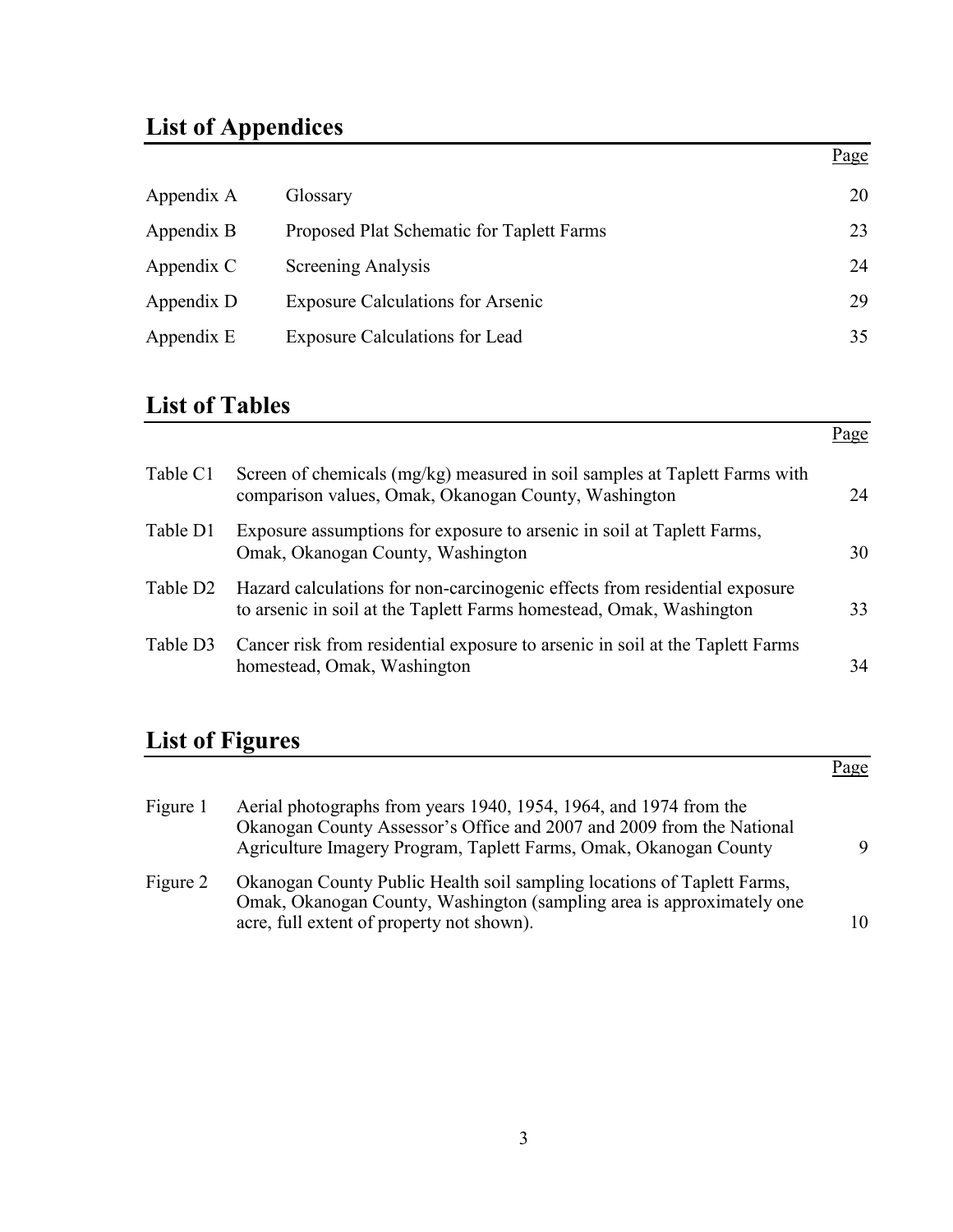### <span id="page-4-0"></span>**Summary**

### *Introduction*

Past releases of pesticides, petroleum hydrocarbons, and other chemicals at the former Taplett Farms located just outside the city of Omak in Okanogan County, Washington have resulted in contamination of soils at the site. At the request of the Washington State Department of Ecology (Ecology), the Washington State Department of Health (DOH) prepared this health consultation to evaluate the potential current and future human health hazard posed by the contaminants in the soil. DOH prepares health consultations under a cooperative agreement with the Agency for Toxic Substances and Disease Registry (ATSDR).

The former Taplett Farm located outside of Omak consists of a farmyard and former fruit tree orchard (referred to in this report as Taplett Farms) on 39 acres. The owner of the former Taplett Farms plans to subdivide the land into residential plats. For this Health Consultation, exposures within the existing one-acre farmyard (and residence) and exposures to potential residents of future homes that may be built on the former 38-acre orchard are considered. DOH identified chemicals of potential concern to include residual petroleum hydrocarbons from their use within the one-acre farmyard area, polycyclic aromatic hydrocarbons and other breakdown chemical residues from the burned down barn, and pesticides used on the former orchard including lead arsenate and organochlorine compounds.

### *Conclusions*

DOH reached five conclusions in this health consultation:

**Conclusion 1***–*DOH concludes that touching, swallowing, or breathing in dust containing metals from soils at the site for one year or longer at the existing residence within the one-acre farmyard area could harm children and adult health. This is a health hazard to current residents unless behavior changes reduce exposure.

*Basis for Decision*–Average arsenic and lead concentrations found in the farmyard soils were at levels, which may cause health effects if exposures are high enough. Children incidentally ingesting, having contact with, or breathing in dust with arsenic from the soil every day for one year or longer have the potential to lead to dermal effects and numbness in the hands or feet. Children and adults with these exposures have a mild increased risk for cancer. Similarly, soil lead concentrations may result in daily exposures of children to lead from soils for one year or longer may lead to increased blood lead levels associated with decreased cognitive function and other neurological impairments.

**Conclusion 2–**DOH concludes that the old appliances, left-over burned debris, piles of unidentified granular material, and containers with left-over oils in the farmyard present a physical hazard and should be removed or safely contained. This is a physical health hazard for current residents or trespassers onto the farmyard.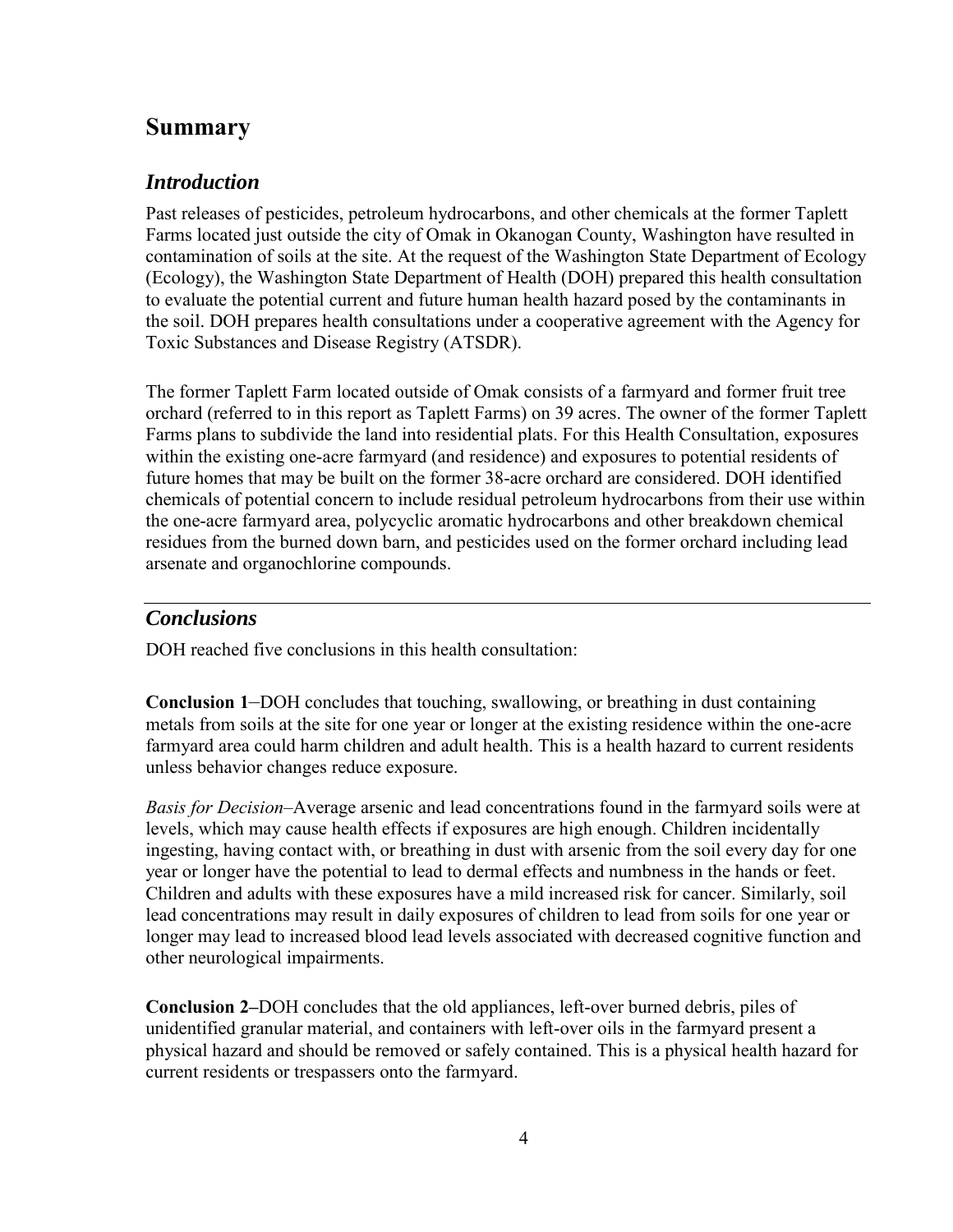*Basis for Decision*–Old appliances and burned debris not properly disposed may present a physical danger to a child playing or adult present near the debris. Piles of granular material have not been identified, are not contained, or fenced in. Containers with left-over oils have been collected but not disposed of. These containers were still open to the environment and easily accessible to child or adult residents. No documentation has been provided describing how and where the previous leaking containers were located or disposed. After physical hazards are removed and documented, more information about the nature and extent of contamination in soils in these areas of the farmyard will be needed to reach a conclusion regarding exposures and harm to public health.

**Conclusion 3–** DOH cannot currently conclude whether exposure to soils containing heavy oils and diesel, organochlorine pesticides, or polycyclic aromatic hydrocarbons (PAHs) that have been tested for and identified within the one-acre farmyard may cause further harm to people's health.

*Basis for Decision*–More information on the nature and extent of non-metal chemicals is needed for DOH to reach a formal conclusion on farmyard exposures. Contamination of soils with heavy oils and diesel has been reported at four areas in the farmyard at concentrations of concern with undocumented efforts of remediation. Organochlorine pesticides were only tested at one location and have been identified at concentrations of concern at that location. Widespread use of these pesticides on the orchard was likely and areas with higher concentrations may still be unidentified. Limited samples were analyzed for PAHs. PAHs were detected near the burned barn area; the extent of these chemicals throughout the farmyard is not known and may be of concern. Because of limited sampling and testing for these chemicals, the current nature and extent of these chemicals is not known.

**Conclusion 4–** DOH cannot currently conclude whether exposure to contaminants not analyzed in soil within the one-acre farmyard may cause further harm to people's health.

*Basis for Decision*–More information on the nature and extent of chemicals not tested for is needed for DOH to reach a conclusion. Of particular concern is the potential deposition of dioxins and furans in the farmyard that may have formed when stored organochlorine pesticides, tires, and other debris were released during the barn fire. Additionally, other chemicals that were stored in the former barn may have been spilled or released from the former barn area such as herbicides, old oil-burning smudge pots, and old tractor batteries

**Conclusion 5–**DOH cannot currently conclude whether touching, swallowing, or breathing in dust from the former 38-acre orchard portion of the property could harm the health of future residents.

*Basis for Decision*–Information on the nature and extent of chemicals on the former orchard land is needed for DOH to reach a conclusion. No soil samples have been collected and analyzed for contaminants from the former orchard. However, it is very likely that the lead and arsenic concentrations are similar to, or higher than those found at the farmyard area, thus future residents would have similar or higher risks as current residents. Further, if residential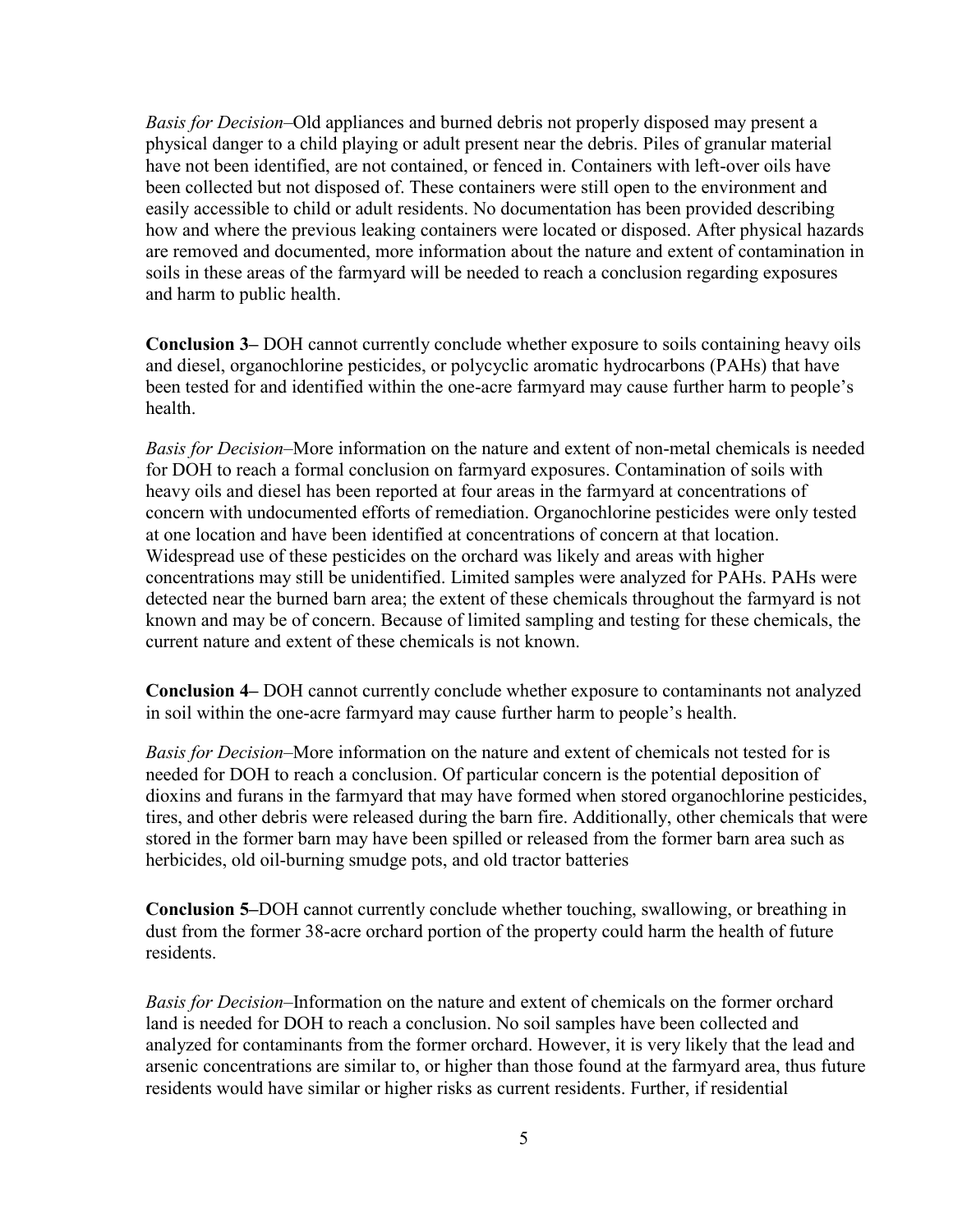development were to occur, construction workers on the site may also be at risk for high exposures during movement of soils or digging activities.

To estimate potential exposure and threat to the health of future residents at Taplett Farms, DOH will need additional samples collected and analyzed for metals, chlorinated pesticides, PAHs, and dioxin/furan compounds. DOH believes it would be prudent for the landowner to gather more site information and develop a sampling and analysis plan to perform an expanded investigation of the site. This recommendation is consistent and supports recommendations made by the Area Wide Soil Task Force in 2003. DOH recognizes that legacy soil contamination at former orchards and farmyards is not specific to Taplett Farms and similar situations likely exist throughout eastern and central Washington.

### *Next Steps*

In brief, DOH recommends the following actions:

- 1. DOH and Ecology should educate current residents on how to reduce exposures. Discourage children from playing in areas that have bare soil or that are known to have higher concentrations of lead and arsenic.
- 2. Owner should dispose of discarded appliances, old farm equipment, buckets containing residues, and piles of granular material; retain documentation of disposal.
- 3. Owner should further characterize the farmyard with emphasis on areas where current or future residents may be exposed to uncovered soil.
- 4. Prior to development, owner/developer should characterize the former orchard and disclose the nature and extent of chemicals.
- 5. In general, DOH recommends that all owners and developers characterize former orchards before subdivision into school, child care center, recreational, or residential use areas.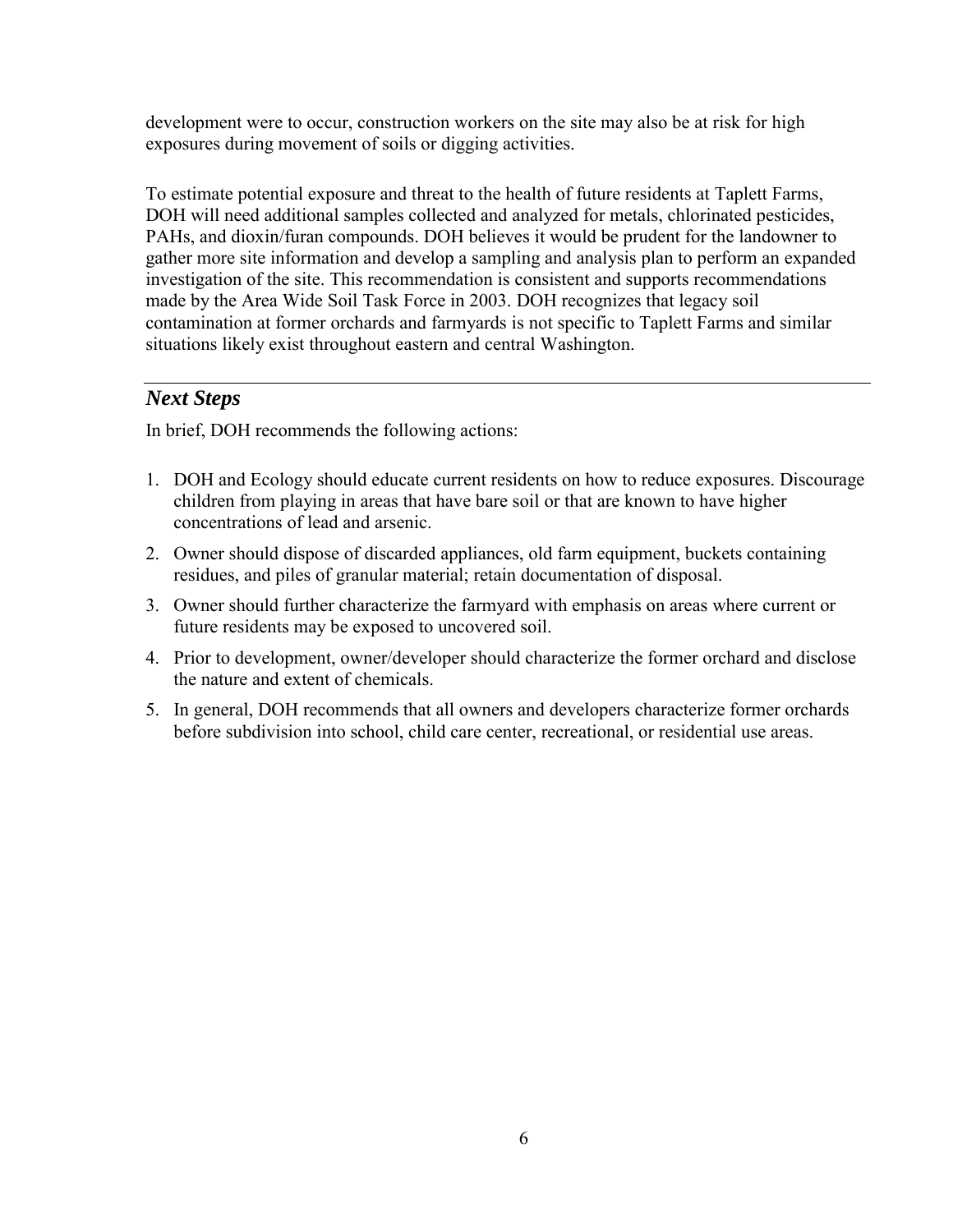In brief, the public action plan includes the following items:

- 1. DOH, Ecology, and the Okanogan Public Health Department will work to provide information to current residents and their children about reducing exposures.
- 2. DOH will provide a copy of this consultation to the current land owner to inform them of potential physical and chemical hazards and suggested mitigations.
- 3. DOH is and will continue to work with local health, the land owners, and the planning department of Okanogan County to prevent potential exposures on future subdivided and developed parcels. Ecology is aware of widespread contamination from the use of lead arsenate. Ecology is currently focusing cleanup efforts on schools, since that is where young children have the greatest exposures.

### *For More Information*

<span id="page-7-0"></span>If you have any questions about this health consultation contact Rhonda Kaetzel at 360-236- 3357 or 1-877-485-7316.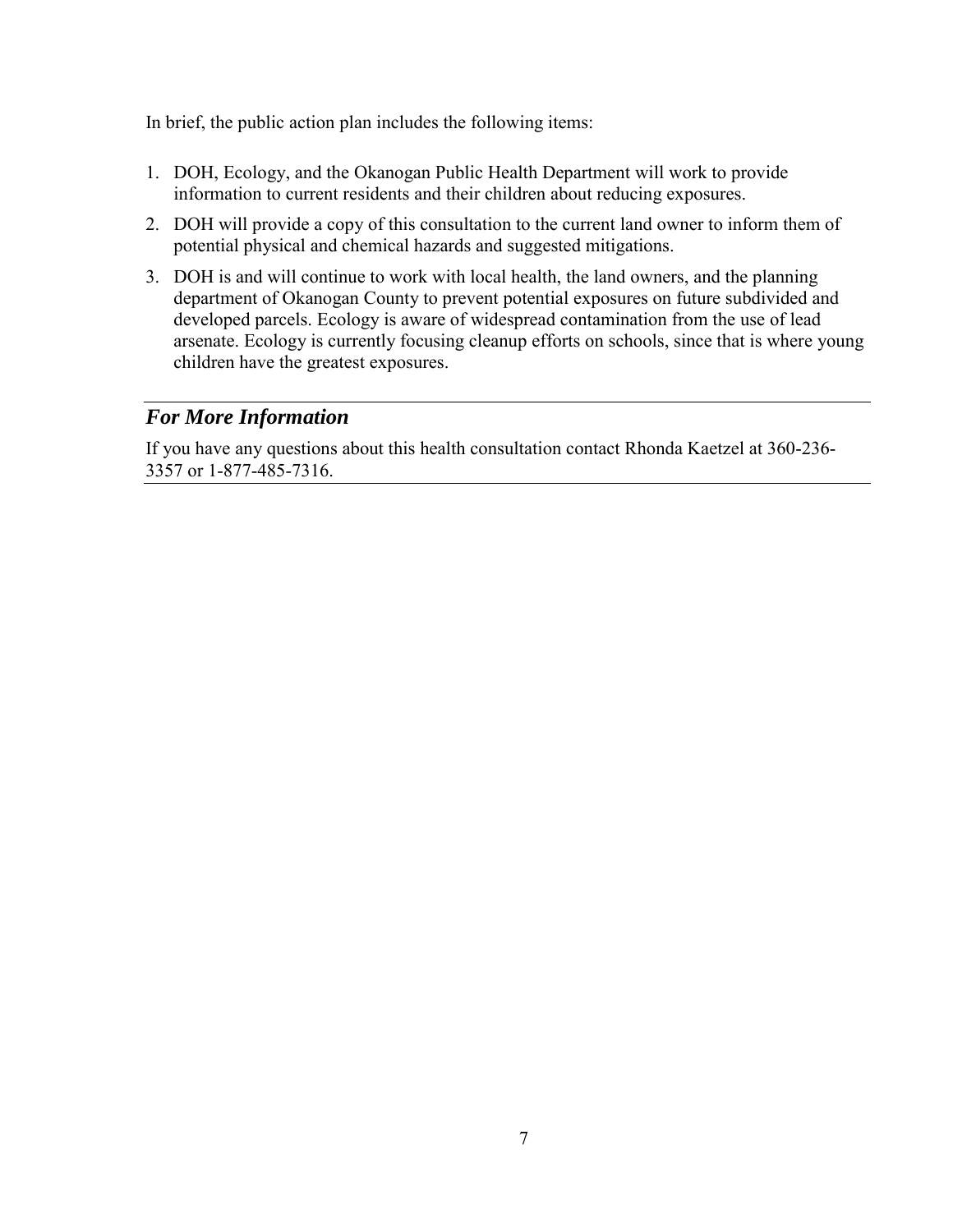## **Purpose and Statement of Issues**

The Washington State Department of Health (DOH) conducted this health consultation at the request of the Washington State Department of Ecology (Ecology). The purpose is to determine if current and future residents of the 39-acre Taplett Farms are being exposed or will be exposed to contaminants identified in the soil and whether these potential exposures pose a human health threat. DOH prepares health consultations under a cooperative agreement with the Agency for Toxic Substances and Disease Registry (ATSDR).

## <span id="page-8-0"></span>**Background**

### <span id="page-8-1"></span>*Site Description*

Taplett Farms is located just northwest of the city limits of Omak in Okanogan County, Washington. Okanogan County Public Health (OCPH) visited and photographed the site in November 2008 after receiving a complaint from another agency stating there was potential soil contamination at the site  $(1,2)$ . At that time, several county agencies were evaluating this 39-acre historical orchard parcel for a pending long plat application that would create 21 residential lots (see plat configuration in Appendix B). OCPH reported in Ecology's Site Hazard Assessment (September 10, 2010) that fruit orchards had been planted and maintained on the property since the early 1900s (3). Based on an aerial photo from 1940, this appears to be the case (see Figure 1). The current owners bought the property in 1957 and produced fruit from 38 acres until the mid 2000s when trees were cut down in preparation for future development.

Drinking water at the current residence (and planned future residences) comes from Duck Lake Water Association, a Group A water system. This water system currently serves 206 people through 96 connections and can accommodate up to 200 connections. The water comes from a well field with three well sources: a permanent well, seasonal well, and emergency well. These wells draw from Okanogan Water Resource Inventory Area (WRIA 49) groundwater. The Taplett Farm property does not appear to fall within the default calculated 10-year time of travel draw area for these three wells, or any other wells in the area.

OCPH identified the following attributes on the remaining acre of the property identified as the farmyard:

- Single family residence.  $\bullet$
- Abandoned worker sleeping, shower, and cooking buildings.
- Sheds near the residence.  $\bullet$
- Diesel tank, mechanical maintenance equipment, and related materials (e.g., old buckets  $\bullet$ containing oil/hydraulic fluid and other liquids).
- $\bullet$ Orchard-related equipment and debris (e.g., bins, irrigation pipes, discarded bags of pesticide/herbicides, etc.).
- An area containing numerous discarded appliances.
- A burned barn foundation and associated burned debris.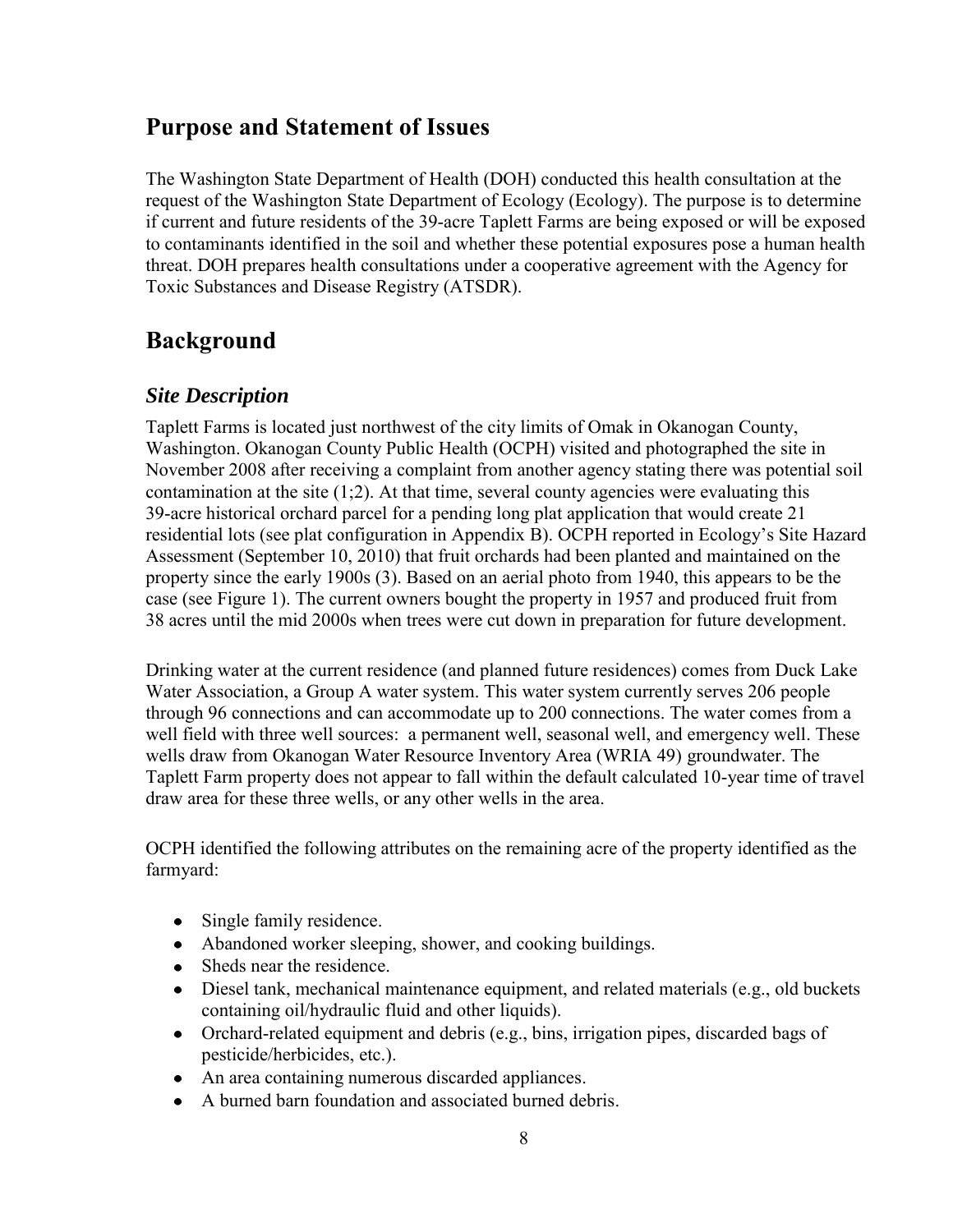OCPH stated that the barn containing the orchard equipment and agricultural materials caught on fire and burned to the ground during the removal and disposal of the orchard trees. The burned debris included the barn, old tire rims, old tractor batteries, old smudge pots (i.e., oilburning orchard heaters used to prevent frost on trees), and horticultural materials including bags that may have contained pesticides or herbicides. Piles of unidentified granular material were also present.

**Figure 1.** Aerial photographs from years 1940, 1954, 1964, and 1974 from the Okanogan County Assessor's Office and 2007 and 2009 from the National Agriculture Imagery Program, Taplett Farms, Omak, Okanogan County

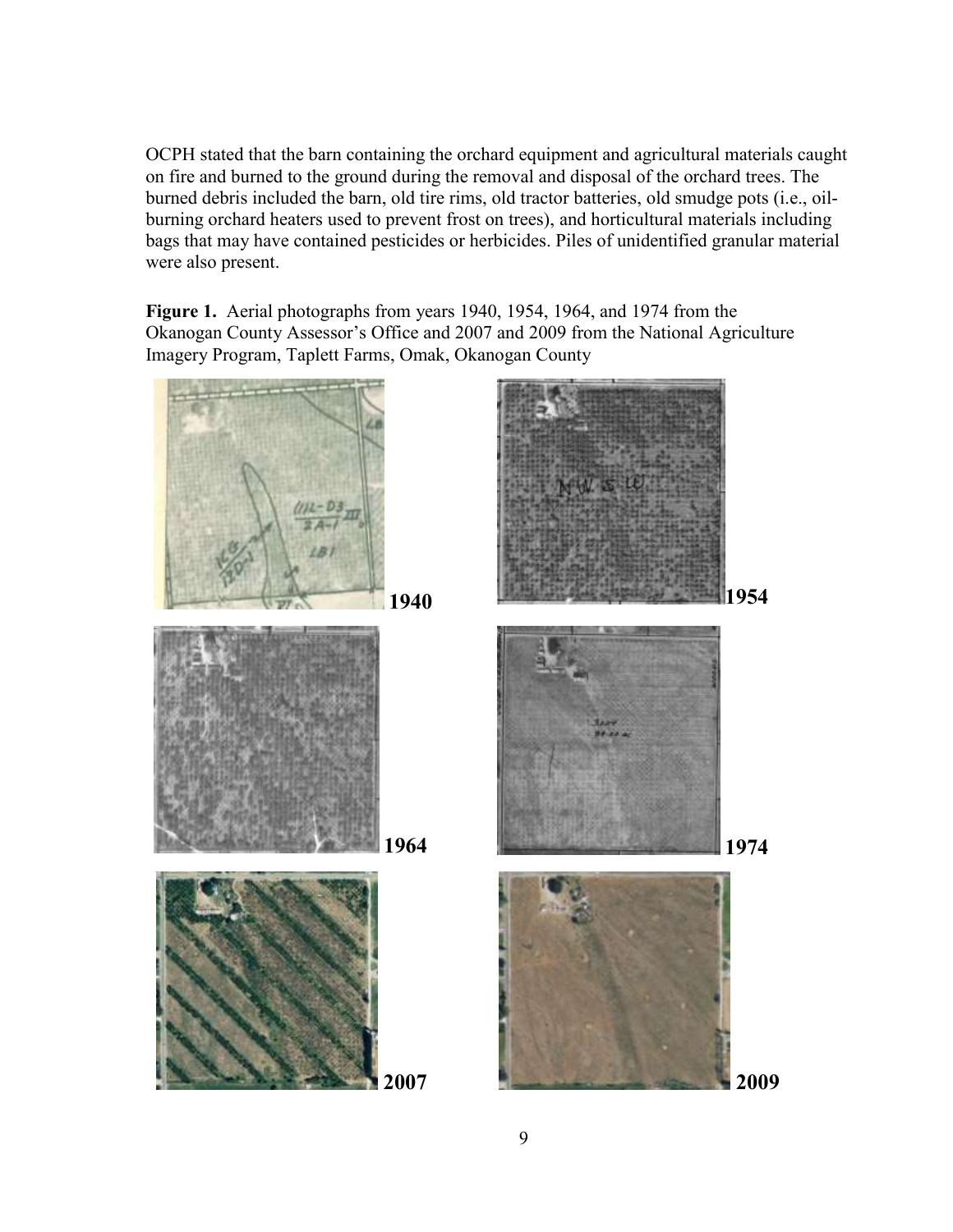The primary sources of chemicals include: 1) spilled petroleum hydrocarbons (diesel), hydraulic fluid, and/or motor oils; 2) pesticides use and preparation; and 3) residue from burning building materials, debris, chemicals, and/or pesticides (4). The main concern is related to lead arsenate, the primary insecticide used to control codling moth and other insects in Washington deciduous tree fruit (apple and pear) orchards between 1905 and 1947 (5) and other pesticides used subsequently.

### <span id="page-10-0"></span>*Environmental Investigations*

In April 2009, OCPH analyzed surface soil samples collected from eight hot-spot locations on the one-acre, non-orchard area suspected to be contaminated (Figure 2)  $(6,7)$ . The remaining orchard portion of the property has not been characterized. The samples were analyzed for metals (samples 1–8); polycyclic aromatic hydrocarbons (PAHs) (samples 5, 6, and 7); and fuels (diesel and motor oil) (samples 1, 2, 3, 4, and 8). One sample was analyzed for organochlorine and organophosphate pesticides (sample 3). This sample was taken from what appeared to be the area that pesticides were formerly prepared for application.

**Figure 2.** Okanogan County Public Health soil sampling locations of Taplett Farms, Omak, Okanogan County, Washington (sampling area is approximately one acre, full extent of property not shown).

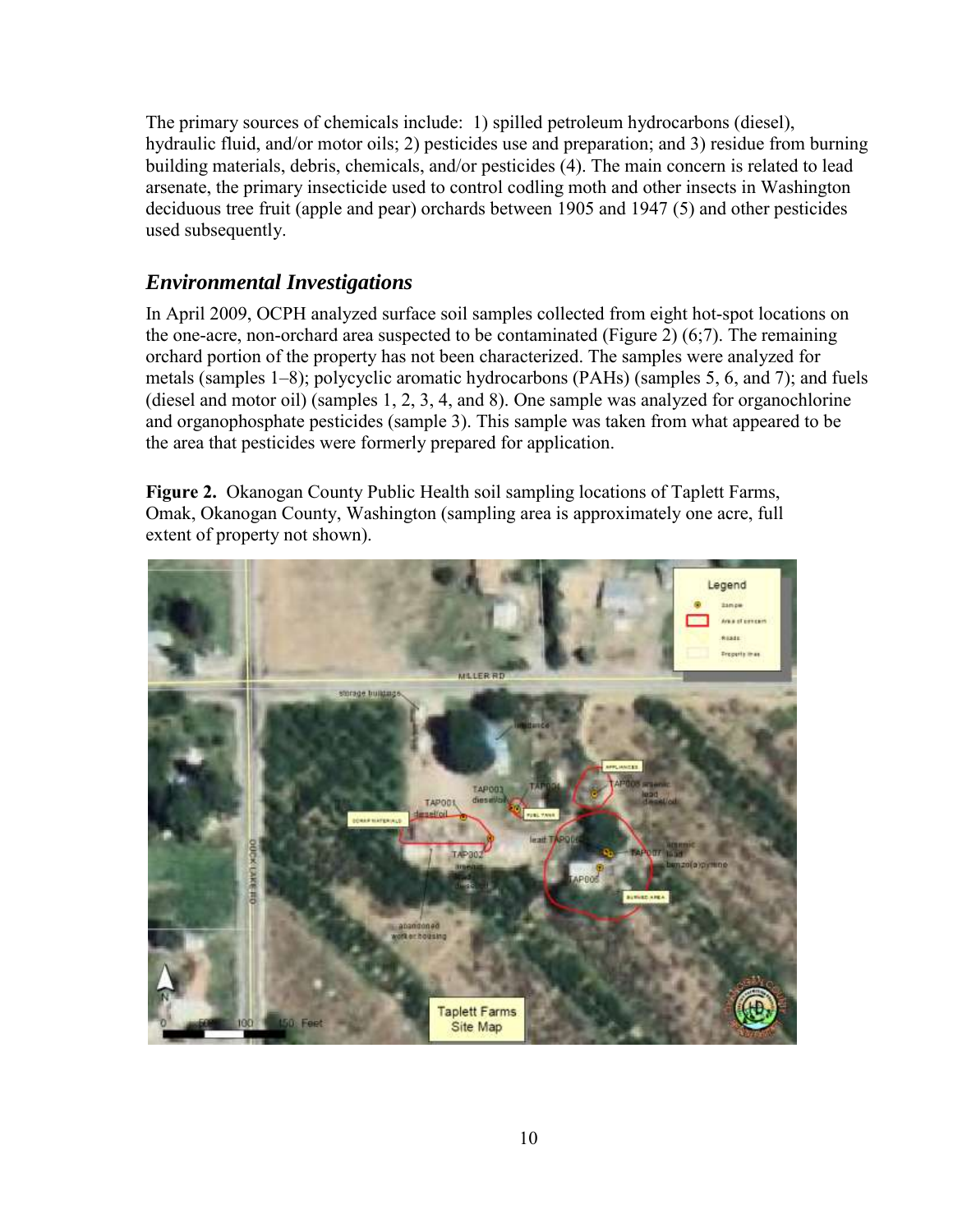OCPH revisited the site in March 2010 and reported that at some point after the April 2009 sampling, the property owner removed visibly oil-stained top soils in several areas, including: near the former diesel tank location (samples 3 and 4), within the discarded appliance pile (sample 8), and near the burned barn foundation (possibly sample 5) (8;9). No verification of how or where the soils were disposed was provided. Additionally, no confirmation sampling was conducted at the soil removal locations to determine if any contaminants remain in these areas. The debris and orchard related material near the burned barn and worker housing areas were also reported removed and/or disposed of or collected into old fruit bins that remained on the site. OCPH reported that visible soil contamination was still present in the area where old buckets containing used oils were located.

### <span id="page-11-0"></span>*Demographics*

Taplett Farms is located on the northwestern edge of Omak, the largest city in Okanogan County. Omak became incorporated in 1911 and has a population of 4,845 people as of the 2010 U.S. census.<sup>1</sup> Over 12% of the population has a Hispanic or Latino ethnicity. The racial majority is 71.1% white, followed by 17.4% Native American.

## <span id="page-11-1"></span>**Discussion**

## <span id="page-11-2"></span>*Exposure Evaluation*

*Exposure Pathways*–This evaluation considered three routes of exposure: 1) swallowing (ingestion), 2) skin contact (dermal), and 3) breathing in (inhalation) dusts generated at the site.

*Potentially Exposed Populations*–As this is no longer an operating orchard, there are three exposure scenarios of concern for this property based on current and proposed future land use.

- *Current Residents–*Current residents may touch, breath in dust, or incidentally ingest soil containing chemicals found near or on the one-acre lot. DOH has not been able to identify specific areas where children may play near the house or within the farmyard; thus as a worst case scenario, it is assumed that a child would have access to the entire farm area. Exposure may also occur through yard activities such as gardening, landscaping, etc
- *Future Residents–*Potential future residents of the 21 lots of the former orchard planned  $\bullet$ for development may be exposed in the same manner. At this time, potential health threats for future residents cannot be fully assessed because soil data is not available for the remaining 38-acres of the former orchard property. However, potential exposures could be similar to, if not more than, that found within the one-acre lot depending on the chemicals that may be identified during any future, expanded sampling efforts.
- *Future Site Construction Workers–*If the former orchard property is developed into new  $\bullet$ homes, construction workers may be exposed by touching, breathing in dust or incidentally ingesting soil during construction activities. As with future residents, the potential health threat for future construction workers cannot be fully assessed because soil data is not available.

 $\overline{a}$  $1$  www.census.gov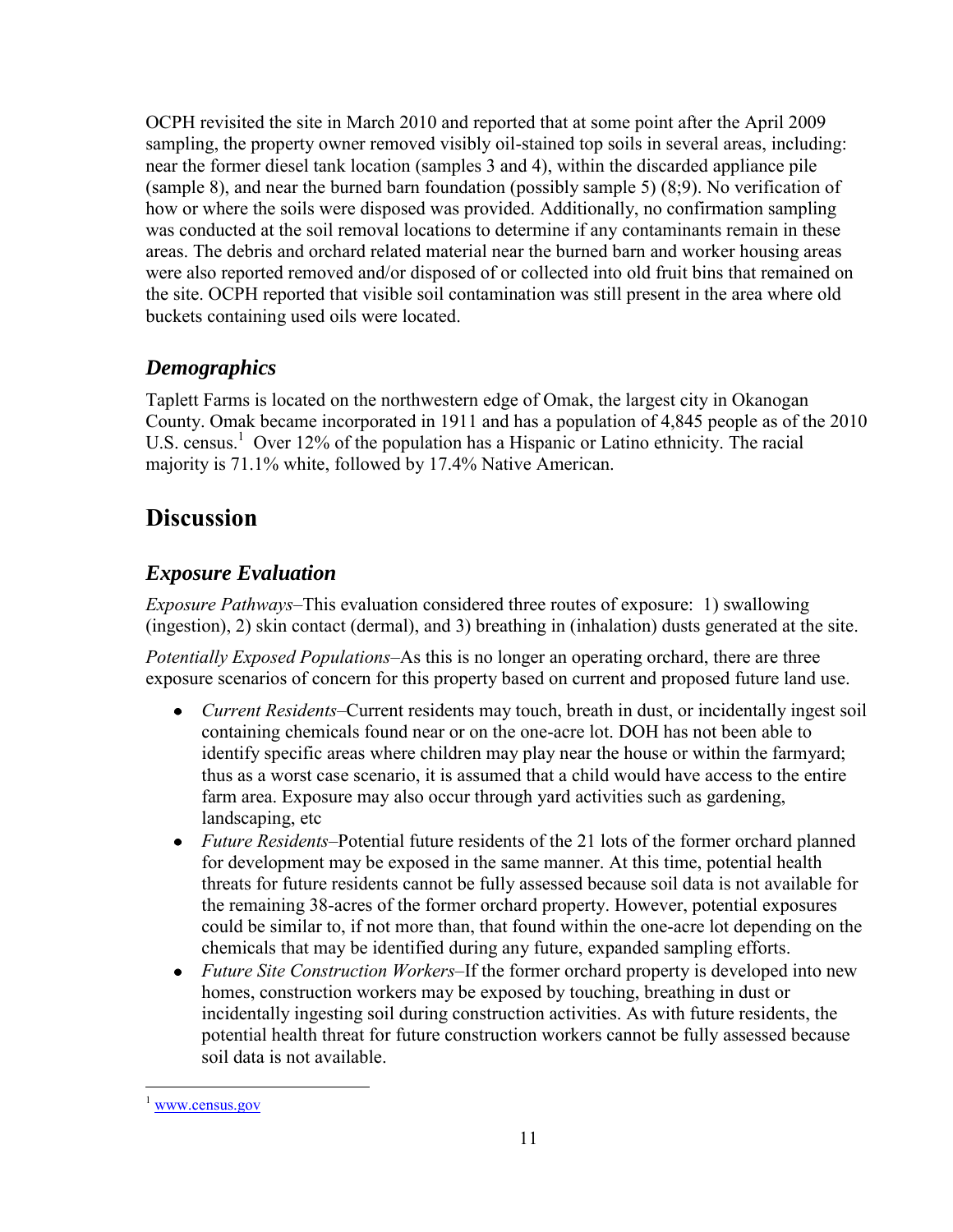This analysis only considered the exposure route of the farmhouse resident to average (and 95% upper confidence limit of the average) farmyard metal soil concentrations calculated from locations throughout the farmyard. Until soil data for the former orchard portion of the property is available, assessment of future exposure routes cannot be assessed.

### <span id="page-12-0"></span>*Screening Analysis*

DOH screened the analytical results against health-based comparison values (CVs) to determine if contaminants in surface soils in this small area might pose a possible health threat to current and/or future residents and warrant further consideration. Soil concentrations above healthbased CVs do not mean that people will get sick. However, it does tell us that additional evaluation is necessary. Contaminants with soil (or any other media) concentrations below the CV do not pose a health threat and further evaluation is not required. Of the available CVs for each chemical, the most conservative CV was used. The full screening is in Appendix C. The following points summarize concentrations of chemicals that exceeded their respective CVs and have been identified as potential chemicals of concern:

**Arsenic and Lead**–Given the historical use of this property as a fruit orchard, it was not surprising to find elevated arsenic and lead concentrations, especially within the apparent ends of the orchard tree tracts. No data are available from the orchard area itself. The following concentrations were found within the one-acre farm area:

Arsenic concentrations ranged from 13.44 mg/kg up to 247.6 mg/kg, which is above ATSDR's cancer risk evaluation guide (CREG) of 0.5 mg/kg. Four samples exceeded the Model Toxic Control Act (MTCA) state clean up level for unrestricted land use screening value (20 mg/kg) with concentrations of 37.56 mg/kg (sample 6), 45.18 mg/kg (sample 2), 172.2 mg/kg (sample 7), and 247.6 mg/kg (sample 8). These four sample locations appear to be at the end of an old orchard tree tract.

Two of the eight samples (samples 7 and 8) exceed Department of Ecology's interim action level for arsenic (100 mg/kg) that should trigger prompt action to reduce exposure to the soil. As these samples are proximal to the former orchard tract, these levels may be representative of those on the former orchard. For schools, child care centers, and residential land uses, Ecology considers total arsenic concentrations up to 100 mg/kg to be in the low to moderate range,

Average concentration from the eight samples was 70 mg/kg. Because of the uncertainty associated with estimating the true average concentration at a site, the 95% upper confidence limit (95% UCL) of the arithmetic mean provides reasonable confidence that the true site average will not be underestimated. The 95% UCL for arsenic in soil was equal to 174 mg/kg based on gamma distribution (n=8).

Lead was identified above the U.S. Environmental Protection Agency (EPA) screening level (400 mg/kg) at the same four locations. Concentrations at these locations ranged between 463 mg/kg and 1,680 mg/kg. These samples also exceeded the MTCA state clean up level for unrestricted land use screening value (250 mg/kg).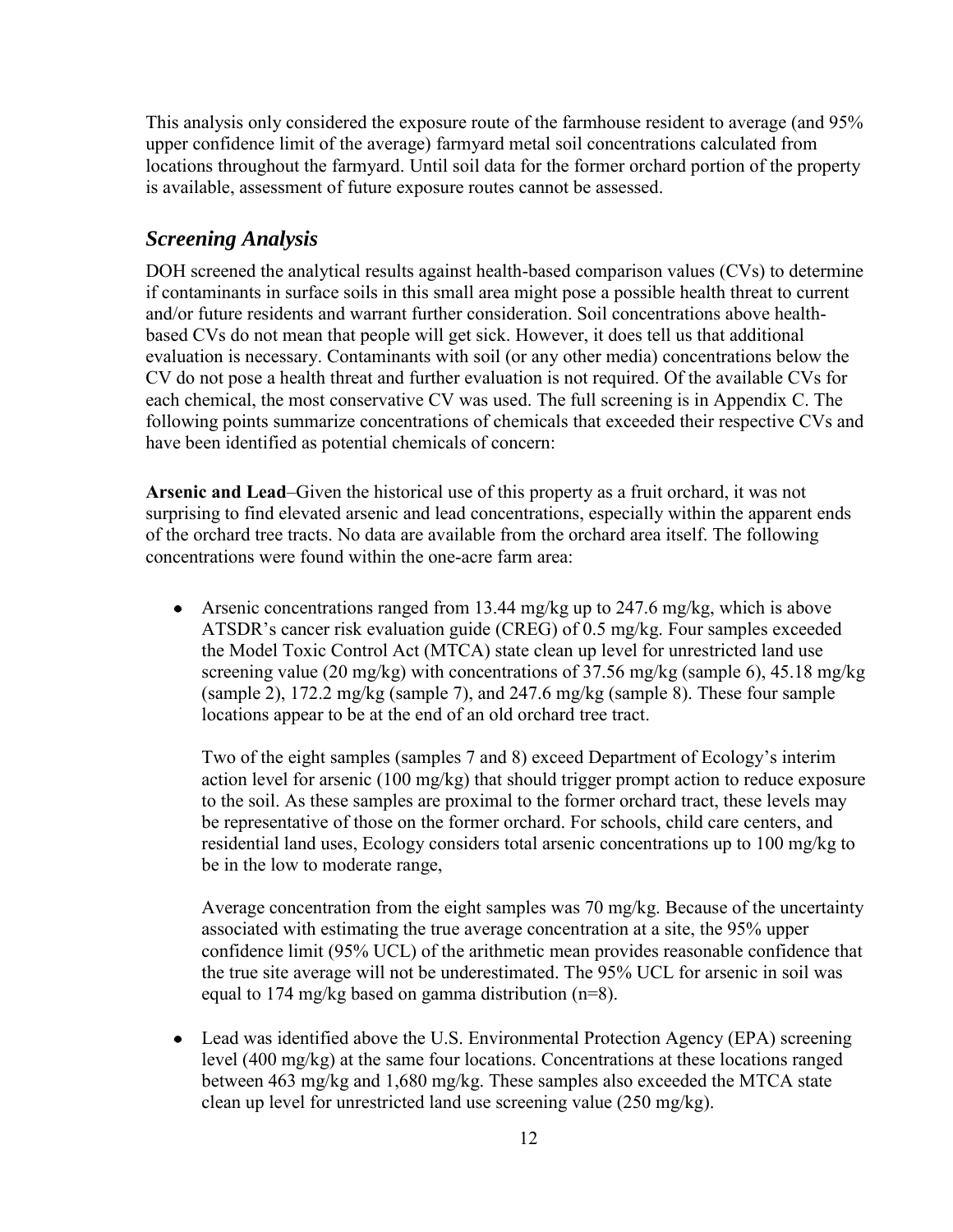Two same two samples (samples 7 and 8) exceed Department of Ecology's interim action level for lead (700 mg/kg) that should trigger prompt action to reduce exposure to the soil. As stated above these samples are proximal to the former orchard tract, these levels may be representative of those on the former orchard. For schools, child care centers, and residential land uses, Ecology considers total lead concentrations up to 500– 700 mg/kg to be in the low to moderate range.

The average concentration from the eight samples was 577 mg/kg. The 95% UCL of the mean was equal to 1,388 mg/kg based on gamma distribution (n=8).

Because the concentrations of arsenic and lead in the farmyard were highest in areas which appeared to be the ends of the tree tracts, it is possible that these areas are representative of the concentrations that might be found in the former orchard. These samples exceed the low to moderate range. Until further characterization of the former orchard occurs, the average concentrations found in the farmyard may underestimate the average concentrations in the orchard.

**Diesel and Motor Oils** These hydrocarbons were identified at 2–60 times higher than the MTCA Method A unrestricted land use screening value (2,000 mg/kg) in 4 of the 5 sampling locations. Two of the locations used for sampling have since been excavated. Visible evidence of other oil contamination in areas throughout the main yard has been documented, but concentrations and identification has not been measured or reported. It is clear that contamination was and is present; however, the extent has not been fully characterized.

**Pesticides** Pesticides (other than lead arsenate) were only sampled at one location (sample 3) presumed to be the pesticide staging area. No organophosphate pesticides were detected. Of the 21 organochlorine pesticides analyzed for, 16 were detected, and two exceeded their CV. Toxaphene (12 mg/kg) was 20 times higher than the CV (ATSDR CREG of 0.6 mg/kg). Dieldrin was measured (0.042 mg/kg) very close the CV (ATSDR CREG of 0.040 mg/kg). DDT was detected, but at levels below screening values (see Appendix C, Table C1). Topsoil from this area may have been removed since sampling. Because only one sample has been taken, it is possible that the highest concentrations within the farmyard have not been identified. Therefore, the extent of contamination has not been fully characterized.

**Polycyclic Aromatic Hydrocarbons** PAHs were only measured at three locations near the burned barn. The concentration of 2.8 mg/kg benzo(a)pyrene exceeded the CV (ATSDR CREG 0.1 mg/kg) at one location (sample 6). When combining benzo(a)pyrene with all the other PAHs known to have carcinogenic effects (cPAHs) and using the relative toxicity equivalency factors (TEFs), the elevated cPAH TEQ (toxic equivalency quotient of all cPAHs) was 3.9 mg/kg. The source and extent of this contamination is not known.

There is considerable uncertainty regarding the extent of contamination from the diesel fuels/motor oils, organochlorine pesticides, and cPAHs identified at the Taplett farmyard. Thus,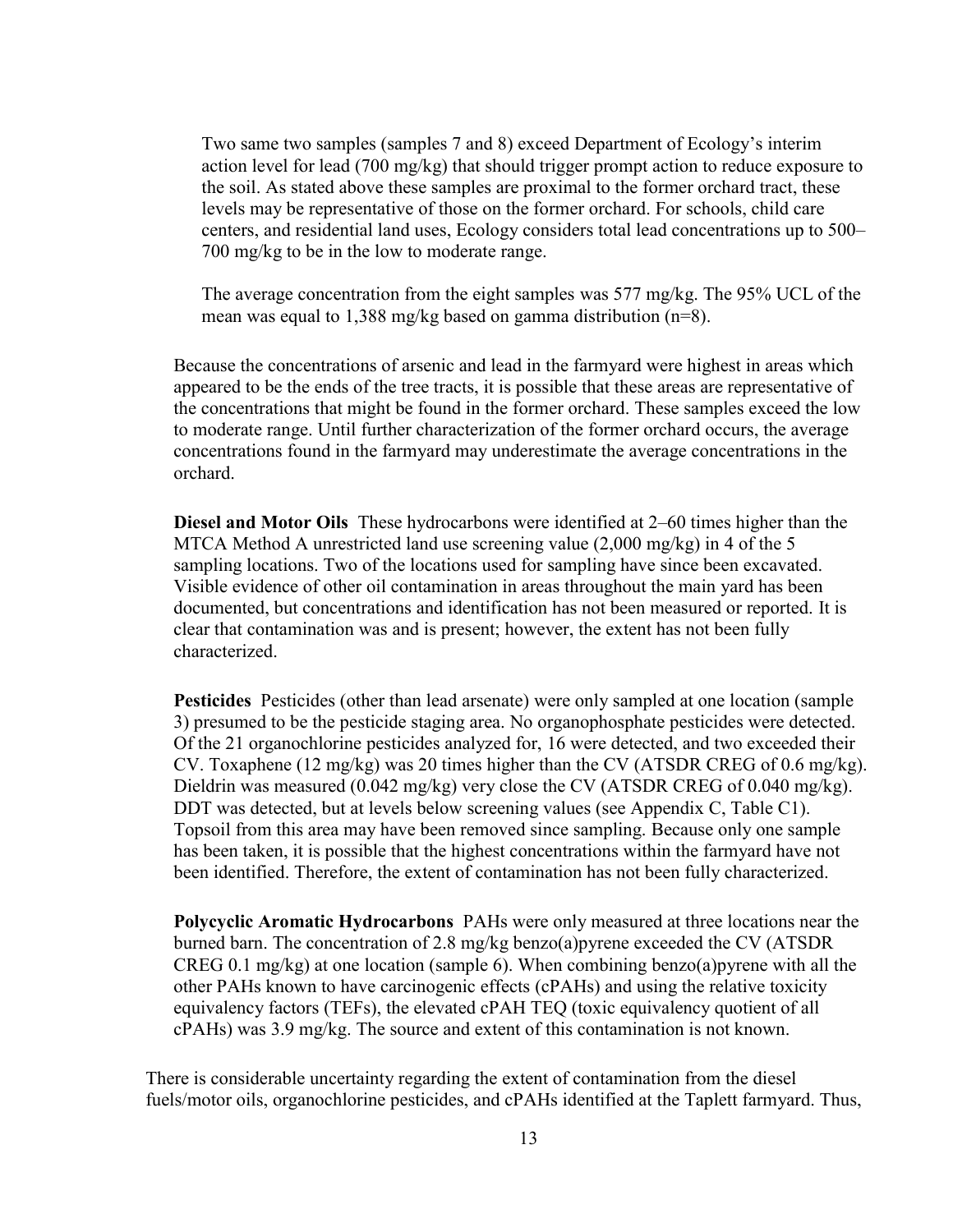until more data is available potential health threats cannot be quantified from these chemicals. According to the Area-Wide Contamination Task Force report (2003) on arsenic and lead, arsenic occurs naturally in Washington State soils at approximately 5–9 mg/kg and lead occurs at 11–24 mg/kg. Arsenic and/or lead were above their respective CVs, two samples were elevated above the low to moderate range for school, child care center, and residential land uses, and samples were found elevated above background levels in every sample across the farmyard site. Therefore, only these two chemicals have been identified for further evaluation.

### <span id="page-14-0"></span>*Health Evaluation*

Potential health risks were evaluated for current residents of the one-acre farm. It was assumed that adults and children live at the residence. Our efforts are focused on potential health threats to children, because they are believed to be the most sensitive population to elevated levels of lead and arsenic in the environment. Equations and parameters used to calculate potential risk to adults and children are described in Appendices D and E.

**Arsenic**–Appendix D describes the methods and assumptions DOH used to estimate human exposure doses and to determine potential health effects from ingestion of and contact with arsenic in soils. Note that behaviors such as washing hands after soil play, restricting access to elevated soil concentrations, and reducing soil and dust in the home reduce residential exposures substantially.

*Non-carcinogenic Effects*– Estimated exposures occurring for a long time (more than one year) to arsenic in children and adults living at the farmhouse approached levels where observable non-cancerous effects have been reported in human studies. Exposure doses for children were found to be 17 times higher than those for adults (Appendix D). This difference results from children's higher soil ingestion rate and lower body weight. Ingestion of soils contributes the most to a person's exposure, with relatively minor amounts contributed from touching soil or breathing in particles of soil from the air. Short term exposures (< 14 days) from soils in the farmyard will not lead to acute non-cancerous health effects. Estimated doses for children and adults were below the acute minimal risk level (MRL) (0.005 mg/kg-day). Most chronic ( $> 1$ year) studies of arsenic toxicity have examined people exposed to arsenic in water, which is usually better absorbed than arsenic from soil. Non-carcinogenic effects have not been found in some studies where people are exposed to arsenic in drinking water at chronic doses of 0.0004 to 0.01 mg/kg-day. Other studies found effects as low as 0.0043 mg/kg-day. Estimated dose for children ages 1 to 5 years old, 0.00097 mg/kg-day was slightly above the chronic MRL (0.0003 mg/kg-day). This estimated exposure dose was slightly above the no observed adverse effect level (NOAEL) (0.0008 mg/kg-day) and 14 times below the lowest observed adverse effects level (LOAEL, 0.014 mg/kg-day). Older child and adult exposures were below the chronic MRL. Non-cancer effects may potentially occur in children exposed to arsenic in soil at the farmyard. Long term oral exposure to arsenic may cause dermal effects (e.g., hyperpigmentation, hyperkeratosis, corns, and warts) and peripheral neuropathy characterized by numbness in the hands and feet.

*Carcinogenic Effects*–In some of these same studies arsenic has been shown to cause cancer at high enough doses; however, much uncertainty exists about what levels of intake might lead to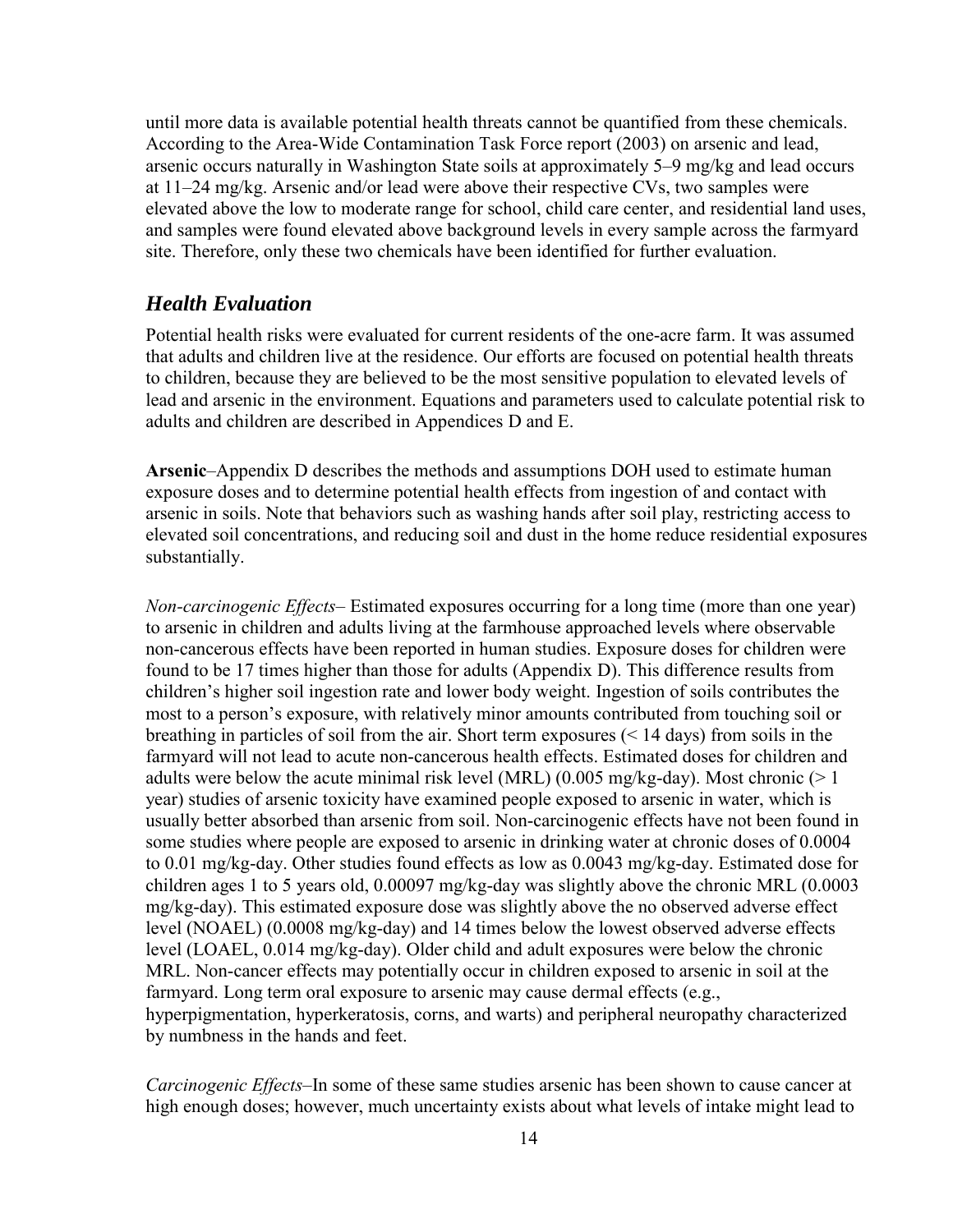increased cancer risk. Long term oral exposure to arsenic results in an increased risk of skin, bladder, and lung cancer. The calculated theoretical increased cancer risk for a child over a five year exposure period is estimated to be about 3-4 additional cancers in a population of 10,000 persons. If a person were to live in the household for a lifetime, exposures may result in an increase of 5-6 additional cancers in a population of 10,000 persons. Because of uncertainties regarding the behavior of arsenic at low doses and the consistent detections of arsenic in soils throughout the property, prudent public health practice calls for reducing exposures by limiting behaviors leading to the ingestion of soils (e.g., washing hands after playing or working in the yard, washing toys often, not eating outside, etc.).

**Lead–**Since the toxicokinetics (the absorption, distribution, metabolism, and excretions of toxins in the body) are well understood, lead is regulated based on blood lead concentration. EPA and Centers for Disease Control and Prevention (CDC) have determined that childhood blood lead concentrations at or above 10 micrograms of lead per deciliter of blood (10  $\mu$ g/dL) present risks to children's health. Blood lead concentration can be correlated to both exposure and adverse health effects. More recently, multiple studies have established the link between blood lead levels less than 10  $\mu$ g/dL and adverse health effects such as cognitive impairment and decreased cardiovascular and renal function. A scientific advisory panel to the CDC has made a formal recommendation that CDC acknowledge that there is no known safe level of exposure in children. The panel recommended that prevention steps be put into place to prevent child blood lead levels exceeding 5 µg/dL.

Exposure was estimated using the EPA-developed Integrated Exposure Uptake and Biokinetic (IEUBK) model. Results from modeling are described in Appendix E. Using the average soil lead concentration of the samples taken across the one-acre farmyard (577 mg/kg), the model predicted that blood lead levels of children less than seven years old would range from 4.0 to 7.5 µg/dL. The model also predicted that 17.8% of a population of children less than seven years old exposed under these conditions would have a blood lead level that exceeded 10 µg/dL.

## <span id="page-15-0"></span>**Child Health Considerations**

Average arsenic and lead concentrations in soils around the farmyard pose a chronic health threat to residents, particularly children that may live at the farmhouse. Individual exposure will depend on the location and frequency of outdoor interactions with soil. Children are particularly susceptible because of frequent hand-to-mouth behaviors and putting soil in their mouths. Levels of arsenic and lead on the orchard land are likely to be elevated and similar to the maximum concentrations found in the farmyard (samples 7 and 8). Children living at future residences built on orchard lands will likely have exposures similar to, or more than, the exposures identified for the current residents.

## <span id="page-15-1"></span>**Community Health Concerns**

Currently, exposure from known soil contamination is limited to residents who may be living at the farmyard residence. Additionally, community members have expressed concerns to OCPH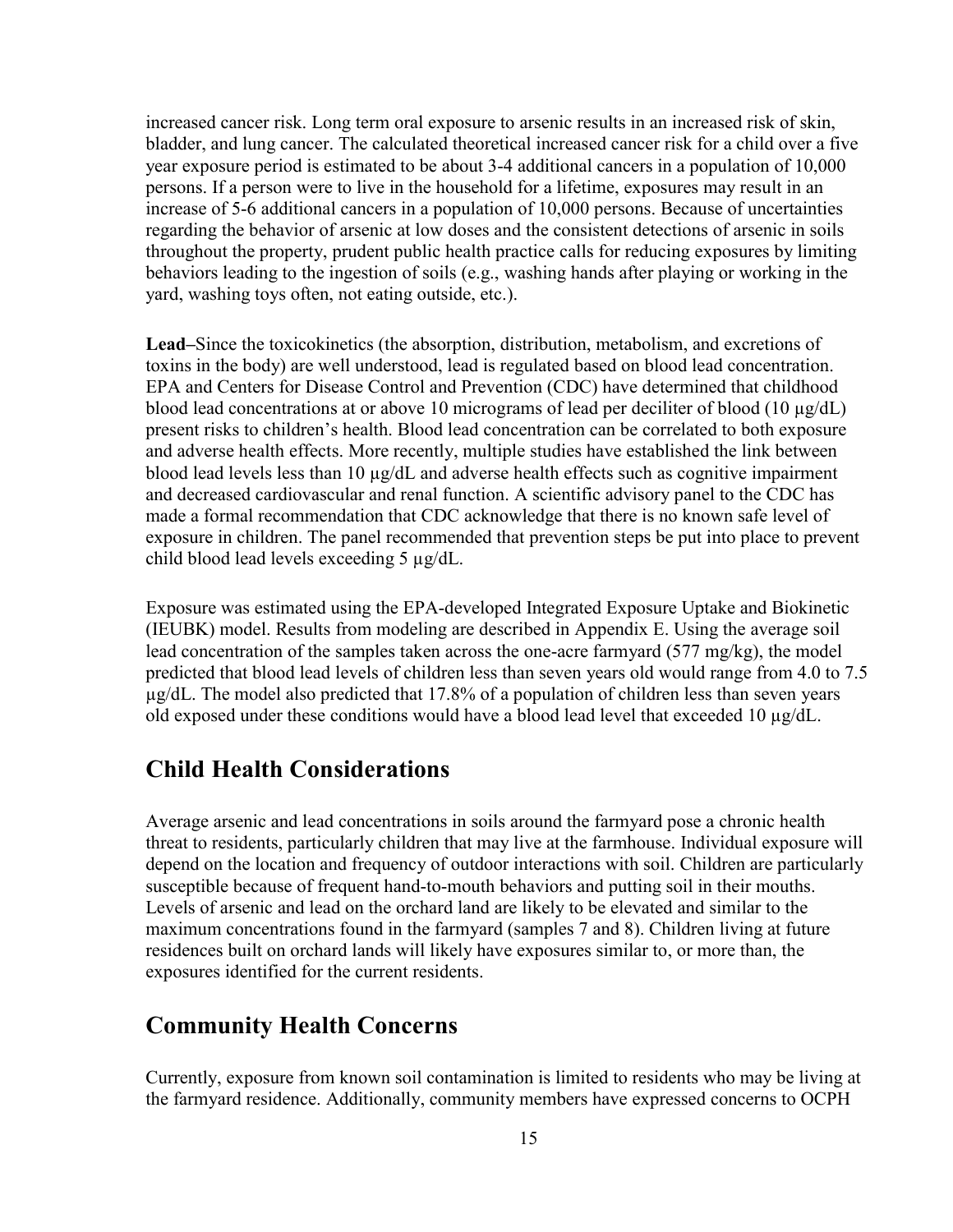about potential exposures to current residents or trespassers to hazardous substances that may be located on the property.

Exposure to pesticides on former orchards has been addressed in Washington State. In 2003, a 17-person panel chartered by the Washington State Departments of Agriculture, Ecology, Health, and Community, Trade and Economic Development offered advice about a statewide strategy to respond to arsenic and lead soil contamination in Washington State (10). The task force recommended that developers incorporate appropriate additional protection measures into site development and construction plans to reduce the potential for exposure to area-wide soil contamination after properties are developed. For many on the Task Force, development was seen as a low-cost opportunity to make the site less hazardous because dirt was going to be moved around anyway. In addition, the task force recommended that construction workers on former orchards implement individual protection measures to reduce their potential for exposure to contaminated soil, consistent with U.S. Occupational Safety and Health Administration (OSHA) and Washington Industrial Safety and Health Act (WISHA) requirements.

Regardless of how agencies track or record sampling data, individual property owners who have information about the presence of elevated levels of arsenic, lead, or other contaminants on a property are required under existing real estate disclosure laws to disclose this information to buyers during real estate transactions. Failure to disclose may potentially present larger costs to the developer (11).

## <span id="page-16-0"></span>**Conclusions**

In summary, DOH reviewed the analytical results of soil samples taken throughout the one-acre farmyard at Taplett Farms. DOH identified the following chemicals of potential concern: pesticides used historically on the former orchard including lead arsenate and organochlorine compounds, residual petroleum hydrocarbons from their use within the one-acre farmyard area, PAHs, and other breakdown chemical residues from the burned down barn. The former orchard (38 acres) was not sampled.

DOH estimated exposures for current residents living at the farmyard and came to the following five conclusions about current residents living within the farmyard and future use of the former orchard.

**Conclusion 1***–*DOH concludes that touching, swallowing, or breathing in dust containing metals from soils at the site for one year or longer at the existing residence within the one-acre farmyard area could harm children and adult health. This is a health hazard to current residents unless behavior changes reduce exposure.

**Conclusion 2–**DOH concludes that the old appliances, left-over burned debris, piles of unidentified granular material, and containers with left-over oils in the farmyard present a physical hazard and should be removed or safely contained. This is a physical health hazard for current residents or trespassers onto the farmyard. After physical hazards are removed and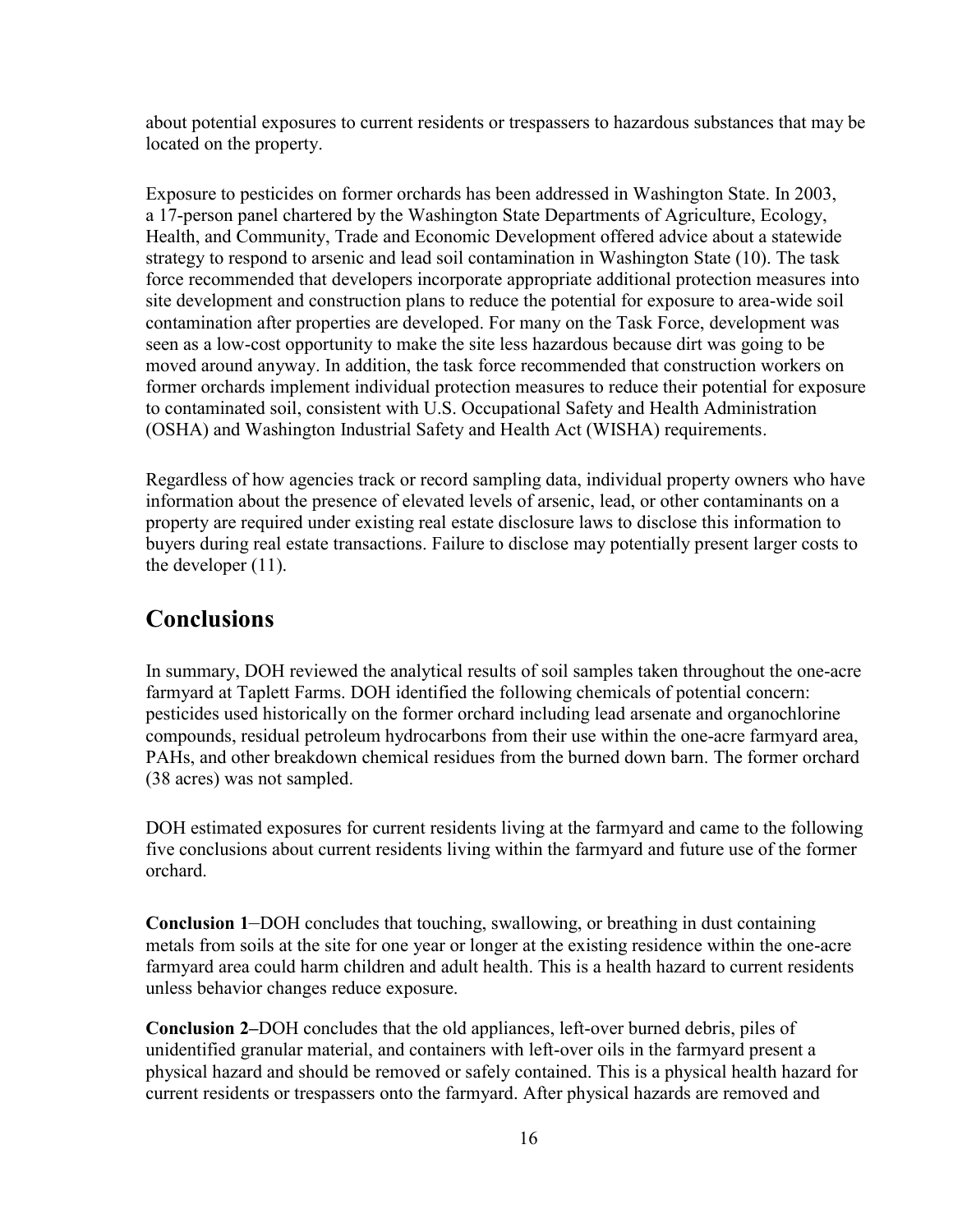documented, more information about the nature and extent of contamination in soils in these areas of the farmyard will be needed to reach a conclusion regarding exposures and harm to residents.

**Conclusion 3–** DOH cannot currently conclude whether exposure to soils containing heavy oils and diesel, organochlorine pesticides, or PAHs that have been tested for and identified within the one-acre farmyard may cause harm to people's health. Because of limited sampling and testing for these chemicals, more information on the extent of these chemicals within the farmyard is needed for DOH to reach a conclusion.

**Conclusion 4–** DOH cannot currently conclude whether exposure to contaminants not analyzed in soil within the one-acre farmyard may cause further harm to people's health. More information on the nature and extent of chemicals not tested for is needed for DOH to reach a conclusion. Of particular concern is the potential deposition of dioxins and furans in the farmyard that may have formed when stored organochlorine pesticides, tires, and other debris were released during the barn fire.

**Conclusion 5–**DOH cannot currently conclude whether touching, swallowing, or breathing in dust from the former 38-acre orchard portion of the property could harm the health of future residents. Information on the nature and extent of chemicals on the former orchard land is needed for DOH to reach a conclusion.

### <span id="page-17-0"></span>*Recommendations*

DOH recommends the following actions be taken to protect public health:

- 1. DOH recommends that actions be taken to reduce or eliminate exposure of current residents to contaminants, especially if children currently live at the residence. DOH will work with Ecology to complete the following actions:
	- Current residents will receive health education on how to reduce exposures.
	- Children will be discouraged from playing in areas that have bare soil or that are known to have higher concentrations of lead and arsenic.
	- DOH will communicate with the owner to discuss potential actions to eliminate exposures
- 2. DOH recommends the following actions be taken by the owner within the one-acre farmyard:
	- Work with Ecology and DOH to determine the best direction in characterizing the extent of contamination; future soil sampling should include at minimum analysis for metals, PAHs, organochlorine pesticides, and dioxin/furan compounds.
	- Soil should be tested in specific areas where child or adult residents may be exposed to uncovered soil.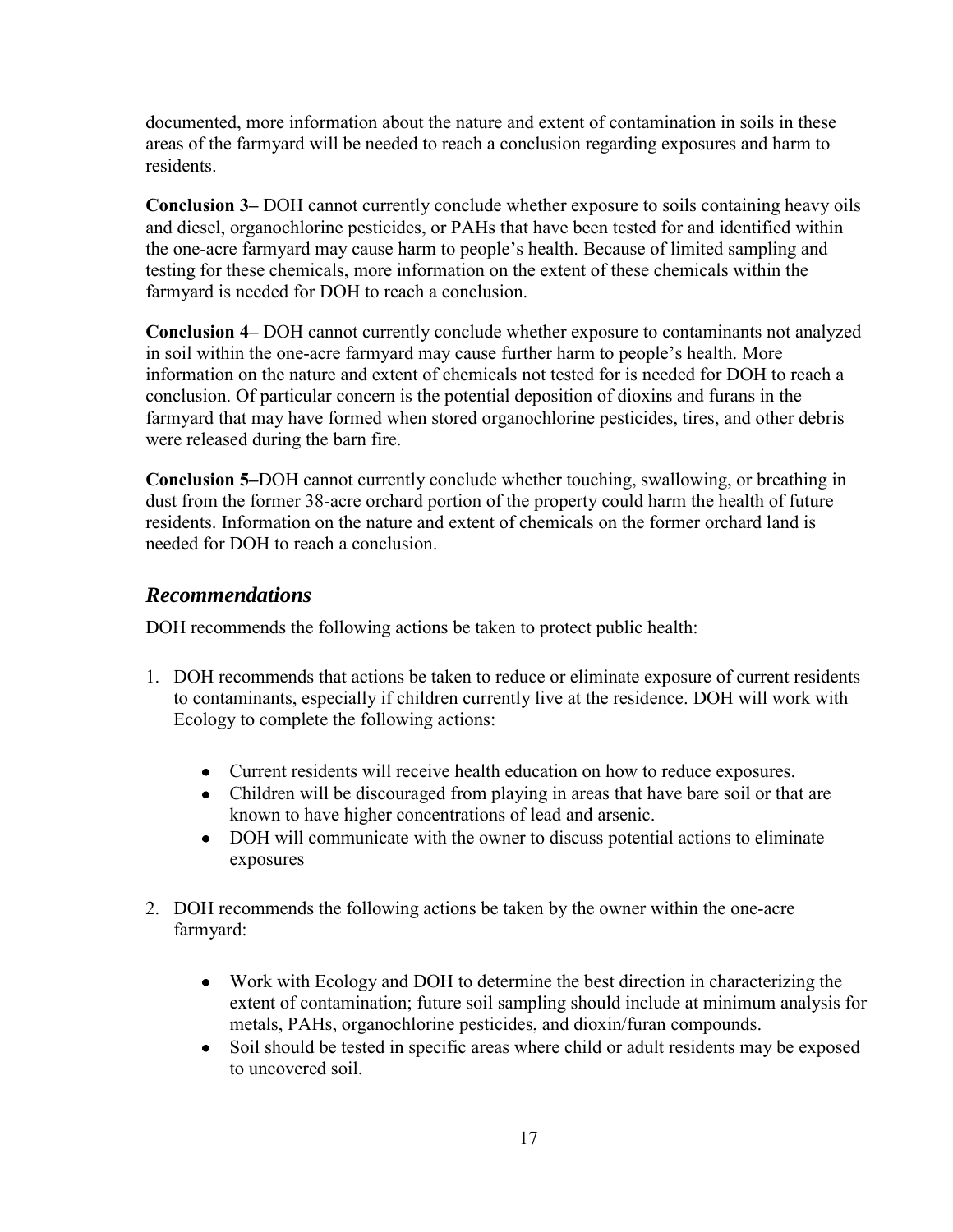- Properly dispose of discarded appliances and old farm equipment, which present a physical hazard.
- Properly dispose of buckets and debris containing oil residues and retain documentation of disposal.
- Identify nature and extent of contamination from piles of granular material; contain or properly remove piles to prevent access and further release to the environment; and retain documentation of disposal.
- 3. In alignment with the recommendations made by the Area-Wide Task Force, DOH recommends that the developers building residences on former orchards incorporate appropriate additional protection measures into the site development and constructions plans to reduce the potential for exposure after properties are developed. At Taplett Farms, DOH recommends that the developer:
	- Perform an expanded site assessment of the former orchard. At a minimum, this would be a full description of the property, former use and activities, future use and activities, location of old orchard tracts, and recording of field observations (e.g., soil disturbances, burned areas, prior excavations, etc.).
	- Determine the distribution of metals, organochlorine pesticides, petroleum hydrocarbons, PAHs, and dioxin/furan compounds in soils across each lot.
	- Consider future site development and construction plans to reduce the potential for exposures to potential future residents and constructors.
- 4. In general, DOH recommends that owners should characterize former orchards before subdivision into school, child care center, recreational, or residential use areas.

## <span id="page-18-0"></span>*Public Health Action Plan*

- 1. DOH, Ecology, and the Okanogan Public Health Department will provide information to current adult and child residents about reducing exposures.
- 2. DOH will provide a copy of this consultation to the current owner to inform them of potential physical and chemical hazards and suggested mitigations.
- 3. DOH is working with local health, the land owners, and the planning department of Okanogan County to prevent potential future exposures on future parcels. Ecology is aware of widespread contamination from the use of lead arsenate. Ecology is currently focusing cleanup efforts on schools, since that is where young children have the greatest exposures.
- 4. A copy of this health consultation report will be provided to Ecology, Okanogan County Public Health, and the Okanogan Public Library in Omak.
- 5. A copy of this health consultation report will be placed on the DOH site assessment website: [http://www.doh.wa.gov/](http://www.doh.wa.gov/consults)eqpuww0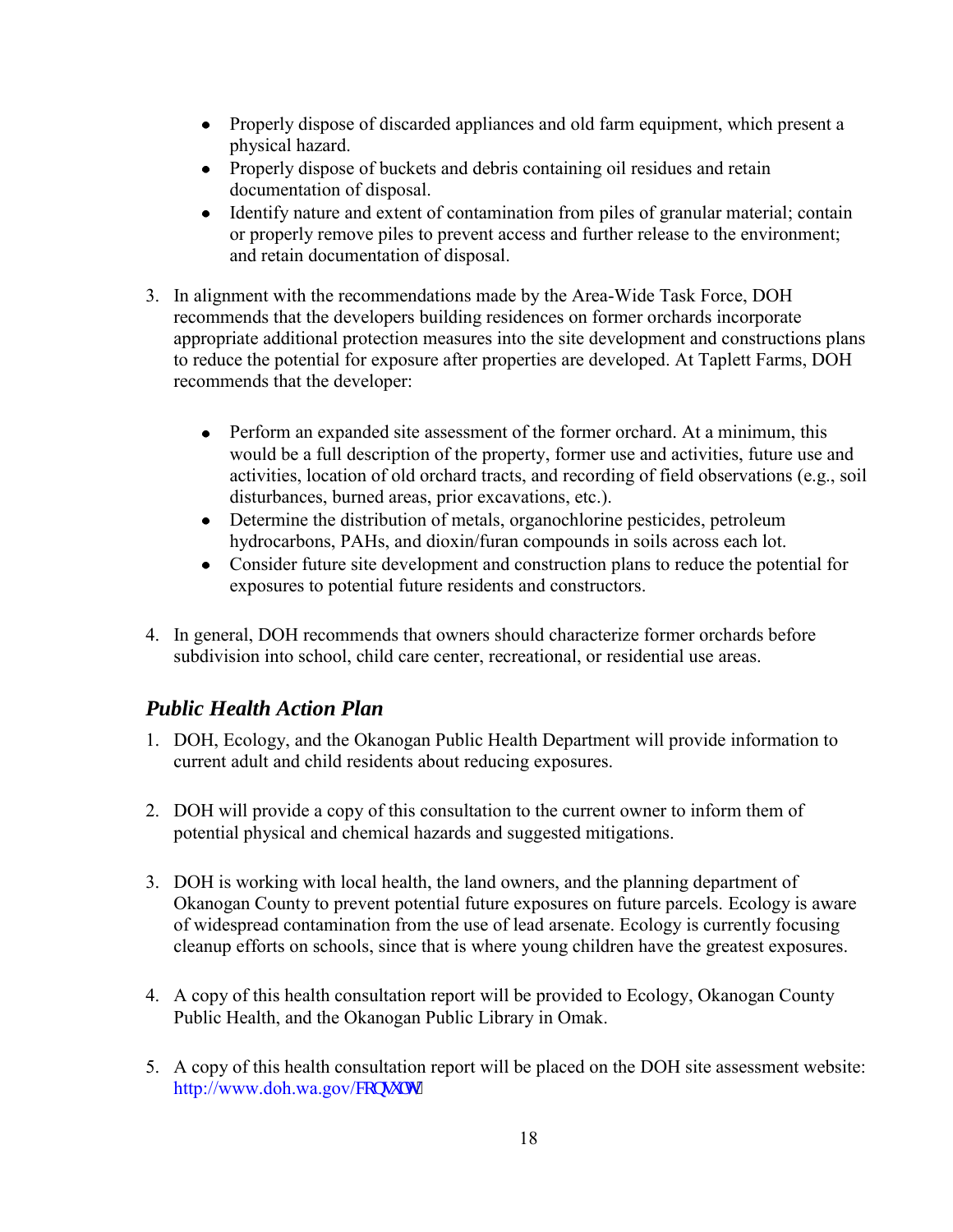## **Report Preparation**

This Health Consultation for the Taplett Farms site in Omak, Washington was prepared by the Washington Department of Health (DOH) under a cooperative agreement with the federal Agency for Toxic Substances and Disease Registry (ATSDR). It is in accordance with the approved agency methods, policies, procedures existing at the date of publication. Editorial review was completed by the cooperative agreement partner (DOH).

#### **Author**

Rhonda S. Kaetzel, PhD, DABT Toxicologist, Health Assessor Site Assessments and Toxicology Section Office of Environmental Health, Safety, and Toxicology Washington State Department of Health

#### **State Reviewers**

Joanne Snarski Principal Investigator Site Assessments and Toxicology Section Office of Environmental Health, Safety, and Toxicology Washington State Department of Health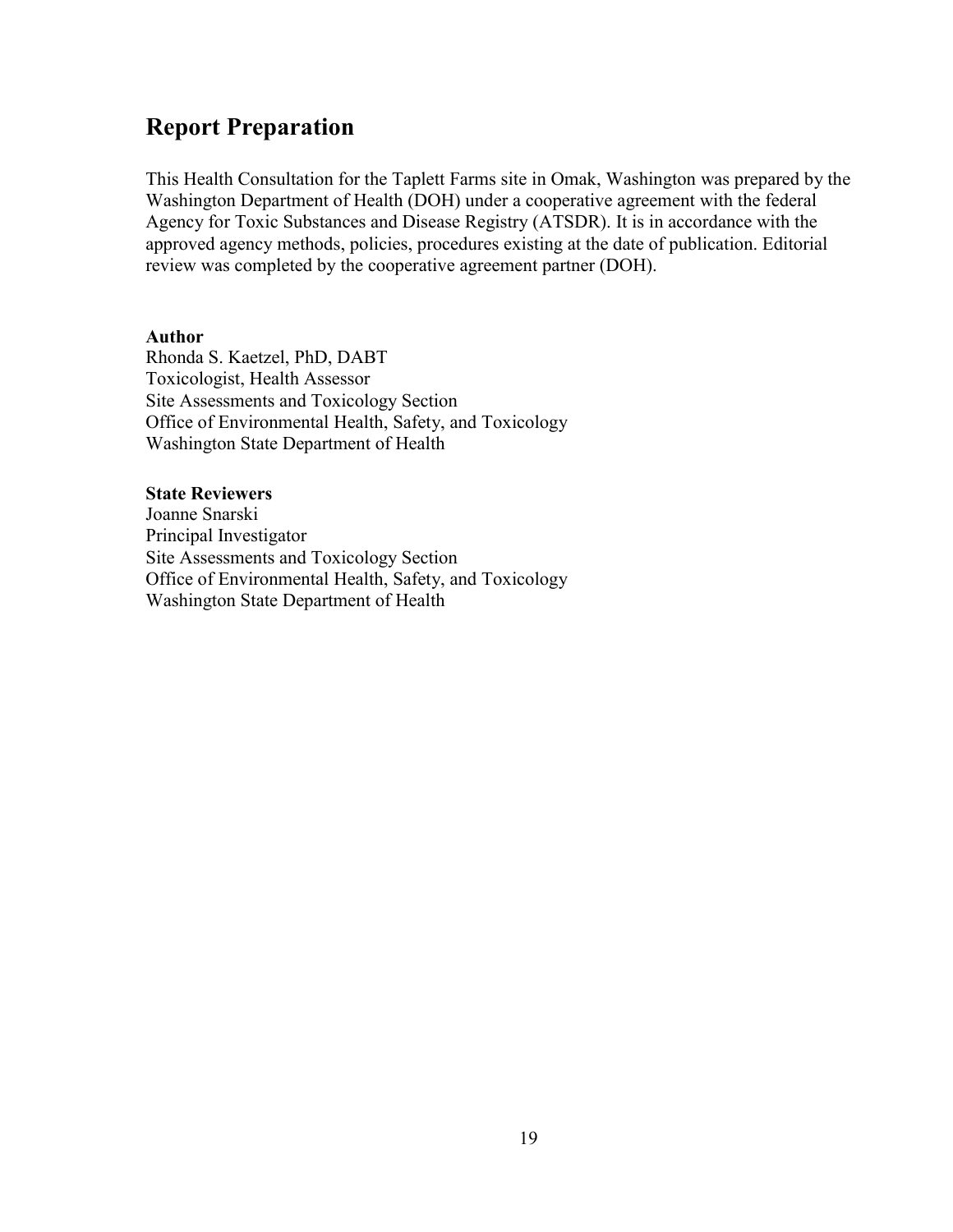# **Appendix A–Glossary**

| Acute                                                                                  | Occurring over a short time [compare with chronic].                                                                                                                                                                                                                                                                                                                                                                                                                                                                                                                                                                 |
|----------------------------------------------------------------------------------------|---------------------------------------------------------------------------------------------------------------------------------------------------------------------------------------------------------------------------------------------------------------------------------------------------------------------------------------------------------------------------------------------------------------------------------------------------------------------------------------------------------------------------------------------------------------------------------------------------------------------|
| <b>Agency for Toxic</b><br><b>Substances and</b><br><b>Disease Registry</b><br>(ATSDR) | The principal federal public health agency involved with hazardous waste issues,<br>responsible for preventing or reducing the harmful effects of exposure to hazardous<br>substances on human health and quality of life. ATSDR is part of the U.S. Department<br>of Health and Human Services.                                                                                                                                                                                                                                                                                                                    |
| <b>Cancer Risk</b><br><b>Evaluation Guide</b><br>(CREG)                                | The concentration of a chemical in air, soil, or water that is expected to cause no more<br>than one excess cancer in a million persons exposed over a lifetime. The CREG is a<br>comparison value used to select contaminants of potential health concern and is based<br>on the <i>cancer slope factor</i> (CSF).                                                                                                                                                                                                                                                                                                 |
| <b>Cancer Slope Factor</b><br>(CSF)                                                    | A number assigned to a cancer causing chemical that is used to estimate its ability to<br>cause cancer in humans                                                                                                                                                                                                                                                                                                                                                                                                                                                                                                    |
| Carcinogen                                                                             | Any substance that causes cancer.                                                                                                                                                                                                                                                                                                                                                                                                                                                                                                                                                                                   |
| <b>Chronic</b>                                                                         | Occurring over a long time (more than 1 year) [compare with <b>acute</b> ].                                                                                                                                                                                                                                                                                                                                                                                                                                                                                                                                         |
| <b>Comparison Value</b><br>(CV)                                                        | Calculated concentration of a substance in air, water, food, or soil that is unlikely to<br>cause harmful (adverse) health effects in exposed people. The CV is used as a<br>screening level during the public health assessment process. Substances found in<br>amounts greater than their CVs might be selected for further evaluation in the public<br>health assessment process.                                                                                                                                                                                                                                |
| Contaminant                                                                            | A substance that is either present in an environment where it does not belong or is<br>present at levels that might cause harmful (adverse) health effects.                                                                                                                                                                                                                                                                                                                                                                                                                                                         |
| <b>Dermal Contact</b>                                                                  | Contact with (touching) the skin [see route of exposure].                                                                                                                                                                                                                                                                                                                                                                                                                                                                                                                                                           |
| <b>Dose</b><br>(for chemicals that<br>are not radioactive)                             | The amount of a substance to which a person is exposed over some time period. Dose<br>is a measurement of exposure. Dose is often expressed as milligram (amount) per<br>kilogram (a measure of body weight) per day (a measure of time) when people eat or<br>drink contaminated water, food, or soil. In general, the greater the dose, the greater the<br>likelihood of an effect. An "exposure dose" is how much of a substance is encountered<br>in the environment. An "absorbed dose" is the amount of a substance that actually got<br>into the body through the eyes, skin, stomach, intestines, or lungs. |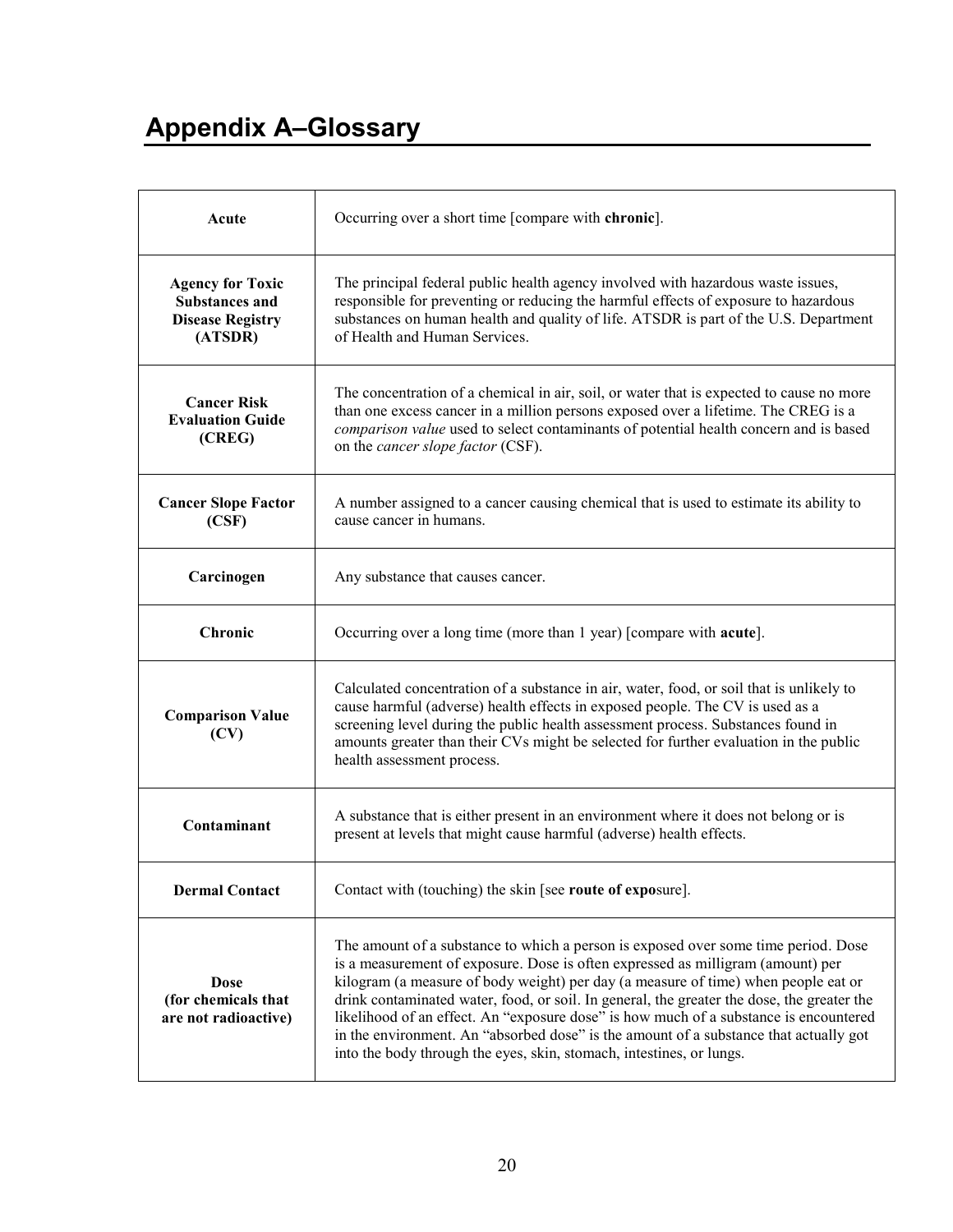| Environmental<br><b>Media Evaluation</b><br><b>Guide (EMEG)</b>  | A concentration in air, soil, or water below which adverse non-cancer health effects<br>are not expected to occur. The EMEG is a comparison value used to select<br>contaminants of potential health concern and is based on ATSDR's minimal risk level<br>$(MRL)$ .                                                                                                                                 |
|------------------------------------------------------------------|------------------------------------------------------------------------------------------------------------------------------------------------------------------------------------------------------------------------------------------------------------------------------------------------------------------------------------------------------------------------------------------------------|
| <b>Environmental</b><br><b>Protection Agency</b><br>(EPA)        | United States Environmental Protection Agency.                                                                                                                                                                                                                                                                                                                                                       |
| Epidemiology                                                     | The study of the occurrence and causes of health effects in human populations. An<br>epidemiological study often compares two groups of people who are alike except for<br>one factor, such as exposure to a chemical or the presence of a health effect. The<br>investigators try to determine if any factor (i.e., age, sex, occupation, economic status)<br>is associated with the health effect. |
| <b>Exposure</b>                                                  | Contact with a substance by swallowing, breathing, or touching the skin or eyes.<br>Exposure may be short-term [see acute exposure], of intermediate duration, or long-<br>term [see chronic exposure].                                                                                                                                                                                              |
| <b>Hazardous</b><br><b>Substance</b>                             | Any material that poses a threat to public health and/or the environment. Typical<br>hazardous substances are materials that are toxic, corrosive, ignitable, explosive, or<br>chemically reactive.                                                                                                                                                                                                  |
| Ingestion                                                        | The act of swallowing something through eating, drinking, or mouthing objects. A<br>hazardous substance can enter the body this way [see route of exposure].                                                                                                                                                                                                                                         |
| <b>Ingestion Rate (IR)</b>                                       | The amount of an environmental medium that could be ingested typically on a daily<br>basis. Units for IR are usually liter/day for water, and mg/day for soil.                                                                                                                                                                                                                                       |
| Inhalation                                                       | The act of breathing. A hazardous substance can enter the body this way [see route of<br>exposure].                                                                                                                                                                                                                                                                                                  |
| Inorganic                                                        | Compounds composed of mineral materials, including elemental salts and metals such<br>as iron, aluminum, mercury, and zinc.                                                                                                                                                                                                                                                                          |
| <b>Lowest Observed</b><br><b>Adverse Effect</b><br>Level (LOAEL) | The lowest tested dose of a substance that has been reported to cause harmful<br>(adverse) health effects in people or animals.                                                                                                                                                                                                                                                                      |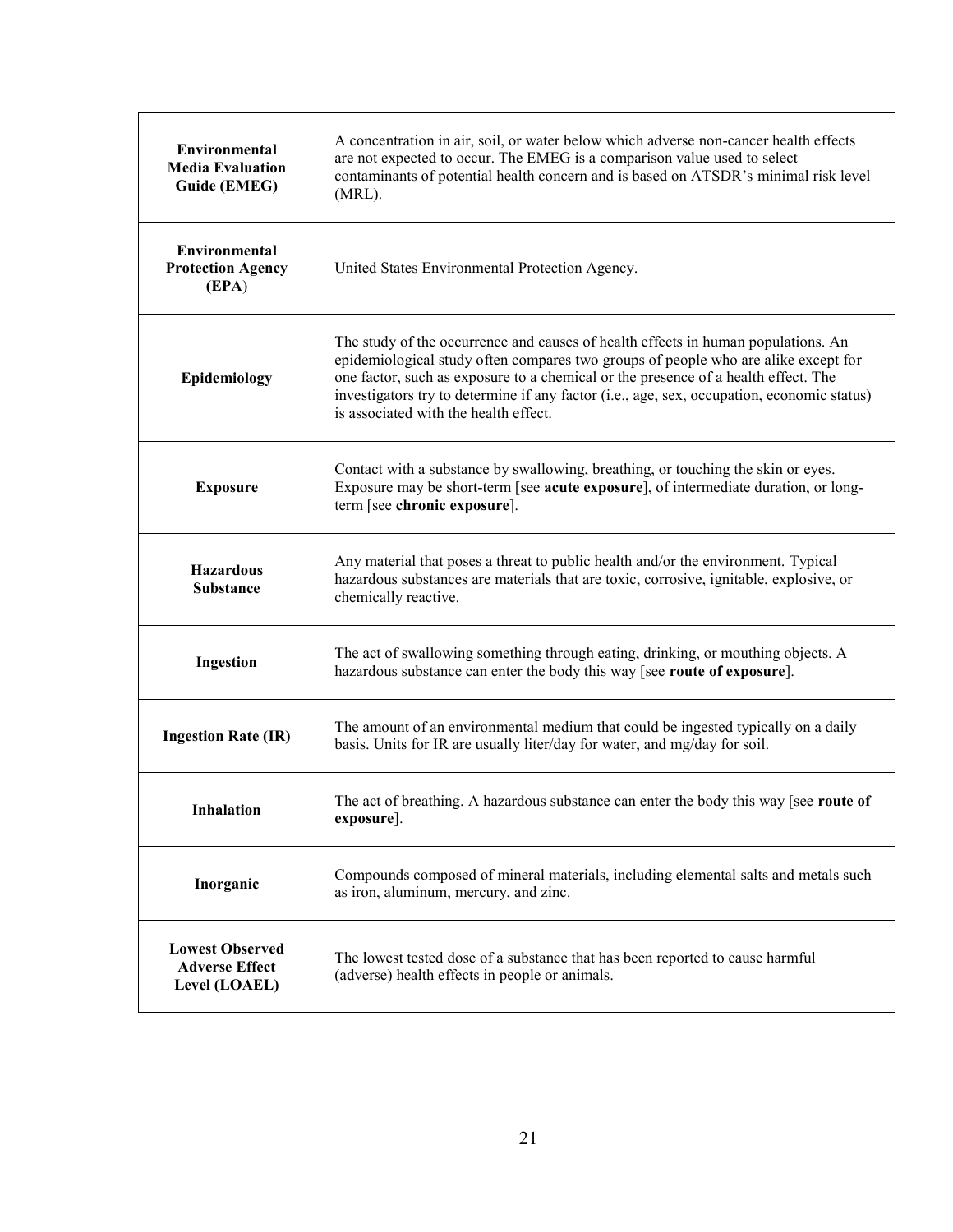| <b>Maximum</b><br><b>Contaminant Level</b><br>(MCL)                     | A drinking water regulation established by the federal Safe Drinking Water Act. It is<br>the maximum permissible concentration of a contaminant in water that is delivered to<br>the free flowing outlet of the ultimate user of a public water system. MCLs are<br>enforceable standards.                                                                                                                                         |
|-------------------------------------------------------------------------|------------------------------------------------------------------------------------------------------------------------------------------------------------------------------------------------------------------------------------------------------------------------------------------------------------------------------------------------------------------------------------------------------------------------------------|
| Media                                                                   | Soil, water, air, plants, animals, or any other part of the environment that can contain<br>contaminants.                                                                                                                                                                                                                                                                                                                          |
| <b>Minimal Risk Level</b><br>(MRL)                                      | An ATSDR estimate of daily human exposure to a hazardous substance at or below<br>which that substance is unlikely to pose a measurable risk of harmful (adverse),<br>noncancerous effects. MRLs are calculated for a route of exposure (inhalation or oral)<br>over a specified time period (acute, intermediate, or chronic). MRLs should not be<br>used as predictors of harmful (adverse) health effects [see reference dose]. |
| <b>Model Toxics</b><br><b>Control Act</b><br>(MTCA)                     | The hazardous waste cleanup law for Washington State.                                                                                                                                                                                                                                                                                                                                                                              |
| <b>No Observed</b><br><b>Adverse Effect</b><br>Level (NOAEL)            | The highest tested dose of a substance that has been reported to have no harmful<br>(adverse) health effects on people or animals.                                                                                                                                                                                                                                                                                                 |
| <b>Oral Reference</b><br>Dose (RfD)                                     | An amount of chemical ingested into the body (i.e., dose) below which health effects<br>are not expected. RfDs are published by EPA.                                                                                                                                                                                                                                                                                               |
| Organic                                                                 | Compounds composed of carbon, including materials such as solvents, oils, and<br>pesticides that are not easily dissolved in water.                                                                                                                                                                                                                                                                                                |
| <b>Parts Per Billion</b><br>(ppb)/Parts Per<br><b>Million</b> (ppm)     | Units commonly used to express low concentrations of contaminants. For example, 1<br>ounce of trichloroethylene (TCE) in 1 million ounces of water is 1 ppm. 1 ounce of<br>TCE in 1 billion ounces of water is 1 ppb. If one drop of TCE is mixed in a<br>competition size swimming pool, the water will contain about 1 ppb of TCE.                                                                                               |
| <b>Reference Dose</b><br><b>Media Evaluation</b><br><b>Guide (RMEG)</b> | A concentration in air, soil, or water below which adverse non-cancer health effects<br>are not expected to occur. The EMEG is a comparison value used to select<br>contaminants of potential health concern and is based on EPA's oral reference dose<br>(RfD).                                                                                                                                                                   |
| <b>Route of Exposure</b>                                                | The way people come into contact with a hazardous substance. Three routes of<br>exposure are breathing [see inhalation], eating or drinking [see ingestion], or contact<br>with the skin [see <b>dermal contact</b> ].                                                                                                                                                                                                             |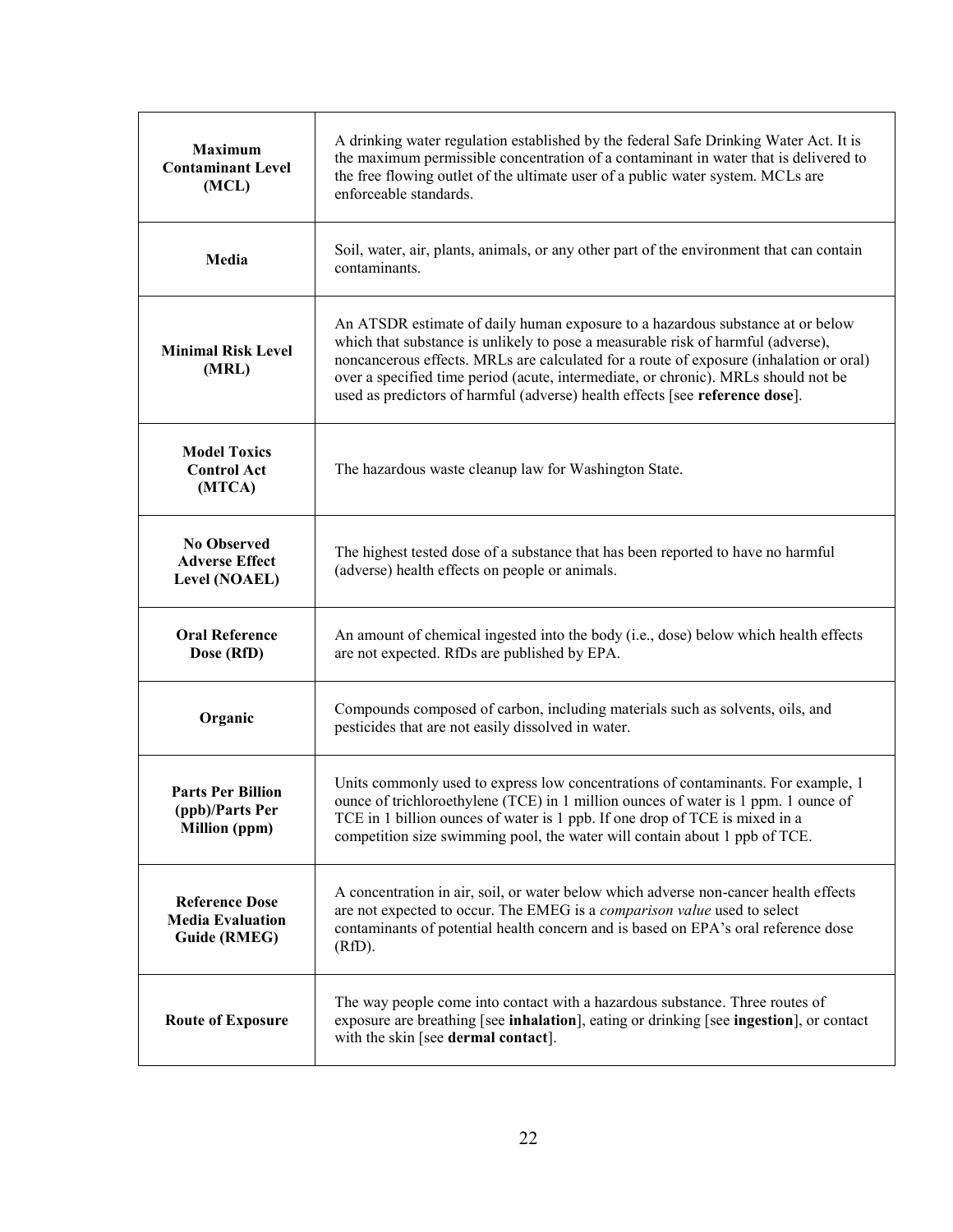# **Appendix B–Proposed Plat Schematic for Taplett Farms**

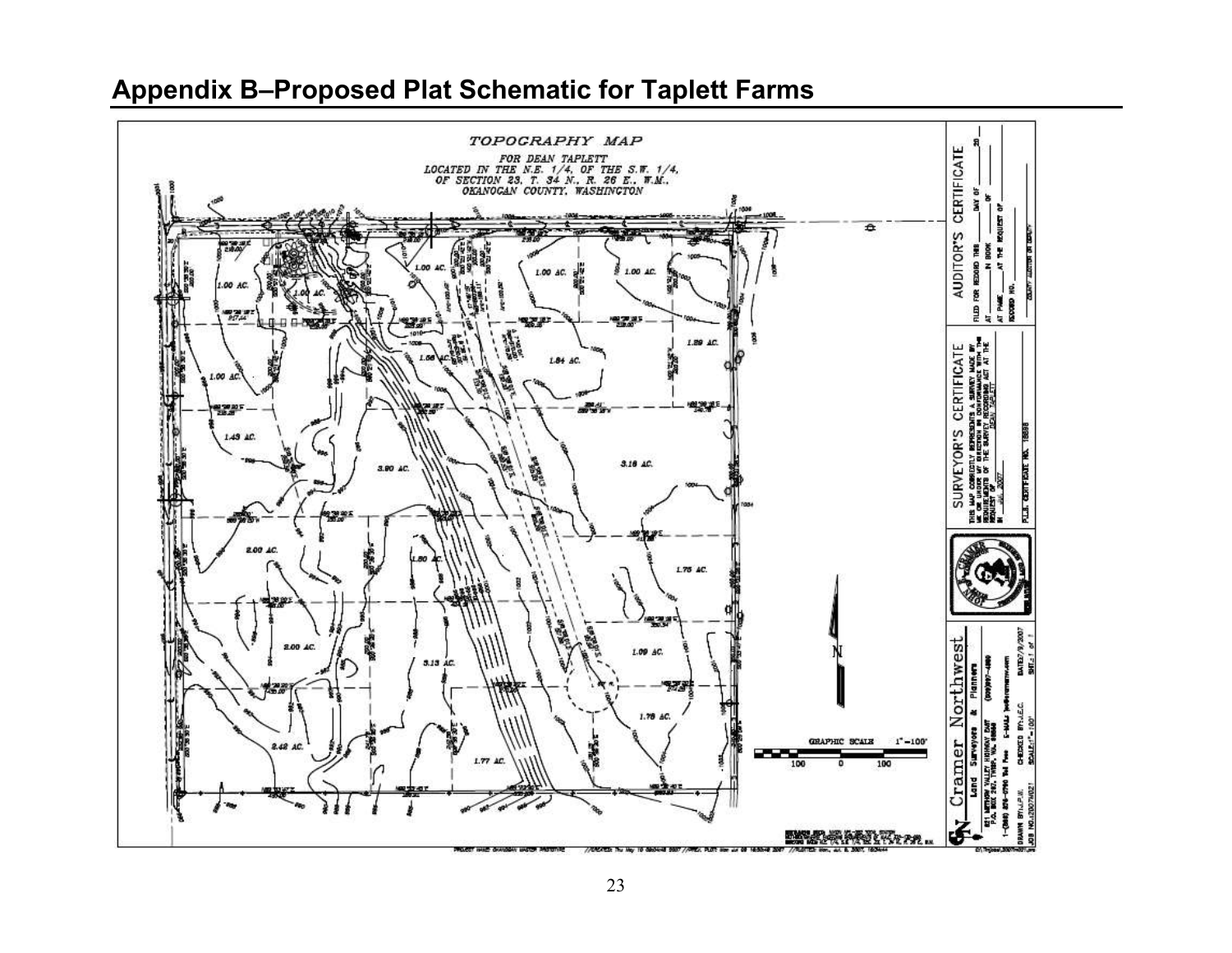## **Appendix C–Screening Analysis**

Washington State Department of Health (DOH) compiled results from samples taken at Taplett Farms by Okanogan County Public Health (OCPH) in 2009. DOH screened these data with appropriate health-based comparison values (CVs) to determine if the chemical concentrations pose a potential health threat. Media concentrations above health-based CVs do not mean that people will get sick. However, it does tell us that additional evaluation is necessary. Contaminants with media concentrations below the CV do not pose a health threat and further evaluation is not required. Of the available CVs for each chemical, the most conservative CV was chosen.

| <b>Sample Number</b>     | #1       | #2     | #3       | #4     | #5                                | #6                               | #7     | #8       | <b>Average</b><br>$(95\% UCL)$ | CV              | <b>Type of CV</b> |
|--------------------------|----------|--------|----------|--------|-----------------------------------|----------------------------------|--------|----------|--------------------------------|-----------------|-------------------|
|                          |          |        |          |        | Total metals <sup>a</sup> (mg/kg) |                                  |        |          |                                |                 |                   |
| Arsenic                  | 15.75    | 45.18  | 13.44    | 15.43  | 13.64                             | 37.56                            | 172.2  | 247.6    | 70.10<br>(175)                 | 0.5             | <b>CREG</b>       |
| Barium                   | 82.4     | 169    | 164      | 210    | 107                               | 76.0                             | 116    | 160      | 136                            | 10000           | cEMEG             |
| Cadmium                  | 1.00     | 1.93   | 1.39     | 1.51   | 1.57                              | 1.35                             | 1.56   | 1.63     | 1.49                           | 5(2)            | cEMEG<br>(MTCA)   |
| Chromium                 | 9.40     | 12.7   | 14.4     | 16.1   | 18.0                              | 17.6                             | 23.2   | 15.3     | 15.8                           | 50 <sup>b</sup> | cEMEG             |
|                          |          |        |          |        |                                   |                                  |        |          | 577                            | 400             | <b>EPA SL</b>     |
| Lead                     | 117      | 473    | 138      | 124    | 88.8                              | 463                              | 1,680  | 1,530    | (1388)                         | (250)           | (MTCA)            |
| Mercury                  | < 0.0183 | 0.0391 | < 0.0199 | 0.0440 | < 0.0155                          | < 0.0165                         | 0.0279 | 0.0432   | $0.0281^{\circ}$               | 5 <sup>d</sup>  | <b>RMEG</b>       |
| Selenium                 | < 3.05   | < 2.74 | <3.31    | < 2.96 | < 2.58                            | < 2.75                           | < 2.84 | $<$ 3.03 | $\leq 2.91$ <sup>c</sup>       | 300             | cEMEG             |
| Silver                   | 4.81     | 3.15   | 2.73     | 1.38   | 3.62                              | 3.44                             | 3.78   | 4.33     | 3.41                           | 300             | <b>RMEG</b>       |
| Fuel oils $e$ (mg/kg)    |          |        |          |        |                                   |                                  |        |          |                                |                 |                   |
| #2 Diesel $(C10-C24)$    | 12,000   | 12,000 | 120,000  | 54     |                                   |                                  |        | 3,800    | 29,571                         | 2,000           | <b>MTCA</b>       |
| Motor Oil ( $>$ C24-C36) | 70,000   | 93,000 | 11,000   | 1,000  |                                   |                                  |        | 20,000   | 39,000                         | 2,000           | <b>MTCA</b>       |
|                          |          |        |          |        |                                   | Non-carcinogenic $PAHst$ (mg/kg) |        |          |                                |                 |                   |
| Acenaphthylene           |          |        |          |        | < 0.0016                          | $0.022$ J                        | 0.67   |          |                                | ۰               |                   |
| Acenapthene              |          |        |          |        | < 0.0016                          | < 0.0085                         | 0.047  |          |                                | 3,000           | <b>RMEG</b>       |

**Table C1.** Screen of chemicals (mg/kg) measured in soil samples at Taplett Farms, Omak, Okanogan County, Washington with comparison values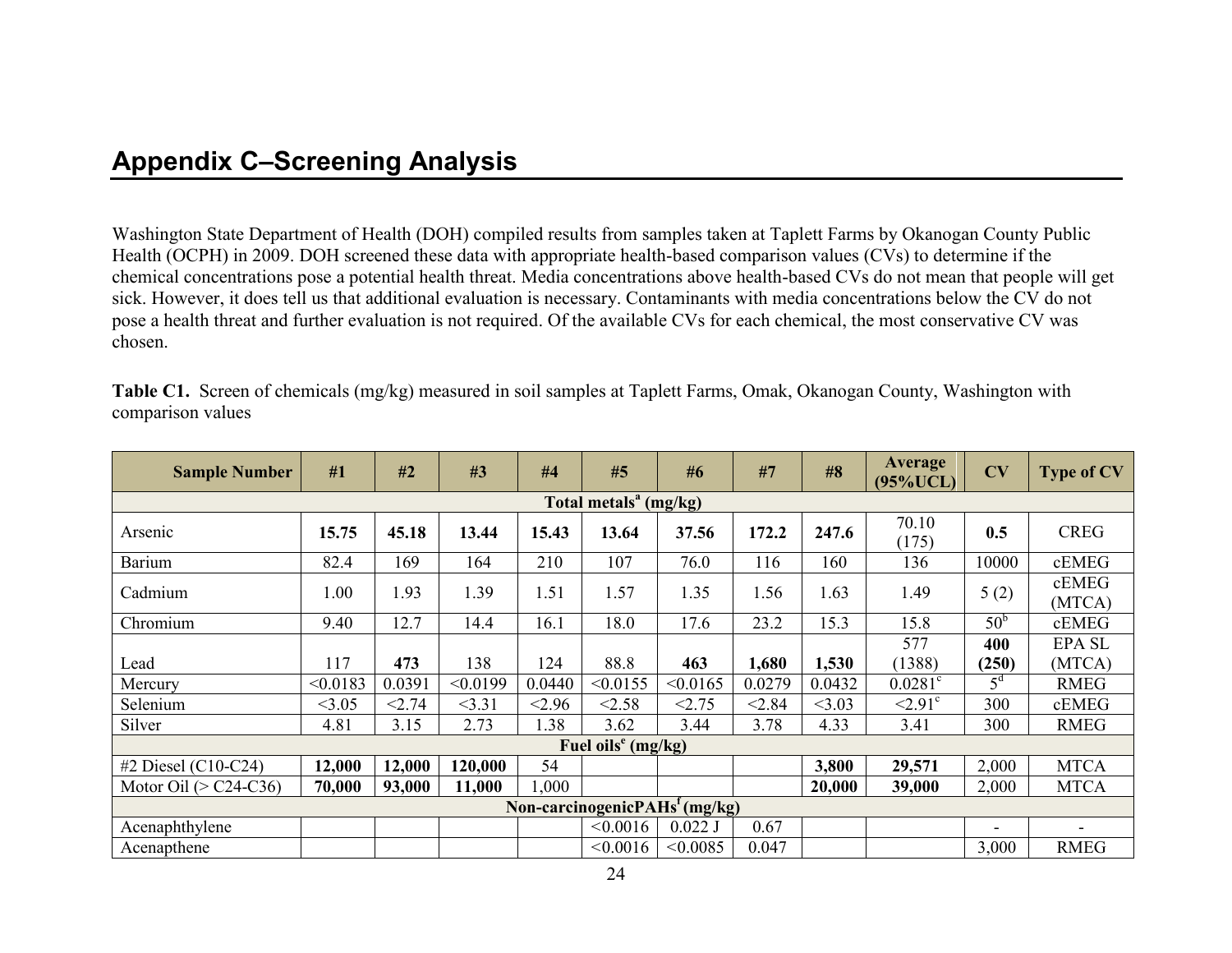| <b>Sample Number</b>        | #1 | #2 | #3         | #4 | #5                                             | #6                | #7               | #8 | <b>Average</b><br>$(95\% UCL)$ | CV                       | <b>Type of CV</b>        |
|-----------------------------|----|----|------------|----|------------------------------------------------|-------------------|------------------|----|--------------------------------|--------------------------|--------------------------|
| Anthracene                  |    |    |            |    | < 0.0014                                       | $0.012$ J         | 0.51             |    |                                | 20,000                   |                          |
| Benzo[g,h,i]perylene        |    |    |            |    | $\sqrt{0.0015}$                                | 0.16              | 1.8              |    |                                |                          | $\overline{a}$           |
| Fluoranthene                |    |    |            |    | $0.0055$ J                                     | 0.11              | $\overline{5.5}$ |    |                                | 2,000                    | <b>RMEG</b>              |
| Fluorene                    |    |    |            |    | < 0.0012                                       | < 0.0064          | 0.19             |    |                                | 2,000                    | <b>RMEG</b>              |
| 1-Methylnapthalene          |    |    |            |    | $0.0025$ J                                     | < 0.0096          | $0.028$ J        |    |                                | 4,000                    | cEMEG                    |
| 2-Methylnapthalene          |    |    |            |    | < 0.0022                                       | < 0.012           | 0.031 J          |    |                                | 200                      | <b>RMEG</b>              |
| Naphthalene                 |    |    |            |    | < 0.0021                                       | < 0.012           | 0.062            |    |                                | 1,000                    | <b>RMEG</b>              |
| Phenanthrene                |    |    |            |    | 0.018J                                         | 0.038J            | 2.2              |    |                                |                          |                          |
| Pyrene                      |    |    |            |    | $\sqrt{0.0014}$                                | $\overline{0.11}$ | 4.5              |    |                                | 2,000                    | <b>RMEG</b>              |
|                             |    |    |            |    | Carcinogenic PAHs <sup>f</sup> (mg/kg)         |                   |                  |    |                                |                          |                          |
| Total cPAH TEQ <sup>g</sup> |    |    |            |    | $0.0033*$                                      | $0.067*$          | 3.9              |    |                                | 0.1                      | <b>BaP CREG</b>          |
| Benzo[a]anthracene          |    |    |            |    | < 0.0017                                       | $0.085$ J         | $\overline{3.1}$ |    |                                |                          |                          |
| Benzo[a]pyrene              |    |    |            |    | < 0.002                                        | < 0.011           | 2.8              |    |                                | 0.1                      | <b>CREG</b>              |
| Benzo[b]fluoranthene        |    |    |            |    | < 0.004                                        | 0.17              | 4.1              |    |                                |                          |                          |
| Benzo[k]fluoranthene        |    |    |            |    | < 0.0013                                       | 0.077J            | 1.4              |    |                                | $\blacksquare$           | $\overline{\phantom{a}}$ |
| Chrysene                    |    |    |            |    | < 0.0014                                       | 0.14              | 2.9              |    |                                | ÷,                       | $\blacksquare$           |
| Dibenzo(a,h)anthracene      |    |    |            |    | < 0.0021                                       | < 0.012           | 0.59             |    |                                | $\overline{\phantom{0}}$ |                          |
| Indeno[ $1,2,3$ -cd] pyrene |    |    |            |    | < 0.0041                                       | $0.2$ J           | 1.8              |    |                                | ۰                        | $\blacksquare$           |
|                             |    |    |            |    | Organochlorine pesticides <sup>h</sup> (mg/kg) |                   |                  |    |                                |                          |                          |
| Aldrin                      |    |    | $0.0081$ J |    |                                                |                   |                  |    |                                | 0.04                     | <b>CREG</b>              |
| alpha-Chlordane             |    |    | < 0.0017   |    |                                                |                   |                  |    |                                | $2^{i}$                  | <b>CREG</b>              |
| gamma-Chlordane             |    |    | 0.020 p    |    |                                                |                   |                  |    |                                | $2^{i}$                  | <b>CREG</b>              |
| $4,4'-DDD$                  |    |    | 0.44       |    |                                                |                   |                  |    |                                | $\overline{3}$           | <b>CREG</b>              |
| $4,4'$ -DDE                 |    |    | 0.69       |    |                                                |                   |                  |    |                                | $\overline{2}$           | <b>CREG</b>              |
| $4,4'$ -DDT                 |    |    | 0.15       |    |                                                |                   |                  |    |                                | $\overline{2}$           | <b>CREG</b>              |
| <b>Dieldrin</b>             |    |    | 0.042      |    |                                                |                   |                  |    |                                | 0.040                    | <b>CREG</b>              |
| Endosulfan I                |    |    | < 0.0013   |    |                                                |                   |                  |    |                                | 100 <sup>j</sup>         | cEMEG                    |
|                             |    |    |            |    |                                                |                   |                  |    |                                | 100 <sup>j</sup>         | Endosulfan I             |
| Endosulfan II               |    |    | 0.17       |    |                                                |                   |                  |    |                                |                          | <b>CREG</b>              |
|                             |    |    |            |    |                                                |                   |                  |    |                                | 100 <sup>j</sup>         | Endosulfan I             |
| Endosulfan sulfate          |    |    | $0.025$ Jp |    |                                                |                   |                  |    |                                |                          | <b>CREG</b>              |
| Endrin                      |    |    | 0.017J     |    |                                                |                   |                  |    |                                | 20                       | cEMEG,                   |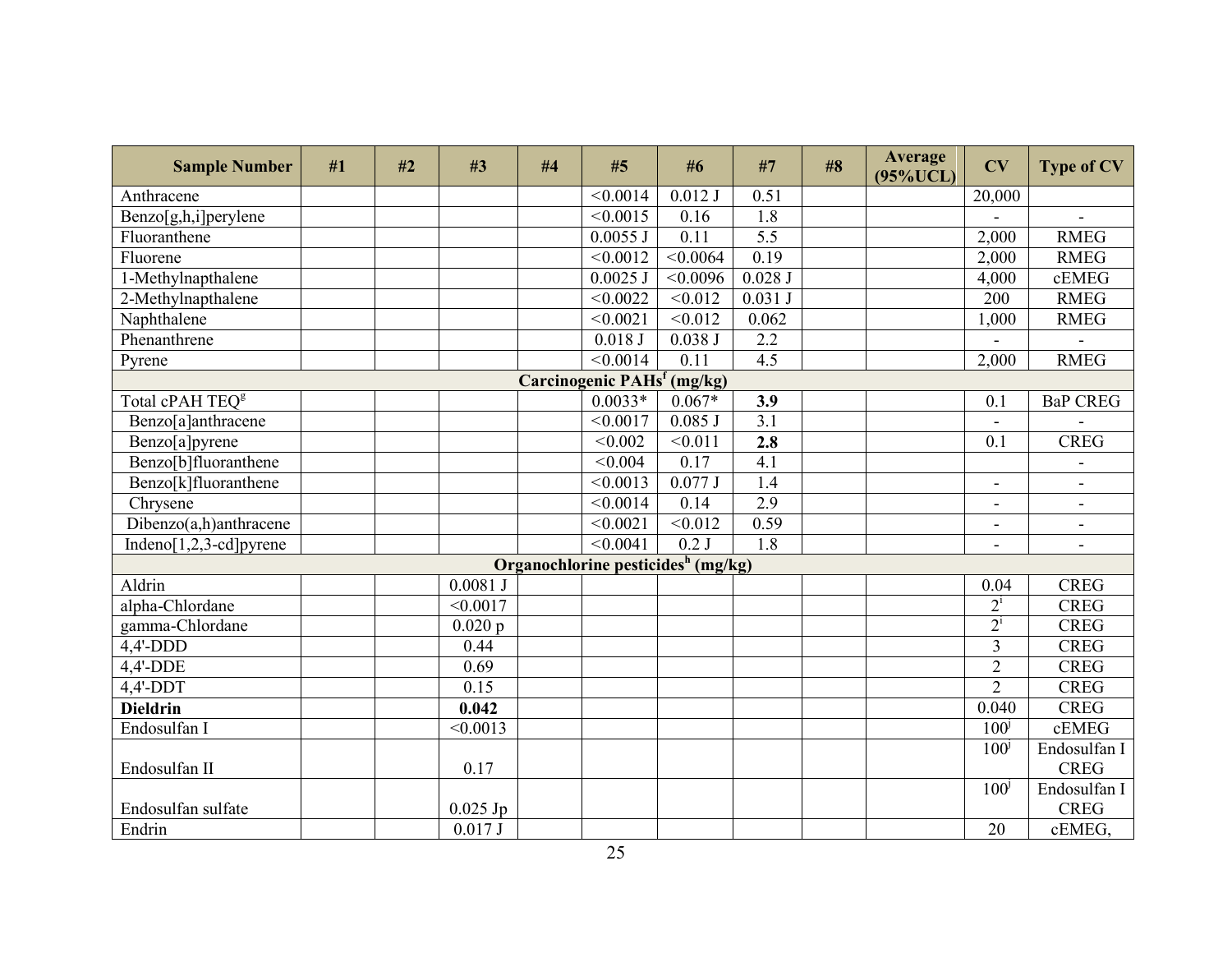| <b>Sample Number</b>                             | #1 | #2 | #3             | #4 | #5                                              | #6 | #7 | #8 | Average<br>$(95\% UCL)$ | CV                       | <b>Type of CV</b>            |
|--------------------------------------------------|----|----|----------------|----|-------------------------------------------------|----|----|----|-------------------------|--------------------------|------------------------------|
|                                                  |    |    |                |    |                                                 |    |    |    |                         |                          | <b>RMEG</b>                  |
|                                                  |    |    |                |    |                                                 |    |    |    |                         |                          | Endrin                       |
| Endrin aldehyde                                  |    |    | 0.10           |    |                                                 |    |    |    |                         | 20                       | cEMEG                        |
|                                                  |    |    |                |    |                                                 |    |    |    |                         |                          | Endrin                       |
| Endrin ketone                                    |    |    | 0.066          |    |                                                 |    |    |    |                         | 20                       | cEMEG                        |
| Heptachlor                                       |    |    | < 0.006        |    |                                                 |    |    |    |                         | $\overline{0.2}$         | <b>CREG</b>                  |
| Heptachlor epoxide                               |    |    | 0.015          |    |                                                 |    |    |    |                         | 0.08                     | <b>CREG</b>                  |
| alpha-<br>Hexachlorocyclohexane <sup>k</sup>     |    |    | < 0.0036       |    |                                                 |    |    |    |                         | 0.1                      | <b>CREG</b>                  |
| beta-<br>Hexachlorocyclohexane <sup>k</sup>      |    |    | 0.017          |    |                                                 |    |    |    |                         | 0.4                      | <b>CREG</b>                  |
| delta-<br>Hexachlorocyclohexane <sup>k</sup>     |    |    | 0.0033J        |    |                                                 |    |    |    |                         | 0.1                      | $\alpha$ -BHC<br><b>CREG</b> |
| gamma-<br>Hexachlorocyclohexane<br>$(lindane)^k$ |    |    | < 0.0010       |    |                                                 |    |    |    |                         | 20                       | <b>RMEG</b>                  |
| Methoxychlor                                     |    |    | $0.094$ Jp     |    |                                                 |    |    |    |                         | 300                      | <b>RMEG</b>                  |
| <b>Toxaphene</b>                                 |    |    | 12             |    |                                                 |    |    |    |                         | 0.6                      | <b>CREG</b>                  |
|                                                  |    |    |                |    | Organophosphate Pesticides <sup>1</sup> (mg/kg) |    |    |    |                         |                          |                              |
| Azinphos methyl                                  |    |    | < 0.058        |    |                                                 |    |    |    |                         | 100                      | cEMEG                        |
| <b>Bolstar</b>                                   |    |    | < 0.090        |    |                                                 |    |    |    |                         | $\blacksquare$           |                              |
| Chlorpyrifos                                     |    |    | <0.090         |    |                                                 |    |    |    |                         | 50                       | cEMEG                        |
| Coumaphos                                        |    |    | < 0.220        |    |                                                 |    |    |    |                         | $\blacksquare$           |                              |
| Demeton-O                                        |    |    | < 0.160        |    |                                                 |    |    |    |                         | $2^m$                    | <b>RMEG</b>                  |
| Demeton-S                                        |    |    | < 0.059        |    |                                                 |    |    |    |                         | $2^{\rm m}$              | <b>RMEG</b>                  |
| Diazinon                                         |    |    | < 0.090        |    |                                                 |    |    |    |                         | 40                       | cEMEG                        |
| Dichlorvos                                       |    |    | < 0.042        |    |                                                 |    |    |    |                         | $\overline{2}$           | <b>CREG</b>                  |
| Dimethoate                                       |    |    | $\sqrt{0.055}$ |    |                                                 |    |    |    |                         | $\overline{10}$          | <b>RMEG</b>                  |
| Disulfoton                                       |    |    | < 0.220        |    |                                                 |    |    |    |                         | $\overline{2}$           | <b>RMEG</b>                  |
| EPN                                              |    |    | < 0.067        |    |                                                 |    |    |    |                         | 0.5                      | <b>RMEG</b>                  |
| Ethoprop                                         |    |    | < 0.220        |    |                                                 |    |    |    |                         | $\overline{a}$           |                              |
| Famphur                                          |    |    | < 0.096        |    |                                                 |    |    |    |                         | $\overline{\phantom{a}}$ | $\blacksquare$               |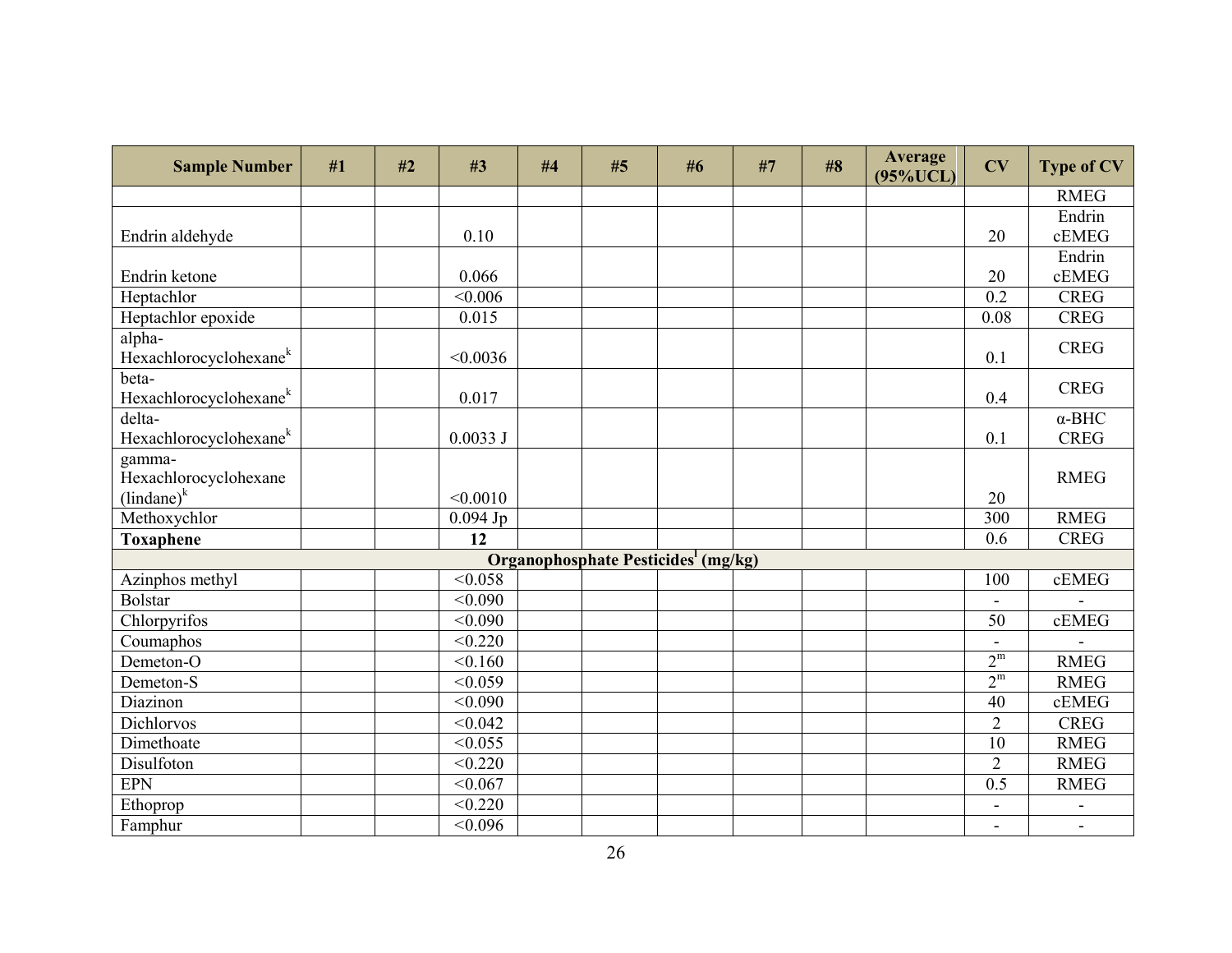| <b>Sample Number</b> | #1 | #2 | #3      | #4 | #5 | #6 | #7 | #8 | <b>Average</b><br>$(95\% UCL)$ | CV                       | <b>Type of CV</b>        |
|----------------------|----|----|---------|----|----|----|----|----|--------------------------------|--------------------------|--------------------------|
| Fensulfothion        |    |    | < 0.075 |    |    |    |    |    |                                | $\overline{\phantom{a}}$ |                          |
| Fenthion             |    |    | < 0.090 |    |    |    |    |    |                                | $\overline{\phantom{a}}$ |                          |
|                      |    |    |         |    |    |    |    |    |                                |                          | cEMEG,                   |
| Malathion            |    |    | < 0.059 |    |    |    |    |    |                                | 1000                     | <b>RMEG</b>              |
| Merphos              |    |    | < 0.130 |    |    |    |    |    |                                | $\overline{2}$           | <b>RMEG</b>              |
| Mevinphos            |    |    | < 0.220 |    |    |    |    |    |                                | $\overline{\phantom{a}}$ |                          |
| Momochrotophos       |    |    | < 2.200 |    |    |    |    |    |                                | $\overline{\phantom{a}}$ |                          |
| Naled                |    |    | < 0.200 |    |    |    |    |    |                                | 100                      | <b>RMEG</b>              |
| Parathion, ethyl     |    |    | < 0.070 |    |    |    |    |    |                                | $\overline{\phantom{a}}$ |                          |
| Parathion, methyl    |    |    | < 0.036 |    |    |    |    |    |                                | 10                       | <b>RMEG</b>              |
| Phorate              |    |    | < 0.090 |    |    |    |    |    |                                | $\overline{\phantom{a}}$ |                          |
| Ronnel               |    |    | < 0.220 |    |    |    |    |    |                                | $\overline{\phantom{a}}$ | $\overline{\phantom{a}}$ |
| Stirophos            |    |    | < 0.220 |    |    |    |    |    |                                | $\overline{\phantom{a}}$ |                          |
| Sulfotepp            |    |    | < 0.095 |    |    |    |    |    |                                | 30                       | <b>RMEG</b>              |
| Thionzin             |    |    | < 0.100 |    |    |    |    |    |                                | $\overline{\phantom{a}}$ | $\overline{\phantom{0}}$ |
| Tokuthion            |    |    | < 0.090 |    |    |    |    |    |                                | $\overline{\phantom{0}}$ |                          |
| Trichloronate        |    |    | < 0.090 |    |    |    |    |    |                                | $\overline{\phantom{a}}$ |                          |

**Notes:** 

**Bold** values exceed CV

<sup>a</sup> Samples taken by OCPH in 2009 and analyzed by Cascade Analytical, Inc. using Method SW846 6010 (Mercury analyzed by SW846 7471).

<sup>b</sup> The cEMEG is for chromium VI in soil; analyte was total chromium.

c Average included half of non-detect values.

<sup>d</sup> The RMEG is for methyl mercury in soil; analyte was total mercury.

<sup>e</sup> Samples taken by OCPH in 2009 and analyzed by Test America using Northwest Total Petroleum Hydrocarbon method and prepared by SW846 3550B.

f Sample taken by OCPH in 2009 and analyzed by Test America using Method SW846 8270C and prepared by SW846 3550B.

<sup>g</sup> cPAH TEQ is the sum of each cPAH multiplied by the respective TEF (used detection limit for non detects).

<sup>h</sup> Sample taken by OCPH in 2009 and analyzed by Test America by Method SW846 8081A and prepared by SW846 3550B.

<sup>i</sup> Chlordane isomer not specified by the ATSDR soil CV table.

<sup>j</sup> Endosulfan isomer not specified by the ATSDR soil CV table.

<sup>k</sup> Hexachlorocyclohexane listed as benzene hexachloride (BHC) on laboratory data package.

<sup>1</sup> Sample taken by OCPH in 2009 and analyzed by Test America by Method SW846 8041A and preparation SW846 3550B.

m Demeton-O or Demeton-S not specified by ATSDR soil Comparison Value table.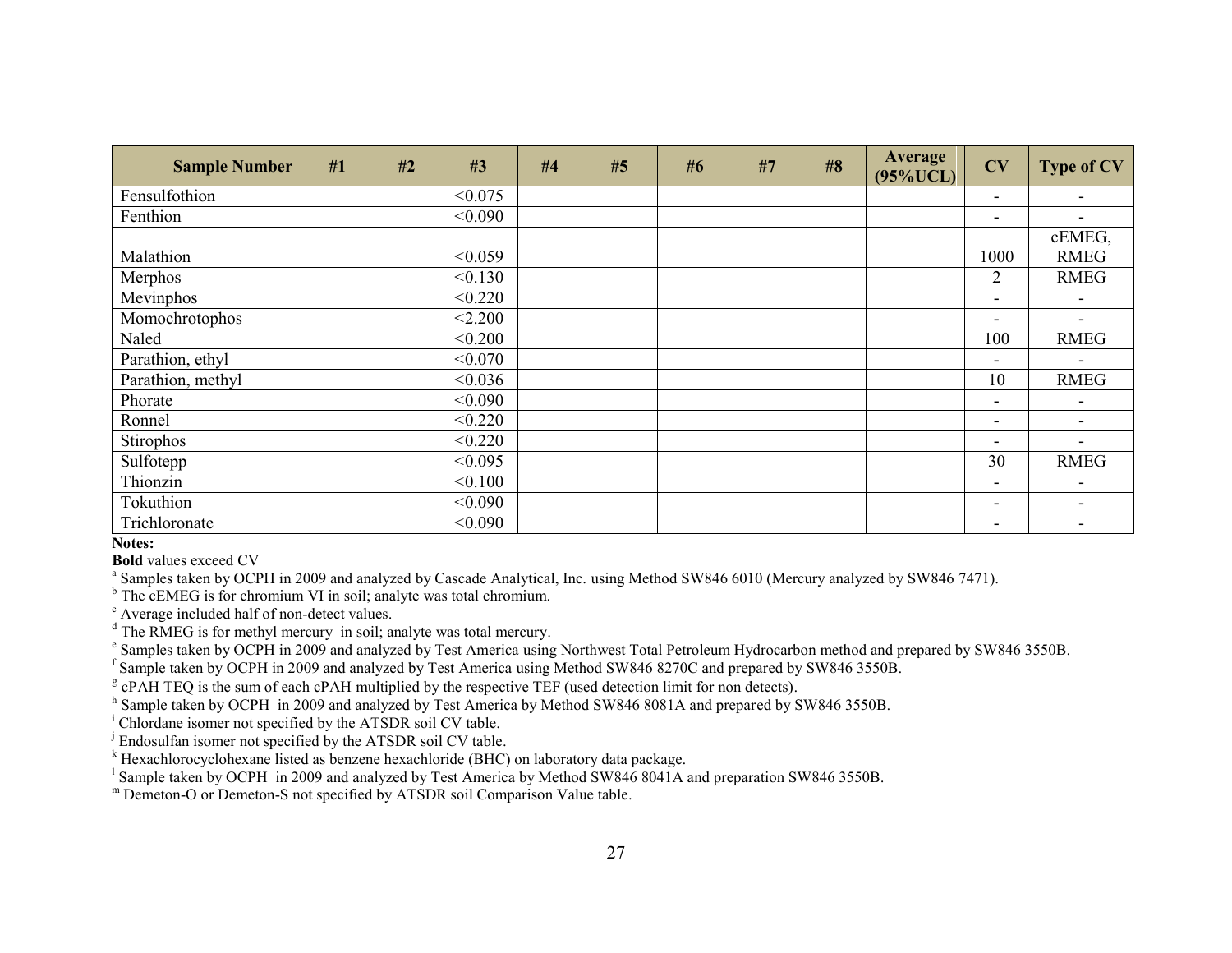# **Abbreviations:**<br>BaP - be

| BaP         | $-\text{benzo}$ (a) pyrene                                                                                                                                                            |
|-------------|---------------------------------------------------------------------------------------------------------------------------------------------------------------------------------------|
| cEMEG       | - Chronic environmental media evaluation guide developed by ATSDR                                                                                                                     |
| cPAH        | - Polycyclic aromatic hydrocarbons associated with carcinogenic effects                                                                                                               |
| <b>CREG</b> | - Carcinogenic Risk Evaluation Guide based on EPA's cancer slope factor                                                                                                               |
| CV          | - ATSDR Comparison Value or other identified criterion                                                                                                                                |
| EPA SL      | - U.S. Environmental Protection Agency Screening Level                                                                                                                                |
| J           | - Analyte concentration between method detection limit and practical quantitation limit                                                                                               |
| <b>MTCA</b> | - Washington State Model Toxic Control Act cleanup level                                                                                                                              |
| p           | - The relative percent difference (RPD) between the primary and confirmatory analysis exceeded 40%. The lower value was reported because of<br>apparent chromatographic interference. |
| RMEG        | - Reference dose Media Evaluation Guide developed by ATSDR based on EPA's reference dose value                                                                                        |
| TEF         | - Toxic equivalency factor is the potency factor for cPAH compounds relative to BaP                                                                                                   |
| TEQ         | $-$ Toxic equivalency quotient (sum of each cPAH concentration $\times$ TEF)                                                                                                          |
| $\lt$       | - Analyte concentration below method detection limit listed on laboratory data package                                                                                                |
|             | $-CV$ not identified                                                                                                                                                                  |
|             |                                                                                                                                                                                       |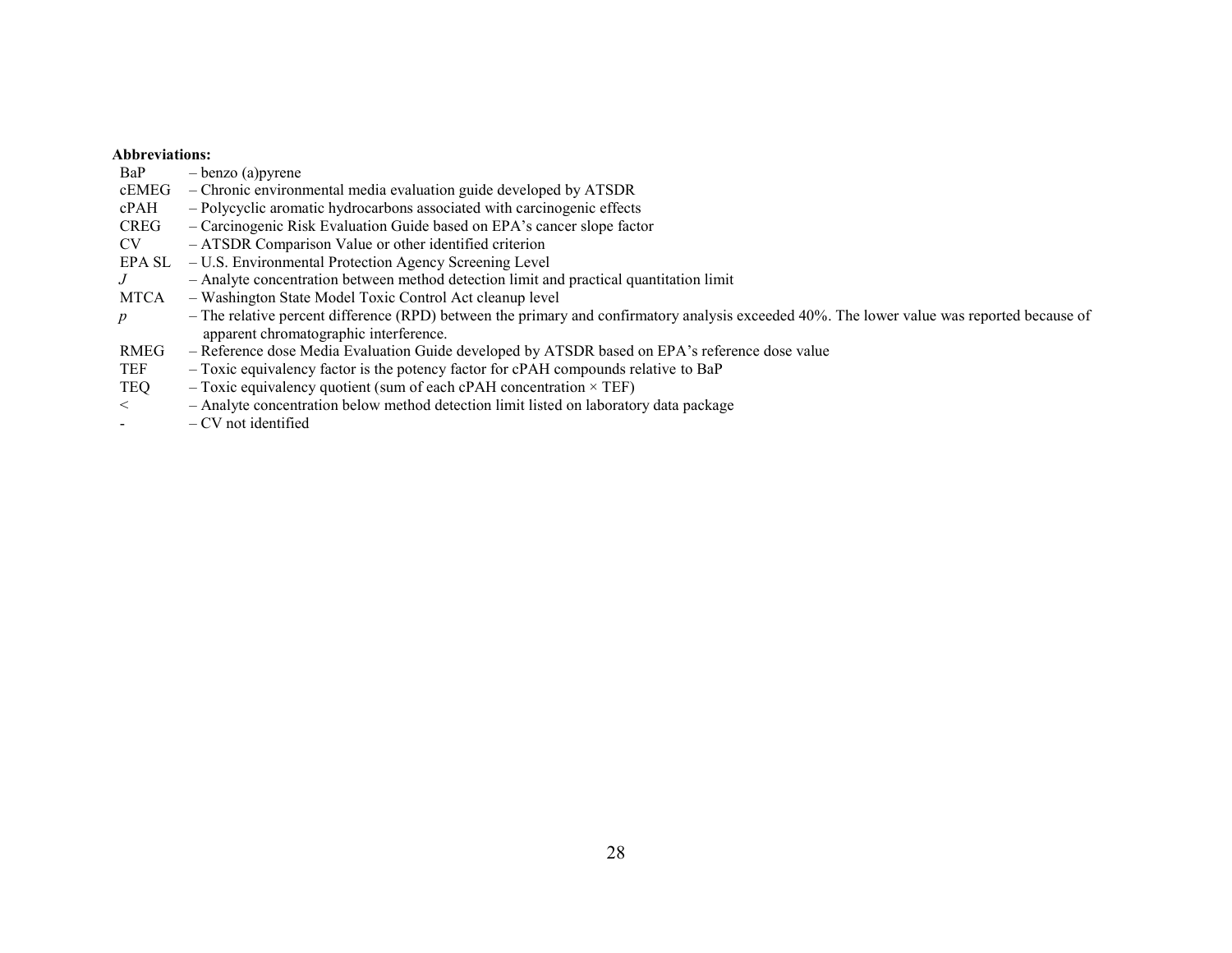This appendix provides the assumptions and calculations used to estimate daily intakes for exposure to chemicals in the one-acre farmyard area at Taplett Farms in Omak, Okanogan County, Washington. Two exposure scenarios were developed to model exposures that might occur at the site. These scenarios were devised to represent exposures to: 1) a younger child resident (0–6 years old) and 2) an adult resident. The total dose for estimating harm from chemicals is determined by adding the exposure dose calculated for incidental ingestion, skin contact, and inhalation of particulates together.

### **Calculations**

Equation D1: Total Exposure Dose (mg/kg-day) calculation

Total Exposure Dose =  $Dose_{ingestion} + Dose_{dermal} + Dose_{inflation}$ 

The following exposure dose equations were used to estimate exposures to chemicals in soil through incidental ingestion, dermal contact, and inhalation of particulates. Exposure estimates were calculated for all age groups (child, older child, and adult) then added together. The averaging time is calculated differently for chemicals with non-carcinogenic or carcinogenic effects; see specific parameters in table C1. Specific parameters are defined in Table B1.

#### *Incidental Ingestion*

Equation D2: Calculation of daily intake from incidental ingestion of soil

$$
Dose_{ingestion} = \frac{C_{soil} \times IR_{soil} \times ET \times EF \times ED \times CF}{BW \times AT}
$$

### *Skin Contact*

Equation D3: Calculation of daily intake of chemical in soil through the skin

$$
Dose_{dermal} = \frac{C_{soil} \times SA \times AF \times ABS_{dermal} \times EF \times ED \times CF}{BW \times AT}
$$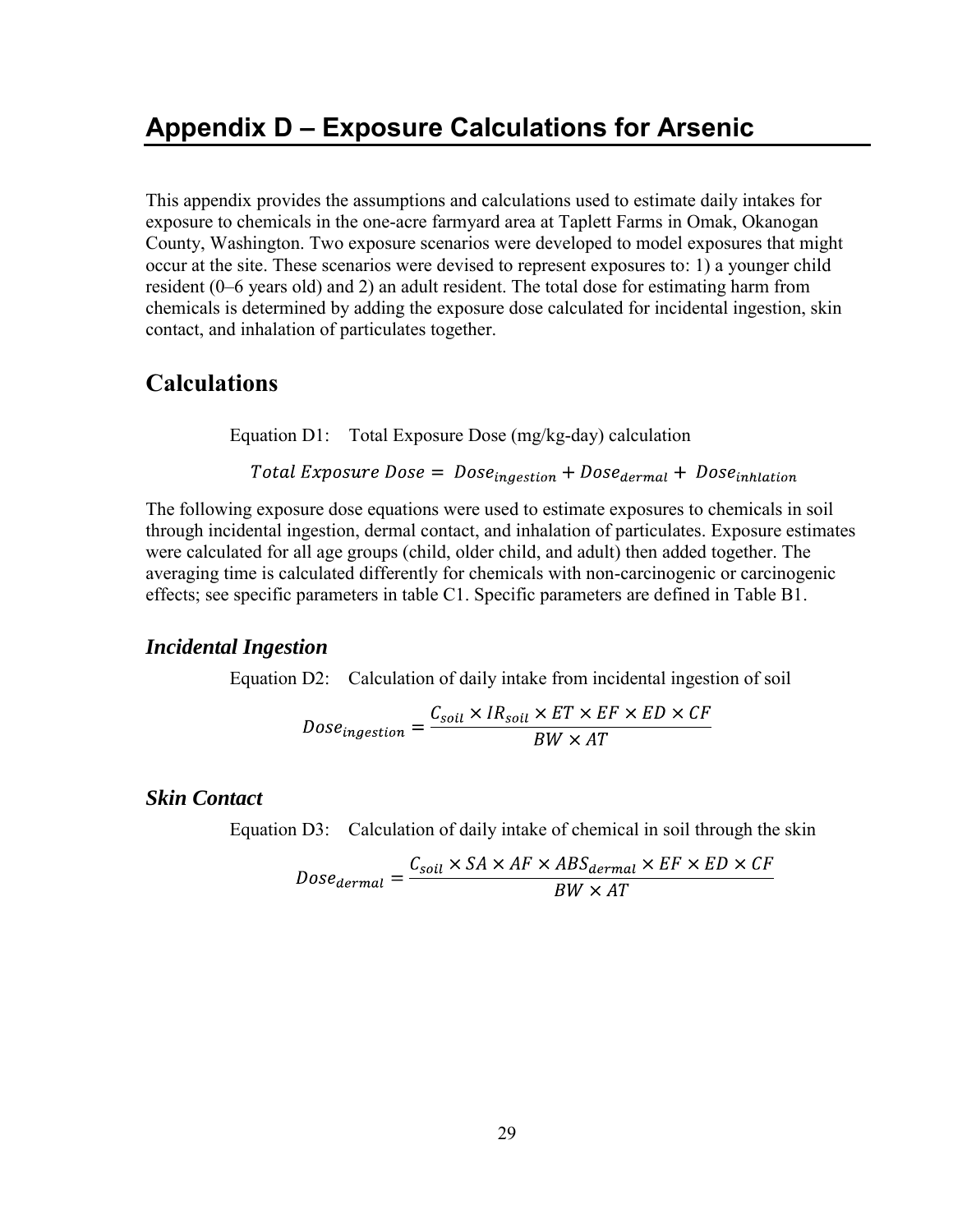### *Inhalation of Particulates*

Equation D4: Calculation of daily intake of chemical through inhalation of particulates or dust

$$
Doseinflation = \frac{EPC \times IRinh \times EF \times ED \times SMF \times 1/PEF}{BW \times AT}
$$

Equation D5: Calculation of the particulate emission factor (assuming 50% grass cover)

$$
PEF = \frac{Q/C \times CF}{RF \times 1 - V \times (Um/Ut)^3 \times F(x)}
$$

**Table D1**. Exposure assumptions for exposure to arsenic in soil at Taplett Farms, Omak, Okanogan County, Washington

| Parameter                                | Abb.               | Value | Unit               | Comments                                                                                                                             |
|------------------------------------------|--------------------|-------|--------------------|--------------------------------------------------------------------------------------------------------------------------------------|
| Absorbance factor<br>$(24 \text{-hour})$ | <b>ABS</b>         | 0.03  | unitless           | Dermal absorbance factor from soil<br>specific for arsenic (EPA RAGS E<br>Exhibit 3-4 (2004)                                         |
| Adherence factor of<br>soil to skin $^2$ | AFa                | 0.07  | mg/cm <sup>2</sup> | Based on geomean of adult<br>gardeners EPA RAGS E Exhibit 3-3<br>(2004)                                                              |
|                                          | AFoc               | 0.2   | mg/cm <sup>2</sup> | Based on geomean of children<br>playing in wet soil (8-12 year olds)<br>EPA RAGS E Exhibit 3-3 (2004)                                |
|                                          | AFc                | 0.2   | mg/cm <sup>2</sup> | Based on older child value (similar<br>to 95th percentile for daycare<br>children playing outdoors) EPA<br>RAGS E Exhibit 3-3 (2004) |
| Averaging time                           | $Ata_{nc}$         | 5475  | days               | Number of days as an adult at one<br>residence (15 years, for a total of 30<br>years per EFH Table 1-1 (US EPA<br>1997)              |
|                                          | AToc <sub>nc</sub> | 3650  | days               | Number of days as an older child at<br>one residence (10 years) 6 to $< 16$<br>years old                                             |

<sup>&</sup>lt;sup>2</sup> For the purposes of this calculation, the surface of the face may be assumed to be 1/3 that of the head, forearms maybe assumed to represent 45% of the arms, and lower legs may be assumed to represent 40% of the legs (U.S. EPA 2004).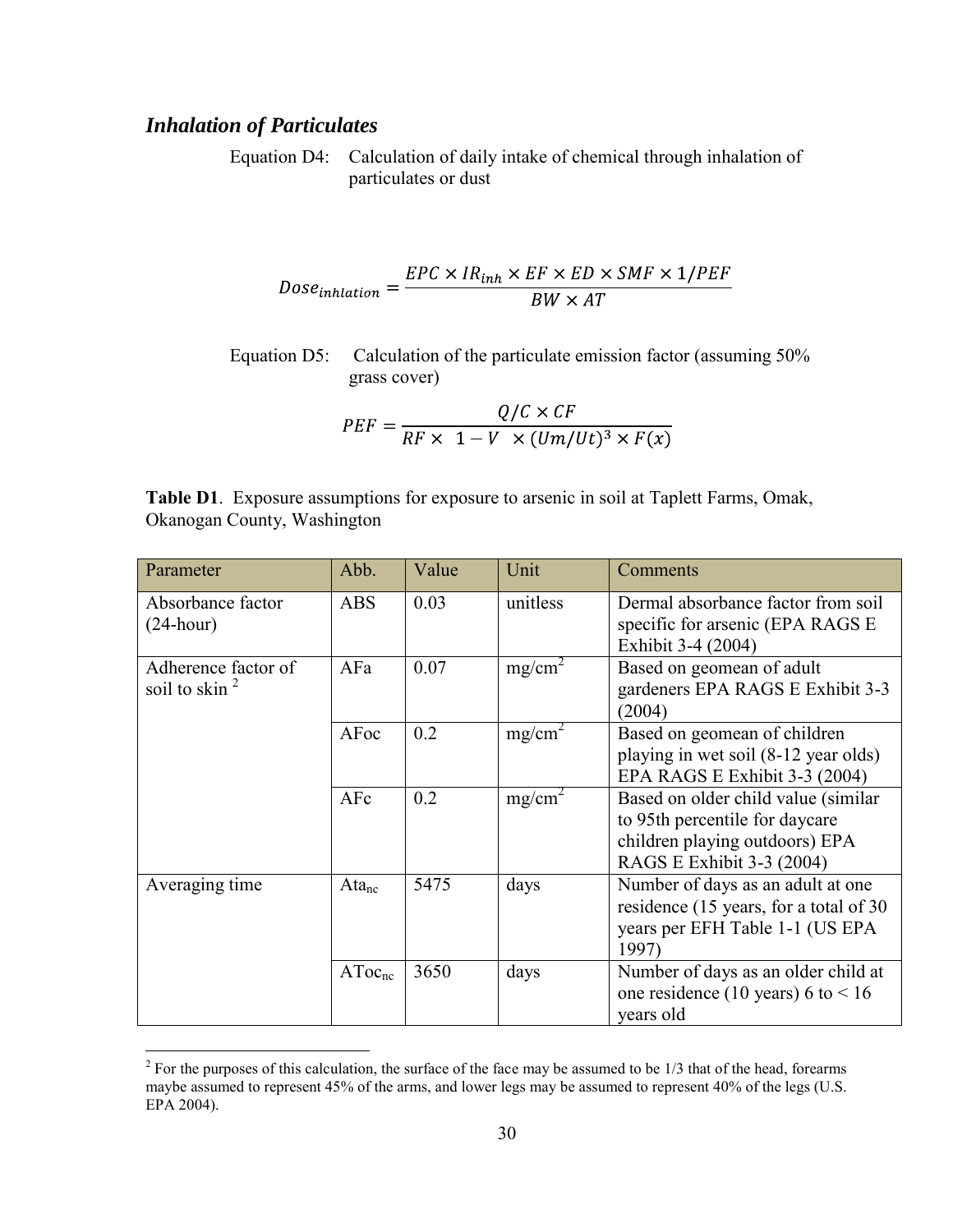| Parameter                        | Abb.                 | Value           | Unit                      | Comments                                                                                     |
|----------------------------------|----------------------|-----------------|---------------------------|----------------------------------------------------------------------------------------------|
|                                  | $ATc_{nc}$           | 1825            | days                      | Number of days during childhood at<br>one residence (5 years) 1 to $< 6$<br>years old        |
|                                  | $AT_{\text{cancer}}$ | 27375           | days                      | Number of days during lifetime<br>$(75 \text{ years} \times 365 \text{ days/year})$          |
| Body weight                      | <b>BWa</b>           | 72              | kg                        | Adult mean body weight<br><b>EFH 1997</b>                                                    |
|                                  | <b>BWoc</b>          | 41              | kg                        | Ages $6$ to $<$ 11 years old EFH 1997                                                        |
|                                  | <b>BWc</b>           | 15              | kg                        | Combined mean for ages 1 to $< 6$<br>years old EFH 1997                                      |
| Cancer slope factor <sup>3</sup> | <b>CSF</b>           | 5.7             | $(mg/kg -$<br>$day)^{-1}$ | Oral cancer slope factor                                                                     |
| Concentration in soil            | $\mathcal{C}$        | 70.1<br>175     | mg/kg                     | Site-specific, Mean and 95% UCL<br>of the Mean (as calculated by<br>ProUCL 4.1)              |
| Conversion Factor                | <b>CF</b>            | 0.000001        | kg/mg                     | Converts soil concentration from<br>milligrams to kilograms                                  |
| <b>Exposure Duration</b>         | ED                   | 30<br>(5,10,15) | years                     | Residential occupancy period 95%<br>combined for child, older child,<br>adult, EPA EFH 1997) |
| <b>Exposure Frequency</b>        | EF                   | 350             | days/year                 | Number of days per year in contact<br>with soil                                              |
| Ingestion rate (soil)            | <b>IRa</b>           | 50              | mg/day                    | EPA EFH Table 5-1 (2011) adults                                                              |
|                                  | <b>IRoc</b>          | 100             | mg/day                    | EPA EFH Table 5-1 (2011) 6 to <<br>11 years old                                              |
|                                  | <b>IRc</b>           | 200             | mg/day                    | EPA EFH Table $5-1$ (2011) 3 to <6<br>years old high-end                                     |
| Inhalation rate                  | <b>IHRa</b>          | 15.2            | $m^3$ /day                | EPA EFH 1997 mean for adults<br>(maximum of adults at ages 21 to<br>$<$ 51 years old)        |
|                                  | <b>IHRoc</b>         | 14              | m <sup>3</sup> /day       | EPA EFH 1997 mean for 6 to $\leq 11$<br>years old                                            |
|                                  | <b>IHRc</b>          | 8.3             | $m^3$ /day                | EPA EFH 1997 mean for 3 to $\leq 6$<br>years old                                             |
| Oral route adjustment<br>factor  | <b>ORAF</b>          | $\mathbf{1}$    | unitless                  | <b>EPA 2004</b>                                                                              |
| Particulate emission<br>factor   | <b>PEF</b>           | calculated      | $m^3/kg$                  | Equation D5                                                                                  |

<sup>&</sup>lt;sup>3</sup> cancer slope factor - ORAF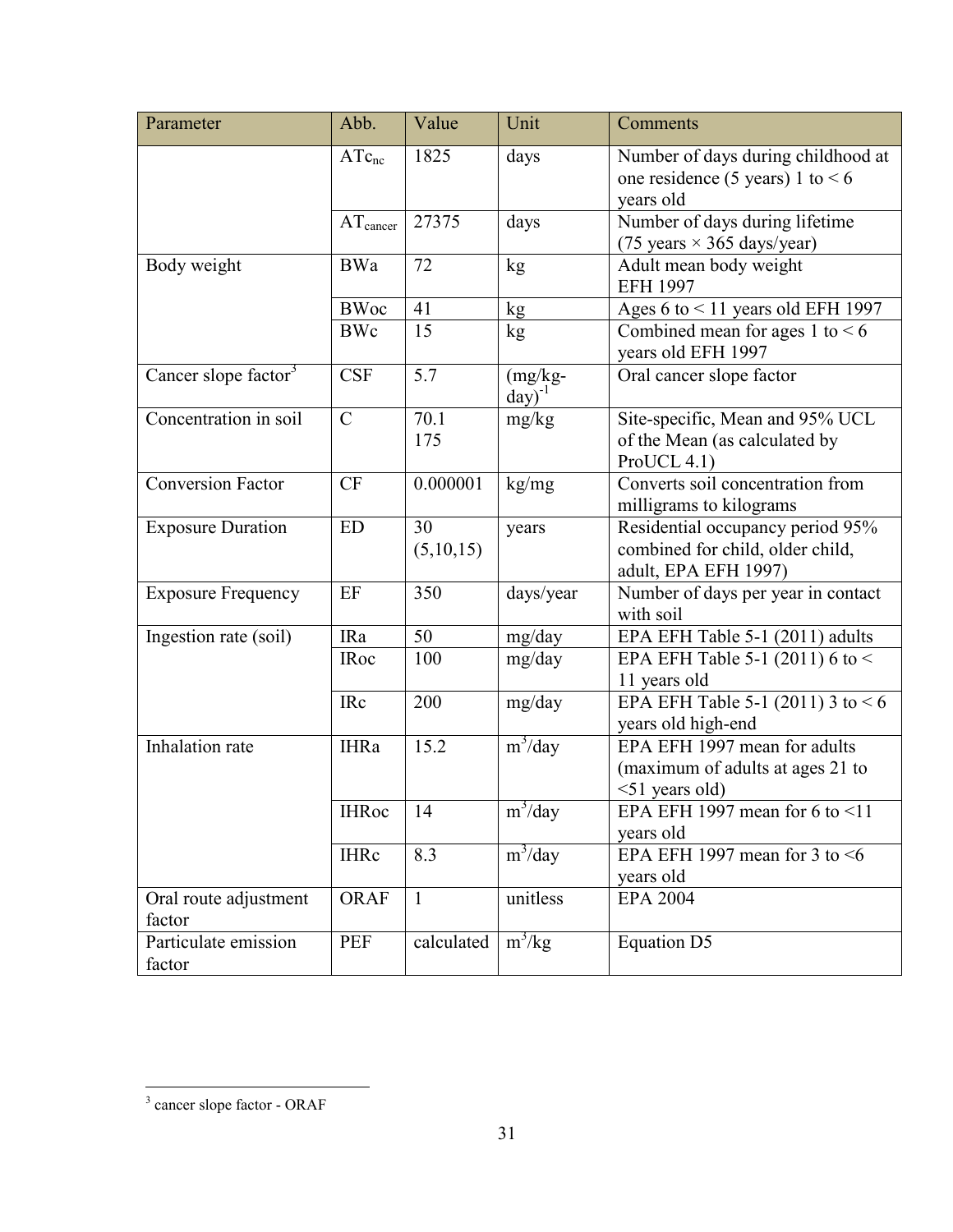| Parameter                       | Abb.                    | Value        | Unit          | Comments                                                                                                                                    |
|---------------------------------|-------------------------|--------------|---------------|---------------------------------------------------------------------------------------------------------------------------------------------|
| Surface Area                    | SAa                     | 5700         | $\text{cm}^2$ | Skin surface area available for<br>contact during adult EPA RAGS E<br>Exhibit 3-5 (2004)                                                    |
|                                 | SAoc                    | 2900         | $\text{cm}^2$ | Skin surface area available for<br>contact for an older child (based on<br>ages 1-6 from EPA RAGS E Exhibit<br>3-5 and equation 3.21 (2004) |
|                                 | SAc                     | 2900         | $\text{cm}^2$ | Skin surface area available for<br>contact during ages 1-6 from EPA<br>RAGS E Exhibit 3-5 (2004)                                            |
| Soil matrix factor              | <b>SMF</b>              | $\mathbf{1}$ | unitless      | <b>EPA 2004</b>                                                                                                                             |
| Q/C                             | Q/C                     | 82.7         |               | Inverse of mean concentration at<br>center of a $0.5$ acre <sup>2</sup> source                                                              |
| Conversion factor               | CF                      | 3600         | second/hour   | Converts seconds to hours in PEF<br>equation                                                                                                |
| Respirable fraction             | RF                      | 0.036        | $g/m^2$ -hour | Respirable fraction of dust                                                                                                                 |
| Fraction of vegetative<br>cover | $\overline{\mathsf{V}}$ | 0.5          | unitless      | Fraction of vegetative cover (0.5)<br>indicated 50% grass)                                                                                  |
| Wind speed                      | Um                      | 4.69         | m/s           | Mean annual wind speed for the<br>region (based on Seattle data)                                                                            |
| Relative wind speed             | Ut                      | 11.32        | m/s           | Equivalent threshold value of wind<br>speed at 10 meters per second                                                                         |
| Function dependent on<br>Um/Ut  | F(x)                    | 0.194        | unitless      | Function dependent on Um/Ut<br>(scenario specific)                                                                                          |

EFH – U.S. EPA Exposure Factors Handbook (1997, 2011) (12;13).

RAGS E – U.S. EPA Risk Assessment Guidance for Superfund Volume I: Human Health Evaluation Manual (Part E, Supplemental Guidance for Dermal Risk Assessment) (2004) (14).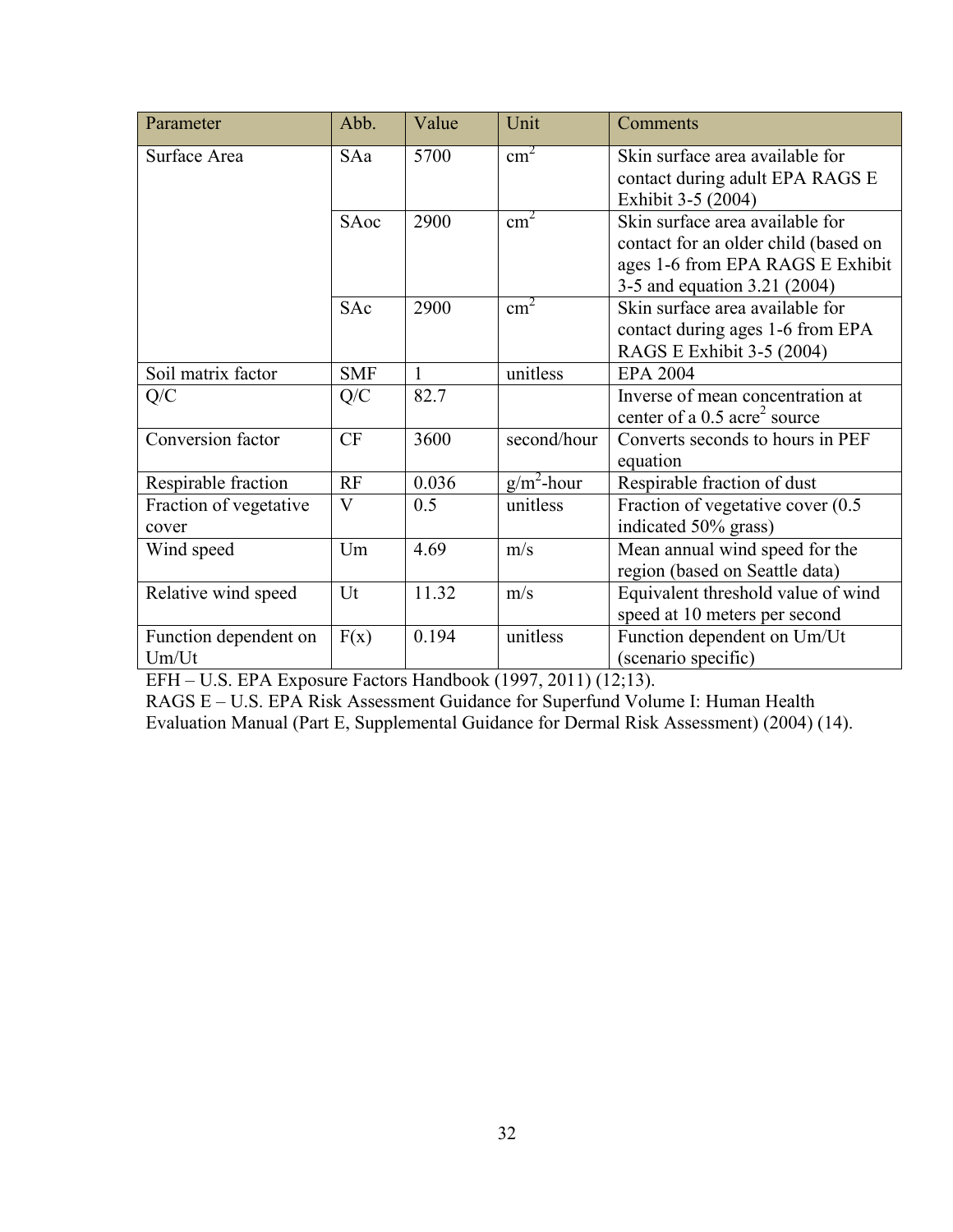## **Non-carcinogenic Effects**

To evaluate harm from chemicals with non-carcinogenic effects, a hazard quotient (HQ) is calculated by dividing the total exposure dose by the MRL for arsenic.

|                                     | Concen-            |                         |                   | <b>Estimated Dose (mg/kg-day)</b> | <b>Total</b>                    |            | <b>Hazard</b> |
|-------------------------------------|--------------------|-------------------------|-------------------|-----------------------------------|---------------------------------|------------|---------------|
| Age                                 | tration<br>(mg/kg) | Incidental<br>Ingestion | Dermal<br>Contact | Inhalation of<br>Particulates     | <b>Dose</b><br>(mg/kg)<br>-day) | <b>MRL</b> | Quotient      |
| Child 1 to $\leq 6$<br>years old    |                    | 8.96E-4                 | 7.8E-5            | 3.10E-8                           | 9.74E-4                         |            | 3.2           |
| Older child (6<br>to 11 years old)  | 70.1               | $1.64E-4$               | 2.85E-5           | 1.91E-8                           | 1.92E-4                         | 0.0003     | 0.64          |
| Adult                               |                    | 4.67E-5                 | $1.12E-5$         | 1.18E-8                           | 5.79E-5                         |            | 0.19          |
| Child 1 to $\leq 6$<br>years old    |                    | $2.24E-3$               | 1.95E-4           | 7.74E-8                           | $2.43E-3$                       |            | 8.1           |
| Older child (6)<br>to 11 years old) | 175                | 4.09E-4                 | $7.12E-5$         | 4.78E-8                           | 4.81E-4                         | 0.0003     | 1.6           |
| Adult                               |                    | 1.17E-4                 | 2.79E-5           | 2.95E-8                           | $1.44E - 4$                     |            | 0.48          |

**Table D2**. Hazard calculations for non-carcinogenic effects resulting from residential exposure to arsenic in soil at the Taplett Farms homestead, Omak, Washington

# **Carcinogenic Effects**

To evaluate harm from chemicals with carcinogenic effects the exposure dose is multiplied by the cancer slope factor. This calculation estimates a theoretical excess cancer risk expressed as the proportion of a population that may be affected by a carcinogen during a lifetime of exposure. This risk is calculated separately for each route (incidental ingestion and dermal contact) and age group (child, older child, and adult) then added together for lifetime cancer risk.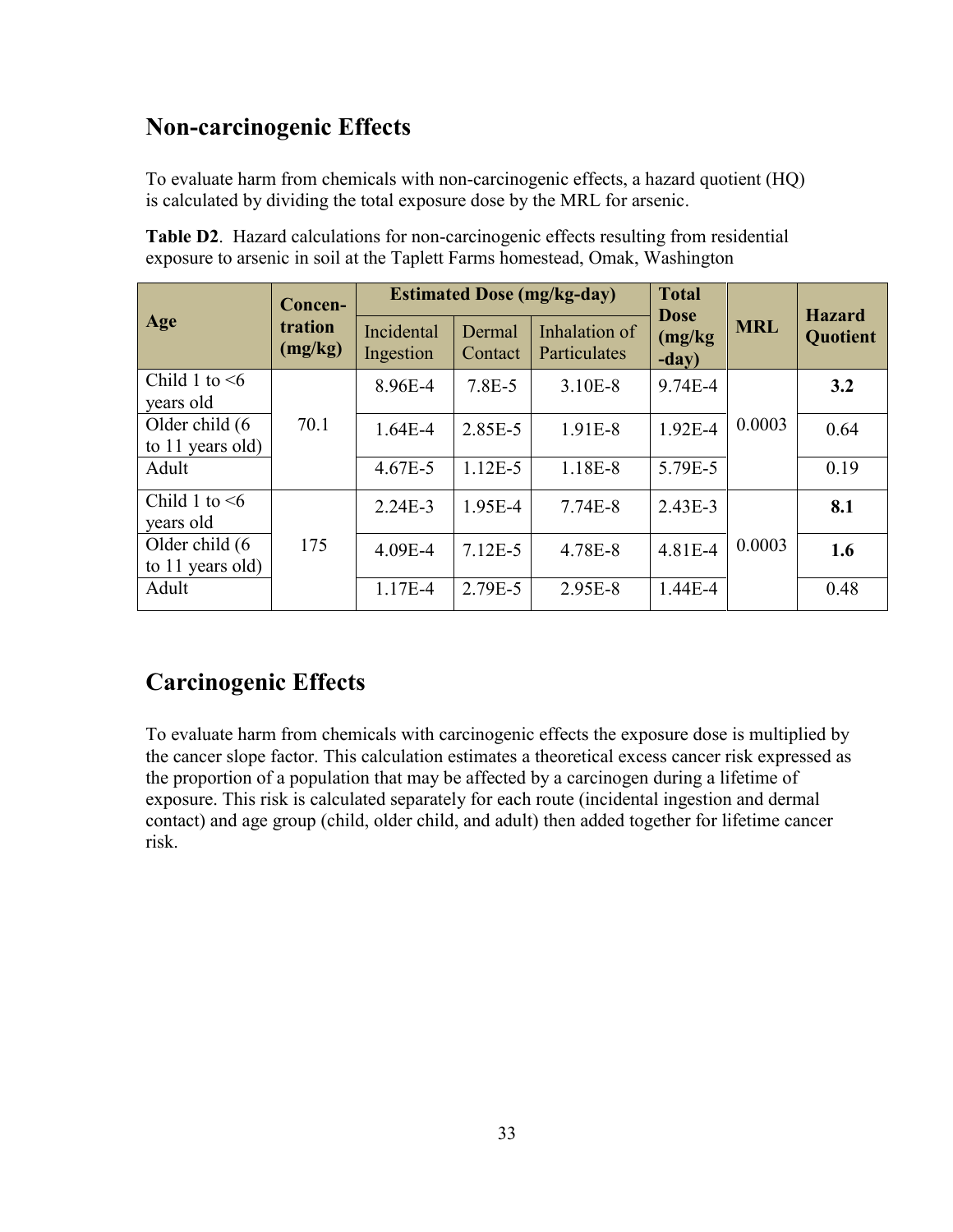**Table D3**. Cancer risk resulting from residential exposure to arsenic in soil at the Taplett Farms homestead, Omak, Washington

|                                    | Concen-            | <b>Cancer</b>                 |                         | <b>Cancer Risk</b> |                               |                                       | <b>Lifetime</b>       |
|------------------------------------|--------------------|-------------------------------|-------------------------|--------------------|-------------------------------|---------------------------------------|-----------------------|
| Age                                | tration<br>(mg/kg) | <b>Slope</b><br><b>Factor</b> | Incidental<br>Ingestion | Dermal<br>Contact  | Inhalation of<br>Particulates | <b>Total</b><br>Cancer<br><b>Risk</b> | Cancer<br><b>Risk</b> |
| Child 1 to $\leq 6$<br>years old   |                    |                               | 3.41E-4                 | 2.96E-5            | 1.18E-8                       | 3.70E-4                               |                       |
| Older child (6<br>to 11 years old) | 70.1               | 5.7                           | 1.25E-4                 | 2.17E-5            | $1.46E-8$                     | $1.46E - 4$                           | 5.82E-4               |
| Adult                              |                    |                               | 5.32E-5                 | 1.27E-5            | 1.35E-8                       | $6.60E - 5$                           |                       |
| Child 1 to $\leq 6$<br>years old   |                    |                               | 8.50E-4                 | 7.40E-5            | 2.94E-8                       | $9.24E - 4$                           |                       |
| Older child (6<br>to 11 years old) | 175                | 5.7                           | $3.11E-4$               | 5.41E-5            | $3.63E-8$                     | $3.65E-4$                             | 1.45E-3               |
| Adult                              |                    |                               | $1.33E - 4$             | 3.18E-5            | 3.37E-8                       | $1.65E-4$                             |                       |

**Uncertainty**– Although there is some uncertainty surrounding the magnitude of the carcinogenic potential of arsenic, there is a strong scientific basis for choosing a slope factor that is different from the 1.5 per mg/kg-day currently listed in the EPA Integrated Risk Information System (IRIS) database (15). Several recent reviews of the literature have evaluated bladder and lung cancer endpoints instead of skin cancer (which is the endpoint used for the current IRIS value):

- National Research Council (2001) (16).
- EPA Office of Drinking Water (2001) (17).
- Consumer Product Safety Commission (2003) (18).
- EPA Office of Pesticide Programs (2008) (19).
- California Office of Environmental Health Hazard Assessment (2004) (20).  $\bullet$
- Toxicological Review of Inorganic arsenic for IRIS (review draft for the Science  $\bullet$ Advisory Board) (2005) (21).
- Report of the Science Advisory Board for EPA's assessments of carcinogenic effects of  $\bullet$ organic and inorganic arsenic (2007) (22).
- Toxicological Review of Inorganic arsenic for IRIS (External Review Draft) (2010) (23).  $\bullet$

Information provided in these reviews allows the calculation of slope factors for arsenic which range from 0.4 to 27 per mg/kg-day (but mostly greater than 3.7 mg/kg-day). The EPA IRIS review draft for the Science Advisory Board presented a slope factor for combined lung and bladder cancer of 5.7 per mg/kg-day (21). The slope factor calculated from the work by the National Research Council is about 21 per mg/kg-day (16). The revised external review draft of the EPA IRIS toxicological review presented revised cancer slope factors for these cancers– 16.9 and 25.7 per mg/kg-day for men and women respectively (24). Until EPA officially implements these values in IRIS and ATSDR recommends using these values, DOH will employ apply a slope factor of 5.7 per mg/kg-day, which reflects EPA's 2005 assessment.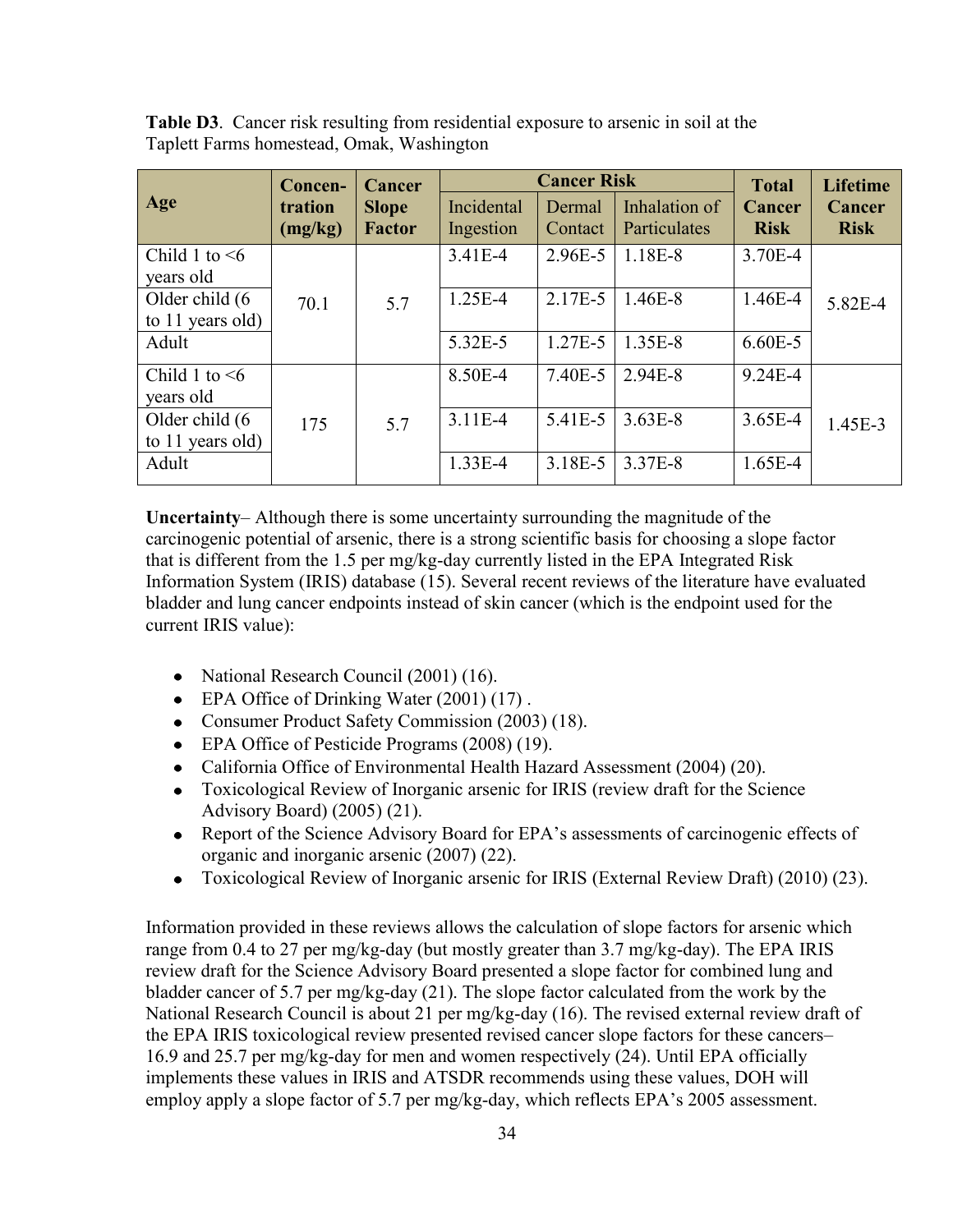# **Appendix E–Exposure Calculations for Lead**

Since the toxicokinetics (the absorption, distribution, metabolism, and excretions of toxins in the body) are well understood, lead is regulated based on blood lead concentration. EPA and Centers for Disease Control and Prevention (CDC) have determined that childhood blood lead concentrations at or above 10 micrograms of lead per deciliter of blood (µg/dL) present risks to children's health. Blood lead concentration can be correlated to both exposure and adverse health effects.

The EPA-developed Integrated Exposure Uptake and Biokinetic (IEUBK) model (Version 1.1 Build 11) was used to predict blood lead concentration and the probability of a child's blood lead concentration exceeding 10 µg/dL based on the specific scenario at Taplett Farms. The model was run with both the average concentration of lead in soil found across the site (577 mg/kg) and with the 95% upper confidence limit on the mean (1388 mg/kg).

## **Summary of IEUBK Results**

Using default parameters, the following results were obtained from the IEUBK model:

- Average soil lead concentrations resulted in a prediction of blood lead levels ranging  $\bullet$ from 4.0 to 7.5 µg/dL for ages of six months to six years old.
- Average soil lead concentrations resulted in a prediction of 12.987% of the population of  $\bullet$ children under seven years old to have a blood lead level of greater than 10 µg/dL.
- 95% UCL of mean soil lead concentrations resulted in a prediction of blood lead levels  $\bullet$ ranging from 8.1 to 12.3 µg/dL for ages six months to six years old.
- 95% UCL of mean soil lead concentrations resulted in a prediction of 60.888% of the  $\bullet$ population of children under seven years old to have a blood lead level of greater than 10 µg/dL.

Note that soil lead data used in this assessment represent levels throughout the farmyard, including farm worker areas. It does not necessarily represent specific areas that a child may play in.

EPA recommends using the arithmetic mean for soil concentration in the IEUBK model to represent the central point estimate for risk of an elevated blood lead. The 95% UCL of the mean can be used; however, it is interpreted as a more conservative estimated of the risk of an elevated blood lead.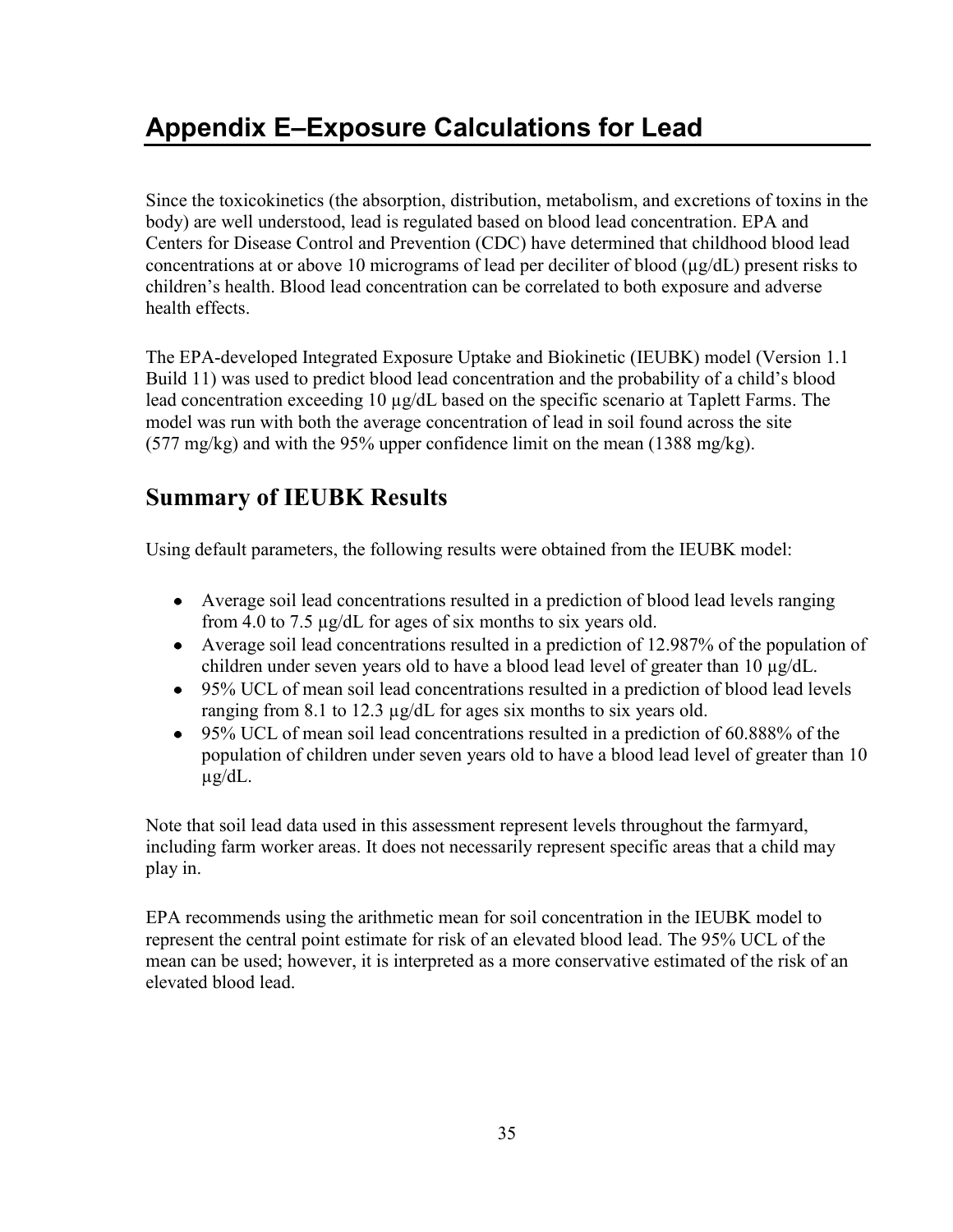## **Model Output (1)**

Model Version: 1.1 Build 11

Date: **12/14/2011**

Site Name: **Taplett Farms**

Operable Unit: **Average of 8 samples**

Run Mode: Research

### \*\*\*\*\*Air\*\*\*\*\*

Indoor Air Pb Concentration: 30.000 percent of outdoor

Other Air Parameters:

| Age       | Time     | Ventilation | Lung       | Outdoor Air Pb   |
|-----------|----------|-------------|------------|------------------|
| (year)    | Outdoors | Rate        | Absorption | Concentration    |
|           | (hours)  | $(m^3/day)$ | (percent)  | $(\mu g Pb/m^3)$ |
| $0.5 - 1$ | 1.000    | 2.000       | 32.000     | 0.100            |
| $1 - 2$   | 2.000    | 3.000       | 32.000     | 0.100            |
| $2 - 3$   | 3.000    | 5.000       | 32.000     | 0.100            |
| $3 - 4$   | 4.000    | 5.000       | 32.000     | 0.100            |
| $4 - 5$   | 4.000    | 5.000       | 32.000     | 0.100            |
| $5-6$     | 4.000    | 7.000       | 32.000     | 0.100            |
| $6 - 7$   | 4.000    | 7.000       | 32.000     | 0.100            |

#### \*\*\*\*\*Diet\*\*\*\*\*

| Age       | Diet          |
|-----------|---------------|
| (year)    | Intake        |
|           | $(\mu g/day)$ |
| $0.5 - 1$ | 2.260         |
| $1 - 2$   | 1.960         |
| $2 - 3$   | 2.130         |
| $3 - 4$   | 2.040         |
| 4-5       | 1.950         |
| $5 - 6$   | 2.050         |
| 6-7       | 2.220         |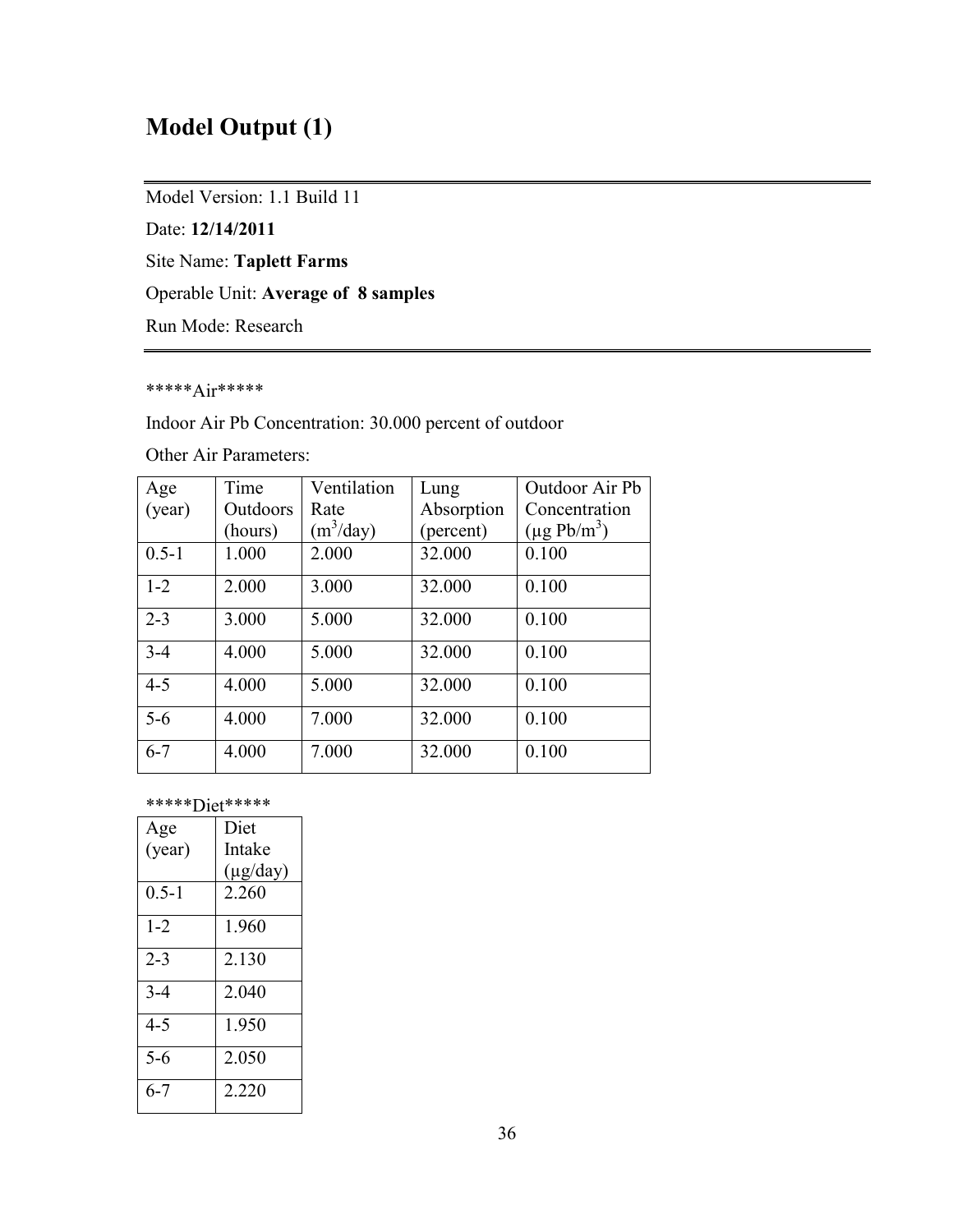### \*\*\*\*\*Drinking Water\*\*\*\*\*

| Age       | Water       |
|-----------|-------------|
| (year)    | Consumption |
|           | (L/day)     |
| $0.5 - 1$ | 0.200       |
| $1 - 2$   | 0.500       |
| $2 - 3$   | 0.520       |
| $3 - 4$   | 0.530       |
| $4 - 5$   | 0.550       |
| $5 - 6$   | 0.580       |
| 6-7       | 0.590       |

Drinking water concentration: 4.000 µg/L

\*\*\*\*\*Soil and Dust \*\*\*\*\*

Multiple Source Analysis Used

Average multiple source concentration: 413.90 µg/g

Soil concentration: 577.000 µg Pb/g

Mass fraction of outdoor soil to dust conversion factor: 0.700

Outdoor airborne lead to indoor household dust lead concentration: 100.000

Used alternate indoor dust Pb sources? No

\*\*\*\*\*Alternate intake\*\*\*\*\*

Alternate intake  $(\mu g/day)$ : 0.000

\*\*\*\*\*Maternal Contribution: Infant Model\*\*\*\*\* Maternal Blood Concentration: 1.000 µg/day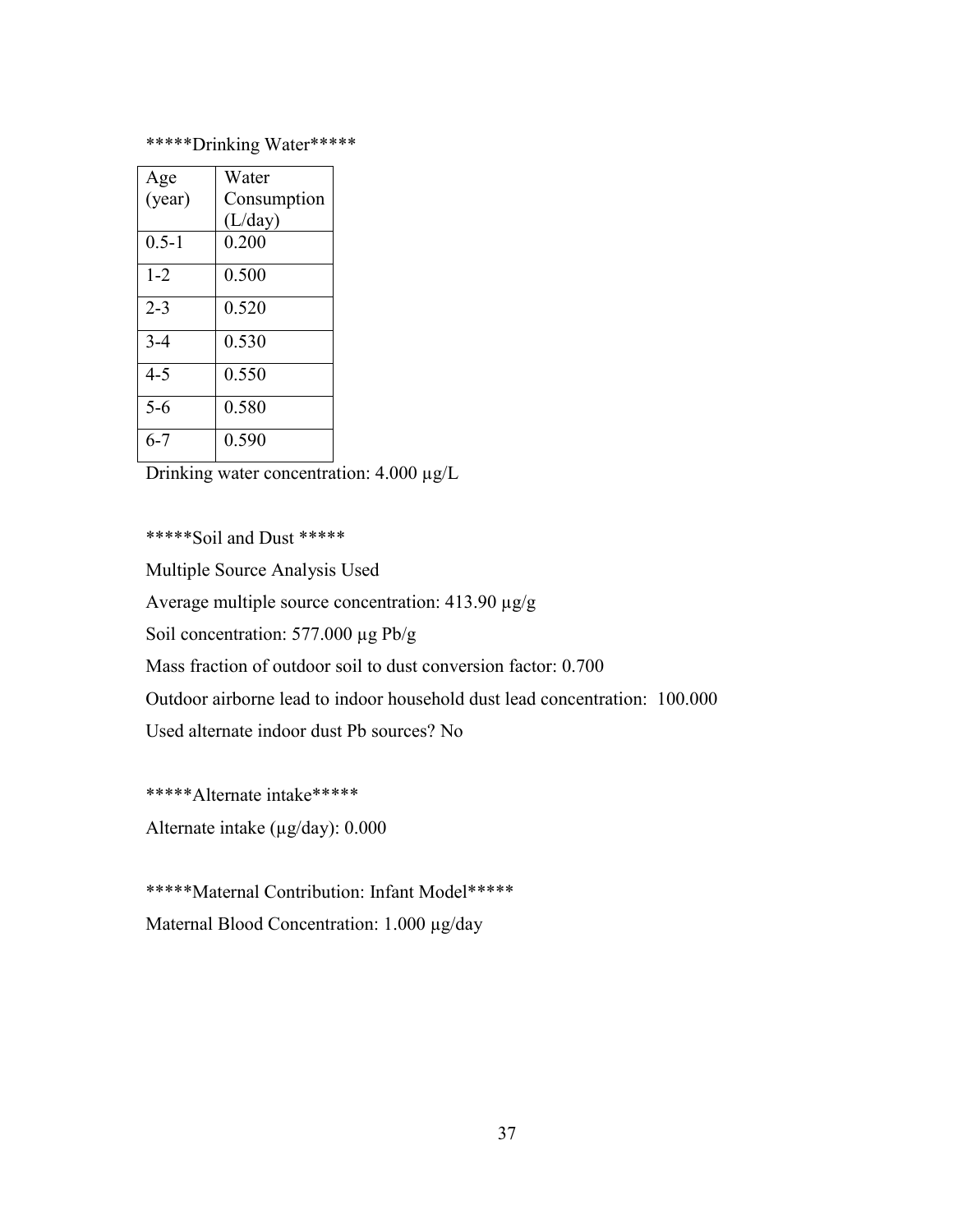### \*\*\*\*\***CALCULATED BLOOD LEAD AND LEAD UPTAKES**\*\*\*\*\*

| Age       | Air           | Diet          | Alternate     | Water         |
|-----------|---------------|---------------|---------------|---------------|
| (year)    | $(\mu g/day)$ | $(\mu g/day)$ | $(\mu g/day)$ | $(\mu g/day)$ |
| $0.5 - 1$ | 0.021         | 0.982         | 0.000         | 0.348         |
| $1 - 2$   | 0.034         | 0.831         | 0.000         | 0.848         |
| $2 - 3$   | 0.062         | 0.923         | 0.000         | 0.901         |
| $3 - 4$   | 0.067         | 0.901         | 0.000         | 0.936         |
| $4 - 5$   | 0.067         | 0.896         | 0.000         | 1.011         |
| $5 - 6$   | 0.093         | 0.956         | 0.000         | 1.082         |
| $6 - 7$   | 0.093         | 1.043         | 0.000         | 1.109         |

| Age       | Soil and      | Total         | <b>Blood</b> |
|-----------|---------------|---------------|--------------|
| (year)    | Dust          | $(\mu g/day)$ | $(\mu g/dL)$ |
|           | $(\mu g/day)$ |               |              |
| $0.5 - 1$ | 10.800        | 12.151        | 6.5          |
| $1 - 2$   | 16.739        | 18.452        | 7.5          |
| $2 - 3$   | 17.100        | 18.986        | 7.0          |
| $3-4$     | 17.429        | 19.333        | 6.7          |
| $4 - 5$   | 13.431        | 15.404        | 5.5          |
| $5 - 6$   | 23.268        | 14.399        | 4.6          |
| $6 - 7$   | 11.680        | 13.926        | 4.0          |

## \*\*\*\*\***PERCENT POPULATION GREATER THAN 10 µg/dL**\*\*\*\*\*

Percentage of population expected to have blood lead level greater than 10  $\mu$ g/dL: 12.987 percent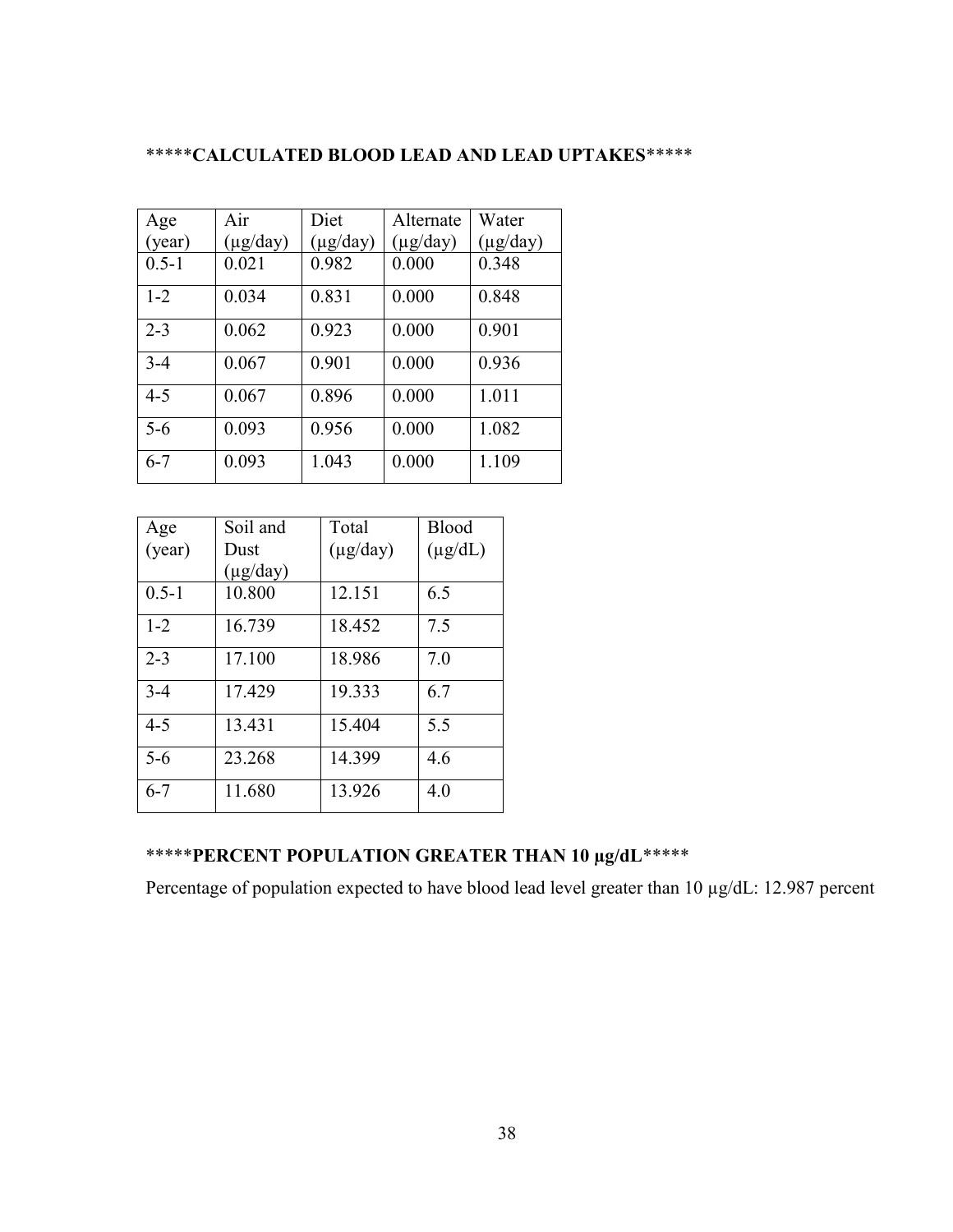## **Model Output (2)**

Model Version: 1.1 Build 11

Date: **12/14/2011**

Site Name: **Taplett Farms**

### Operable Unit: **95% UCL on the mean of 8 samples**

Run Mode: Research

### \*\*\*\*\*Air\*\*\*\*\*

Indoor Air Pb Concentration: 30.000 percent of outdoor

Other Air Parameters:

| Age       | Time     | Ventilation | Lung       | Outdoor Air Pb   |
|-----------|----------|-------------|------------|------------------|
| (year)    | Outdoors | Rate        | Absorption | Concentration    |
|           | (hours)  | $(m^3/day)$ | (percent)  | $(\mu g Pb/m^3)$ |
| $0.5 - 1$ | 1.000    | 2.000       | 32.000     | 0.100            |
| $1 - 2$   | 2.000    | 3.000       | 32.000     | 0.100            |
| $2 - 3$   | 3.000    | 5.000       | 32.000     | 0.100            |
| $3 - 4$   | 4.000    | 5.000       | 32.000     | 0.100            |
| $4 - 5$   | 4.000    | 5.000       | 32.000     | 0.100            |
| $5 - 6$   | 4.000    | 7.000       | 32.000     | 0.100            |
| $6 - 7$   | 4.000    | 7.000       | 32.000     | 0.100            |

#### \*\*\*\*\*Diet\*\*\*\*\*

| Age       | Diet          |
|-----------|---------------|
| (year)    | Intake        |
|           | $(\mu g/day)$ |
| $0.5 - 1$ | 2.260         |
| $1 - 2$   | 1.960         |
| $2 - 3$   | 2.130         |
| $3 - 4$   | 2.040         |
| $4 - 5$   | 1.950         |
| $5 - 6$   | 2.050         |
| $6 - 7$   | 2.220         |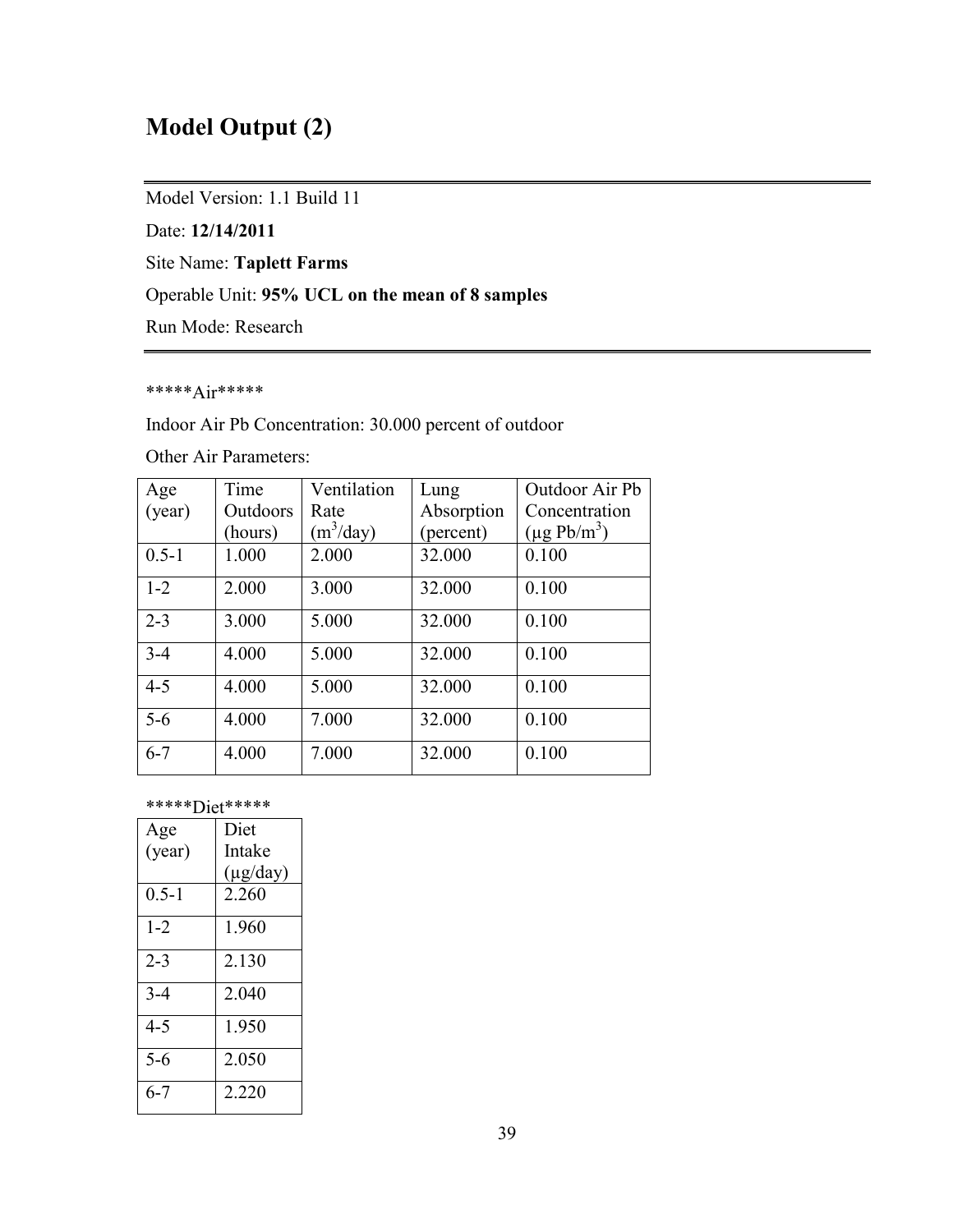### \*\*\*\*\*Drinking Water\*\*\*\*\*

| Age       | Water       |
|-----------|-------------|
| (year)    | Consumption |
|           | (L/day)     |
| $0.5 - 1$ | 0.200       |
| $1 - 2$   | 0.500       |
| $2 - 3$   | 0.520       |
| $3 - 4$   | 0.530       |
| $4 - 5$   | 0.550       |
| $5 - 6$   | 0.580       |
| 6-7       | 0.590       |

Drinking water concentration: 4.000 µg/L

\*\*\*\*\*Soil and Dust \*\*\*\*\*

Multiple Source Analysis Used

Average multiple source concentration: 981.600 µg/g

Soil Concentration: 1388.000 µg Pb/g (95% UCL)

Mass fraction of outdoor soil to dust conversion factor: 0.700

Outdoor airborne lead to indoor household dust lead concentration: 100.000

Used alternate indoor dust Pb sources? No

\*\*\*\*\*Alternate intake\*\*\*\*\*

Alternate intake  $(\mu g/day)$ : 0.000

\*\*\*\*\*Maternal Contribution: Infant Model\*\*\*\*\* Maternal Blood Concentration: 1.000 µg/day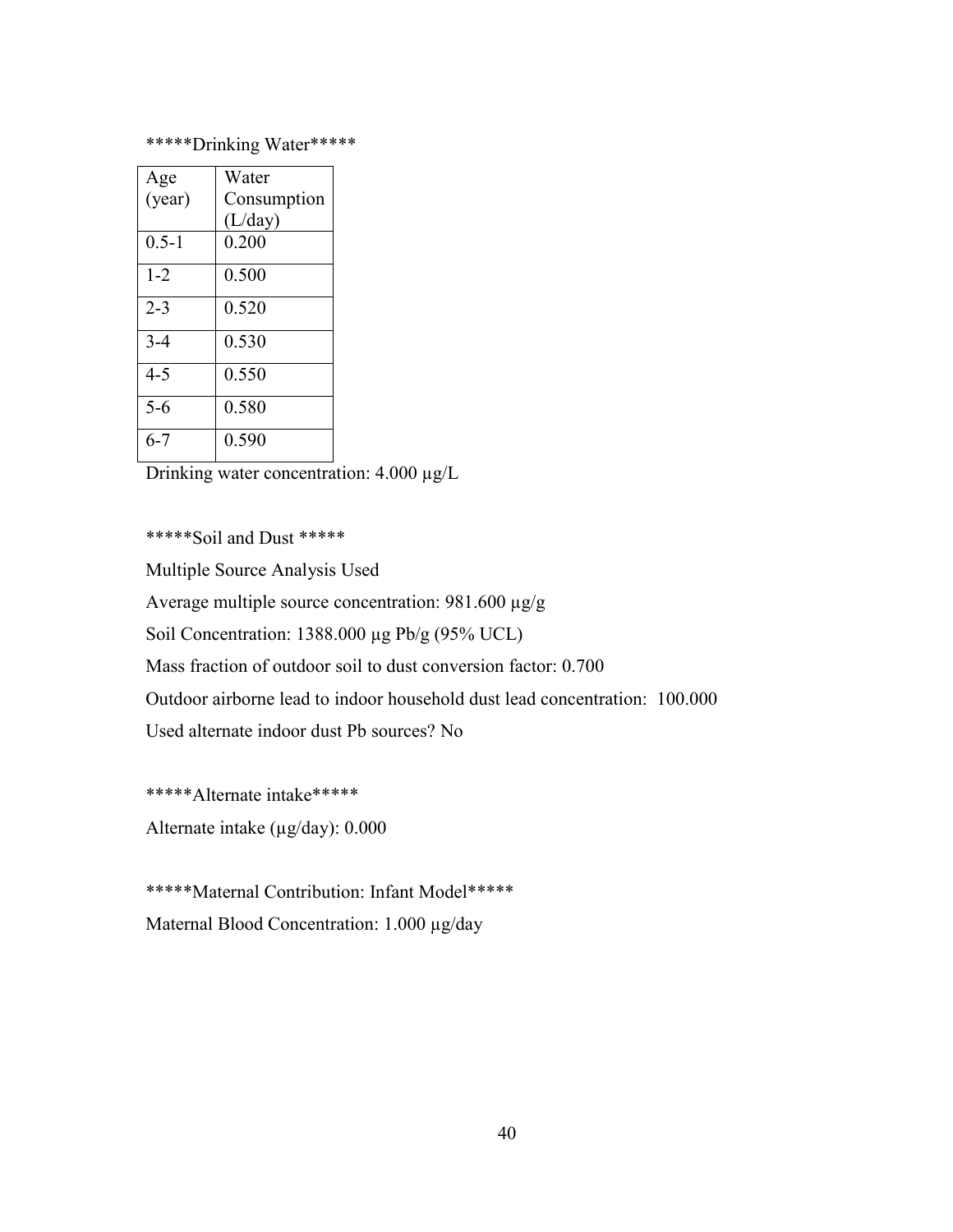### \*\*\*\*\***CALCULATED BLOOD LEAD AND LEAD UPTAKES**\*\*\*\*\*

| Age       | Air           | Diet          | Alternate     | Water         |
|-----------|---------------|---------------|---------------|---------------|
| (year)    | $(\mu g/day)$ | $(\mu g/day)$ | $(\mu g/day)$ | $(\mu g/day)$ |
| $0.5 - 1$ | 0.021         | 0.855         | 0.000         | 0.303         |
| $1 - 2$   | 0.034         | 0.708         | 0.000         | 0.723         |
| $2 - 3$   | 0.062         | 0.800         | 0.000         | 0.781         |
| $3 - 4$   | 0.067         | 0.793         | 0.000         | 0.824         |
| $4 - 5$   | 0.067         | 0.819         | 0.000         | 0.924         |
| $5-6$     | 0.093         | 0.887         | 0.000         | 1.004         |
| $6 - 7$   | 0.093         | 0.997         | 0.000         | 1.038         |

| Age       | Soil and      | Total         | <b>Blood</b> |
|-----------|---------------|---------------|--------------|
| (year)    | Dust          | $(\mu g/day)$ | Pb           |
|           | $(\mu g/day)$ |               | $(\mu g/dL)$ |
| $0.5 - 1$ | 22.471        | 23.650        | 12.3         |
| $1 - 2$   | 34.093        | 35.559        | 14.3         |
| $2 - 3$   | 35.420        | 37.063        | 13.5         |
| $3 - 4$   | 36.654        | 38.338        | 13.1         |
| $4 - 5$   | 29.335        | 31.144        | 10.9         |
| $5 - 6$   | 27.213        | 29.197        | 9.2          |
| $6 - 7$   | 26.132        | 28.241        | 8.1          |

## \*\*\*\*\***PERCENT POPULATION GREATER THAN 10 µg/dL**\*\*\*\*\*

Percentage of population expected to have blood lead level greater than 10  $\mu$ g/dL: 60.888 percent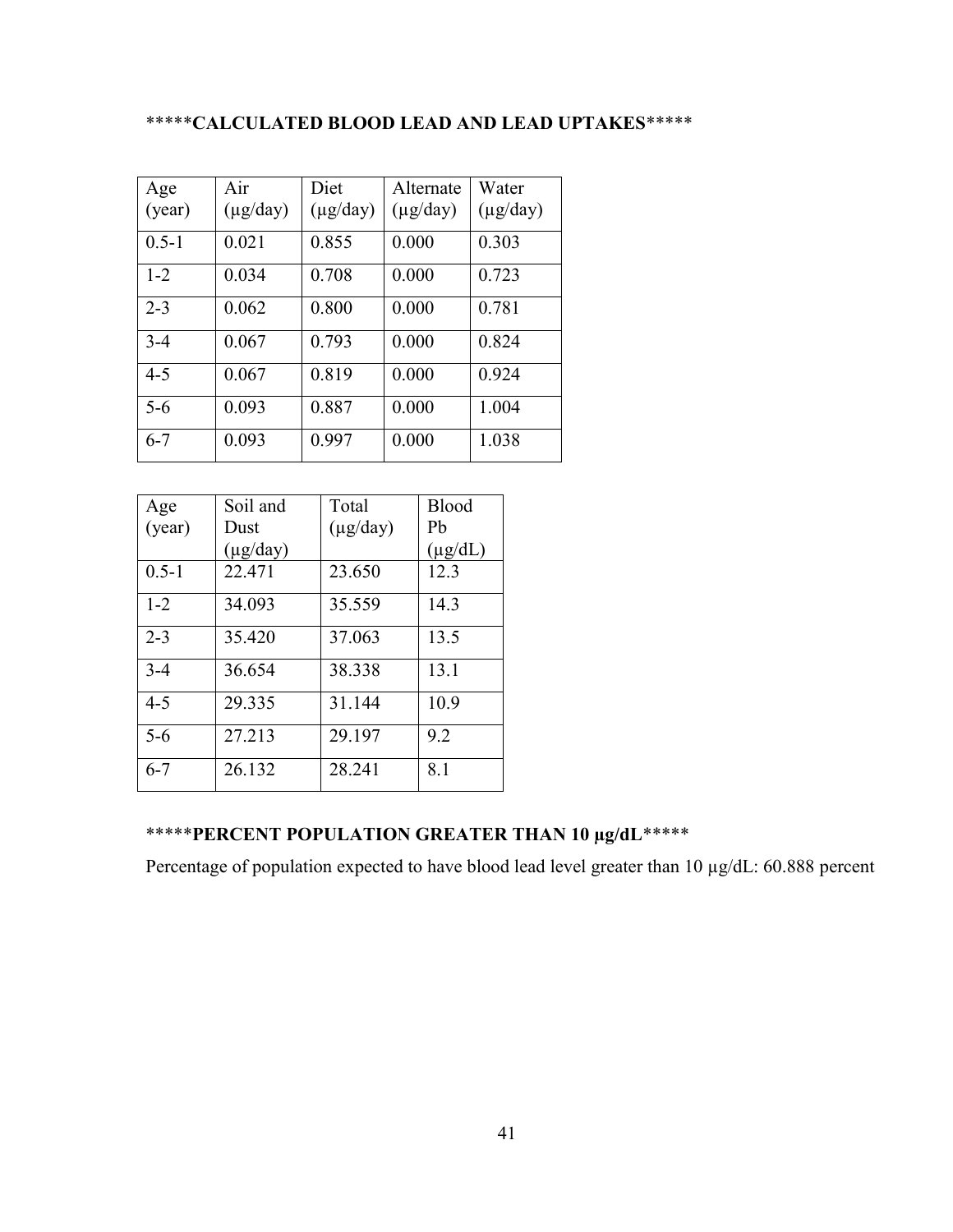#### Reference List

- 1. OCPH (Okanogan County Public Health). Taplett Farms Site Visit Documentation by D. Hale. 2008 Nov 7.
- 2. OCPH (Okanogan County Public Health). Environmental Reports Tracking System (ERTS) Spills Program Input Form for Taplett Farms. 2008 Aug 25.
- 3. OCPH (Okanogan County Public Health). Site Hazard Assessment. 2010 Sep 10.
- 4. OCPH (Okanogan County Public Health). Site Hazard Assessment. 2010 Sep 10.
- 5. Pereya FJ, Creger TL. Vertical distribution of lead and arsenic in soils contaminated with lead arsenate pesticide residues. Water, Air & Soil Pollution 78(3-4):297-306. 1994.
- 6. Cascade Analytical I. Analytical Services Report for soil samples from Taplett Farms. 2009 Apr 30.
- 7. Test America. Analytical Report for Cascade Analytical, Inc. for soil samples from Taplett Farms. 2009 Apr 29.
- 8. OCPH (Okanogan County Public Health). Initial Investigation Recommendation. 2010 Mar 19
- 9. OCPH (Okanogan County Public Health). Taplett Farms Site Visit Documentation by D. Hale. 2010 Mar 2.
- 10. Gerritson S, Kelley SD, Bridwell K, DeJong J, Dunn LR, Marek S, McKinnie S, Mrachek L, Paolella RL, Peryea F, et al. Area-Wide Soil Contamination Task Force Report. Prepared for the Washington State Departments of Agriculture, Ecology, Health, and Community, Trade and Econominc Development. June 30, 2003. Prepared with the assistance of Ross & Associates Environmental Consulting, Ltd., Landau Associates, Inc., and Hubbard Gray Consulting, Inc. 2003.
- 11. Hood E. The Apple Bites Back Claiming old orcards for residential development. Environmental Health Perspectives 114(8): A471-A476. 2006.
- 12. U.S.EPA. Exposure Factors Handbook 1997 Edition. U.S. Environmental Protection Agency. 1997.
- 13. U.S.EPA. Exposure Factors Handbook: 2011 Edition. EPA/600/R-09/052F. U.S. Environmental Protection Agency, Washington, DC. 2011.